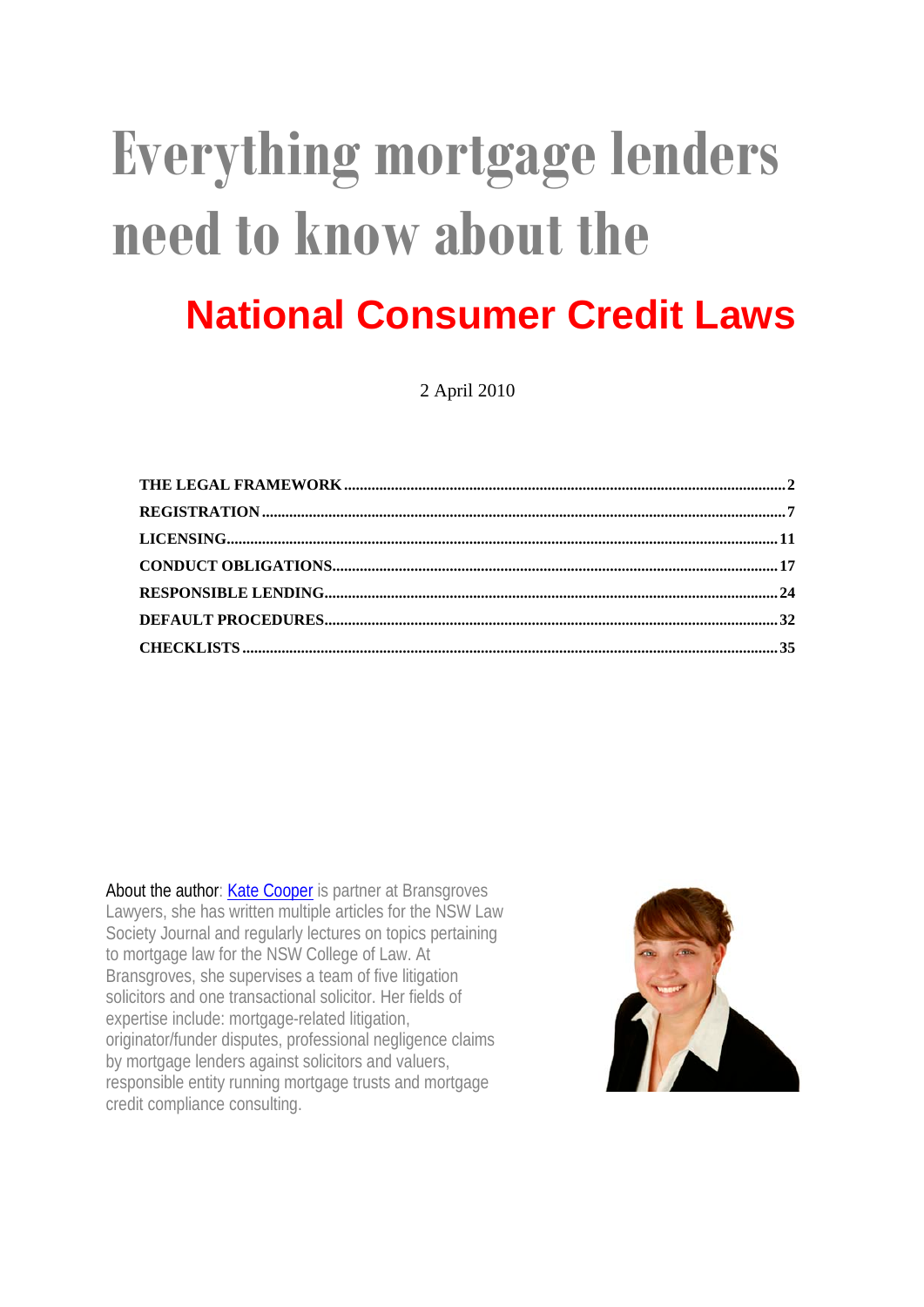### <span id="page-1-0"></span>**The legal framework**

#### **The National Credit Reform plan**

- 1. In 2008, the Council of Australian Governments agreed that the Commonwealth would assume responsibility for the regulation of consumer credit. The program involved two phases.
- 2. The key elements of phase one (legislation to be in place by mid 2009) which concern mortgage lenders are:
	- a) replacing the Uniform Consumer Credit Code with a Commonwealth version;
	- b) establishing a national licensing regime requiring lenders and brokers of consumer credit to be licensed by ASIC;
	- c) making ASIC the national regulator of the new credit laws;
	- d) requiring licensees to observe general conduct requirements including disclosure and responsible lending;
	- e) requiring licensees be members of an external dispute resolution body;
	- f) extending the definition of consumer credit to include any residential investment properties.
- 3. The key elements of phase two (legislation to be in place by mid 2010) which concern mortgage lenders are:
	- a) prohibiting additional specified unfavourable lending practices;
	- b) regulating credit provided to small businesses;
	- c) regulating mortgages for residential investment properties;
	- d) reforming the mandatory comparison rates and default notices;
	- e) tailored regulation of reverse mortgages.

#### **The Legislation**

- 4. The Legislation already in force is:
	- a) [National Consumer Credit Protection Act 2009](http://www.austlii.edu.au/au/legis/cth/num_act/nccpa2009377/)
	- b) [National Consumer Credit Protection \(Fees\) Act 2009](http://www.austlii.edu.au/au/legis/cth/num_act/nccpa2009408/)
	- c) [National Consumer Credit Protection \(Transitional and Consequential](http://www.austlii.edu.au/au/legis/cth/num_act/nccpacpa2009821/)  [Provisions\) Act 2009](http://www.austlii.edu.au/au/legis/cth/num_act/nccpacpa2009821/)
	- d) [The National Consumer Credit Protection Amendment Act](http://www.austlii.edu.au/au/legis/cth/num_act/nccpaa2010457/) 2010

#### **The Regulations**

- 5. The regulations already in force are:
	- a) [National Consumer Credit Protection \(Transitional And Consequential](http://www.austlii.edu.au/au/legis/cth/num_reg/nccpacpr2010n45o20101013/)  [Provisions\) Regulations 2010;](http://www.austlii.edu.au/au/legis/cth/num_reg/nccpacpr2010n45o20101013/)
	- b) [National Consumer Credit Protection Regulations 2010](http://www.austlii.edu.au/au/legis/cth/num_reg/nccpr2010n44o2010569/)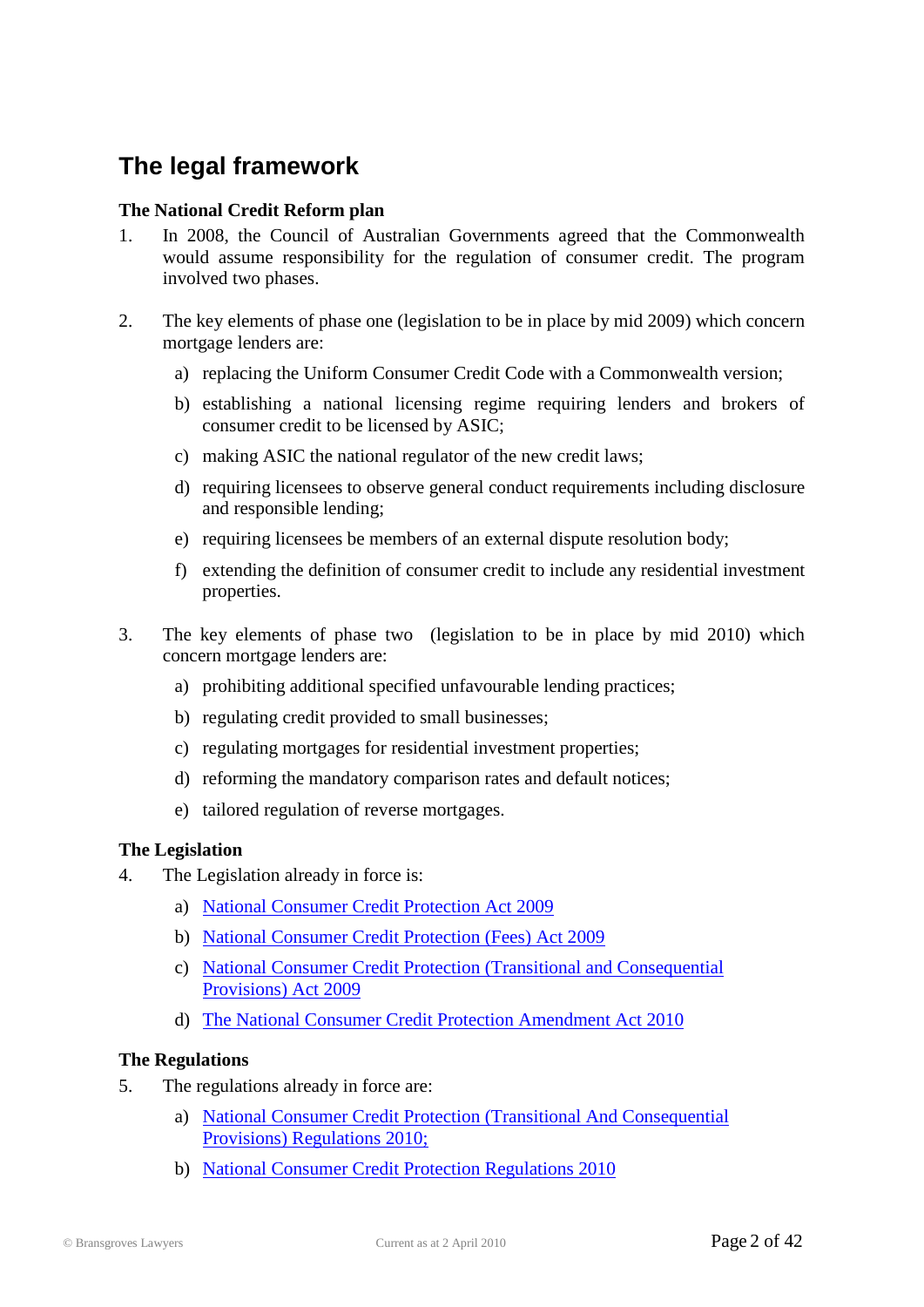c) [National Consumer Credit Protection \(Fees\) Regulations 2010](http://www.austlii.edu.au/au/legis/cth/num_reg/nccpr2010n43o2010600/)

#### **The Code**

6. The main legislation is the [National Consumer Credit Protection Act](http://www.austlii.edu.au/au/legis/cth/num_act/nccpa2009377/) 2009 (the Act). Schedule 1 to the Act contains [National Consumer Credit Code](http://www.austlii.edu.au/au/legis/cth/num_act/nccpa2009377/sch1.html) (the Code) which is substantially similar to the [UCCC.](http://www.austlii.edu.au/au/legis/qld/consol_reg/ccc176/index.html)

#### **The Regulatory Guides**

- 7. ASIC has issued the following Regulatory Guides specific to the new regime which:
	- (a) explain when and how ASIC will exercise specific powers under legislation;
	- (b) explain how ASIC interprets the law;
	- (c) describe the principles underlying ASIC's approach;
	- (d) give practical guidance (e.g. describing the steps of a process such as applying for a licence or giving practical examples of how regulated entities may decide to meet their obligations).
	- [RG 202](http://www.asic.gov.au/asic/pdflib.nsf/LookupByFileName/rg202.pdf/$file/rg202.pdf) Credit registration and transition
	- [RG 203](http://www.asic.gov.au/asic/pdflib.nsf/LookupByFileName/rg203.pdf/$file/rg203.pdf) Do I need a credit licence?
	- [RG 204](http://www.asic.gov.au/asic/pdflib.nsf/LookupByFileName/rg204.pdf/$file/rg204.pdf) Applying for and varying a credit licence
	- [RG 205](http://www.asic.gov.au/asic/pdflib.nsf/LookupByFileName/rg205.pdf/$file/rg205.pdf) Credit licensing: General conduct obligations
	- [RG 206](http://www.asic.gov.au/asic/pdflib.nsf/LookupByFileName/rg206.pdf/$file/rg206.pdf) Credit licensing: Competence and training
	- [RG 207](http://www.asic.gov.au/asic/pdflib.nsf/LookupByFileName/rg207.pdf/$file/rg207.pdf) Credit licensing: Financial requirements
	- [RG 208](http://www.asic.gov.au/asic/pdflib.nsf/LookupByFileName/rg208.pdf/$file/rg208.pdf) How ASIC charges fees for credit relief applications
	- [RG 209](http://www.asic.gov.au/asic/pdflib.nsf/LookupByFileName/rg209a.pdf/$file/rg209a.pdf) Credit licensing: Responsible lending conduct

#### **Credit to which the code applies**

- 8. The Act only regulates those types of credit covered by the Code. The predominant purpose of the loan determines if the loan is regulated by the Act.
- 9. [Section 5](http://www.austlii.edu.au/au/legis/cth/num_act/nccpa2009377/sch1.html#_Toc246930180) of the Code defines credit to which the Code and Act apply.
	- (1) This Code applies to the provision of credit (and to the credit contract and related matters) if when the credit contract is entered into or (in the case of pre-contractual obligations) it is proposed to be entered into:
		- (a) the debtor is a natural person or a strata corporation; and
		- (b) the credit is provided or intended to be provided wholly or predominantly:
			- (i) for personal, domestic or household purposes; or
			- (ii) to purchase, renovate or improve residential property for investment purposes; or
			- (iii) to refinance credit that has been provided wholly or predominantly to purchase, renovate or improve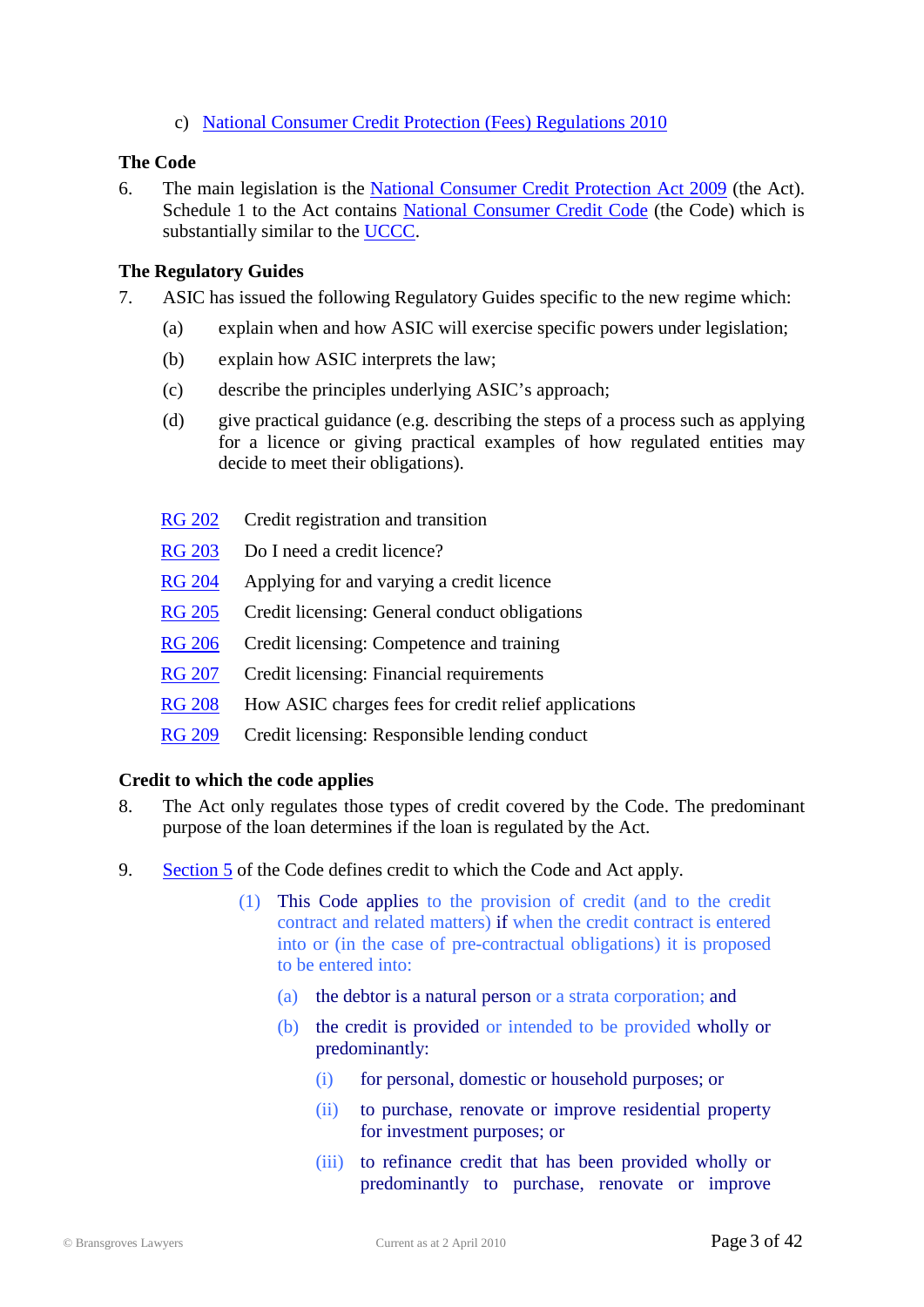#### residential property for investment purposes; and

- (c) a charge is or may be made for providing the credit; and
- (d) the credit provider provides the credit in the course of a business of providing credit carried on in this jurisdiction or as part of or incidentally to any other business of the credit provider carried on in this jurisdiction.
- (2) If this Code applies to the provision of credit (and to the credit contract and related matters):
	- (a) this Code applies in relation to all transactions or acts under the contract whether or not they take place in this jurisdiction; and
	- (b) this Code continues to apply even though the credit provider ceases to carry on a business in this jurisdiction.
- (3) For the purposes of this section, investment by the debtor is not a personal, domestic or household purpose.
- (4) For the purposes of this section, the predominant purpose for which credit is provided is:
	- (a) the purpose for which more than half of the credit is intended to be used; or
	- (b) if the credit is intended to be used to obtain goods or services for use for different purposes, the purpose for which the goods or services are intended to be most used.
- 10. The biggest change is the regulation of investments in residential property by an individual.

#### **Presumptions**

- 11. A loan is presumed to be regulated unless the contrary can be proven. Sections [13](http://www.austlii.edu.au/au/legis/cth/num_act/nccpa2009377/sch1.html#_Toc246930188) of the Code provides:
	- (1) In any proceedings (whether brought under this Code or not) in which a party claims that a credit contract, mortgage or guarantee is one to which this Code applies, it is presumed to be such unless the contrary is established.
- 12. As before a 'business purpose declaration' acts as a rebuttable presumption that the code does *not* apply. [Section 13](http://www.austlii.edu.au/au/legis/cth/num_act/nccpa2009377/sch1.html#_Toc246930188) of the Code provides:
	- (2) It is presumed for the purposes of this Code that credit is not provided or intended to be provided under a contract wholly or predominantly for any or all of the following purposes (a Code purpose):
		- (a) for personal, domestic or household purposes;
		- (b) to purchase, renovate or improve residential property for investment purposes;
		- (c) to refinance credit that has been provided wholly or predominantly to purchase, renovate or improve residential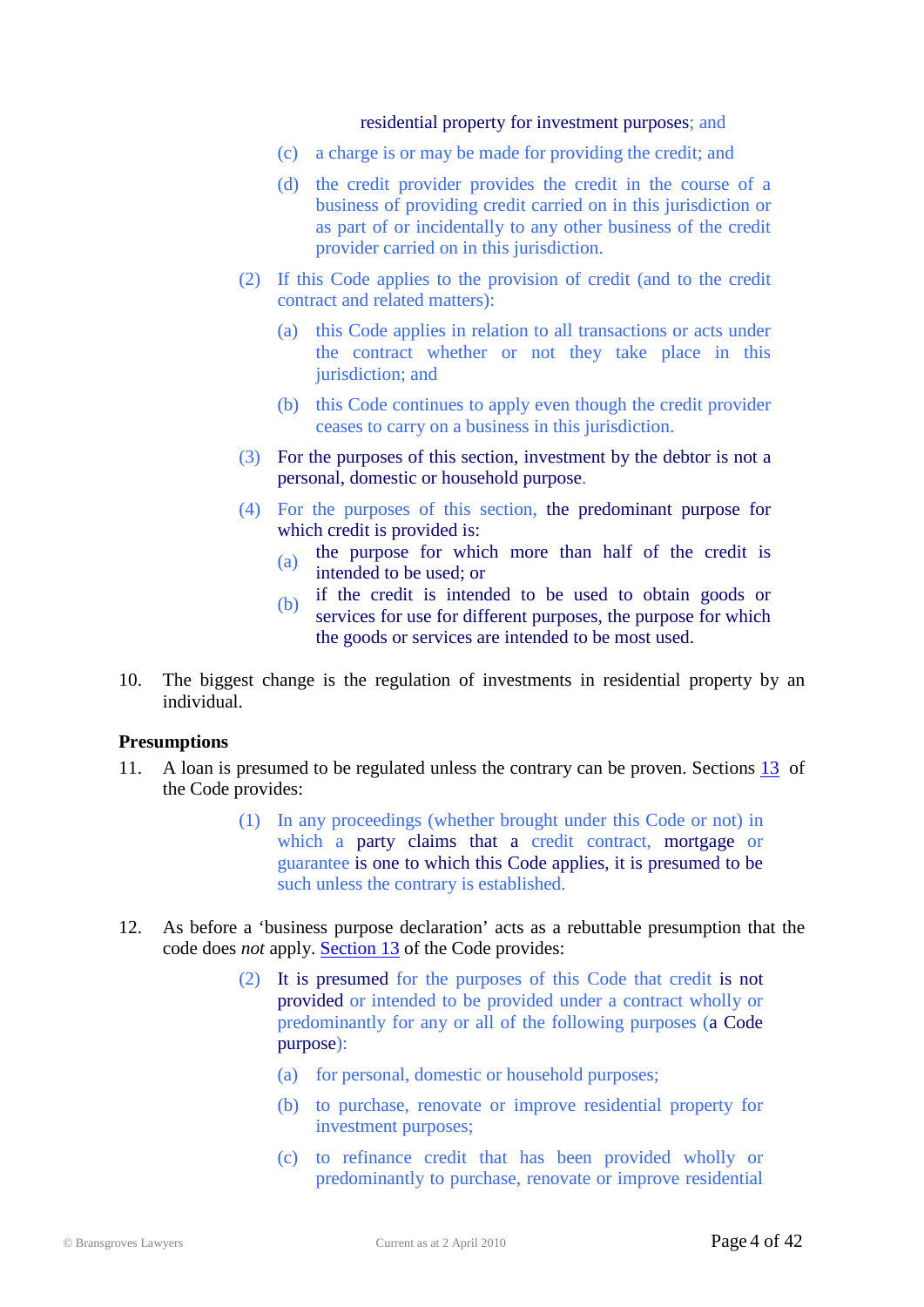property for investment purposes;

if the debtor declares, before entering the contract, that the credit is to be applied wholly or predominantly for a purpose that is not a Code purpose, unless the contrary is established.

- 13. There are now more stringent rules to prevent abuse of these declarations. So stringent in fact that it tends to make them worthless. [Section 13](http://www.austlii.edu.au/au/legis/cth/num_act/nccpa2009377/sch1.html#_Toc246930188) of the Code provides:
	- (3) However, the declaration is ineffective if, when the declaration was made, the credit provider or a person (the prescribed person) of a kind prescribed by the regulations:
		- (a) knew, or had reason to believe; or
		- (b) would have known, or had reason to believe, if the credit provider or prescribed person had made reasonable inquiries about the purpose for which the credit was provided, or intended to be provided, under the contract;

that the credit was in fact to be applied wholly or predominantly for a Code purpose.

- 14. The whole point of the original UCCC declaration was that lenders were not to be burdened with having to investigate what a borrower was going to do with the money. [Section 13\(](http://www.austlii.edu.au/au/legis/cth/num_act/nccpa2009377/sch1.html#_Toc246930188)3)(b) of the Code cancels that out by effectively requiring the lender to make reasonable inquiries. As 'reasonable' is not defined it will have to be determined in due course by the case law but in the meantime, lenders will be plagued with uncertainty.
- 15. [Section 13\(](http://www.austlii.edu.au/au/legis/cth/num_act/nccpa2009377/sch1.html#_Toc246930188)6) of the Code provides that brokers and others (including lenders) who procure false declarations will now be liable to criminal prosecution:
	- (6) A person commits an offence if:
		- (a) the person engages in conduct; and
		- (b) the conduct induces a debtor to make a declaration under this section that is false or misleading in a material particular; and
		- (c) the declaration is false or misleading in a material particular.

Criminal penalty: 100 penalty units, or 2 years imprisonment, or both.

- (7) Strict liability applies to paragraph (6)(c).
- 16. Of course there should of course never be strict liability in any offence that carries a jail sentence. Also unsatisfactory is the fact that as drafted, if a lender advised a borrower that it only lends on non-code regulated loans, and that induced the borrower to make a false and misleading declaration, then the lender could be sent to jail.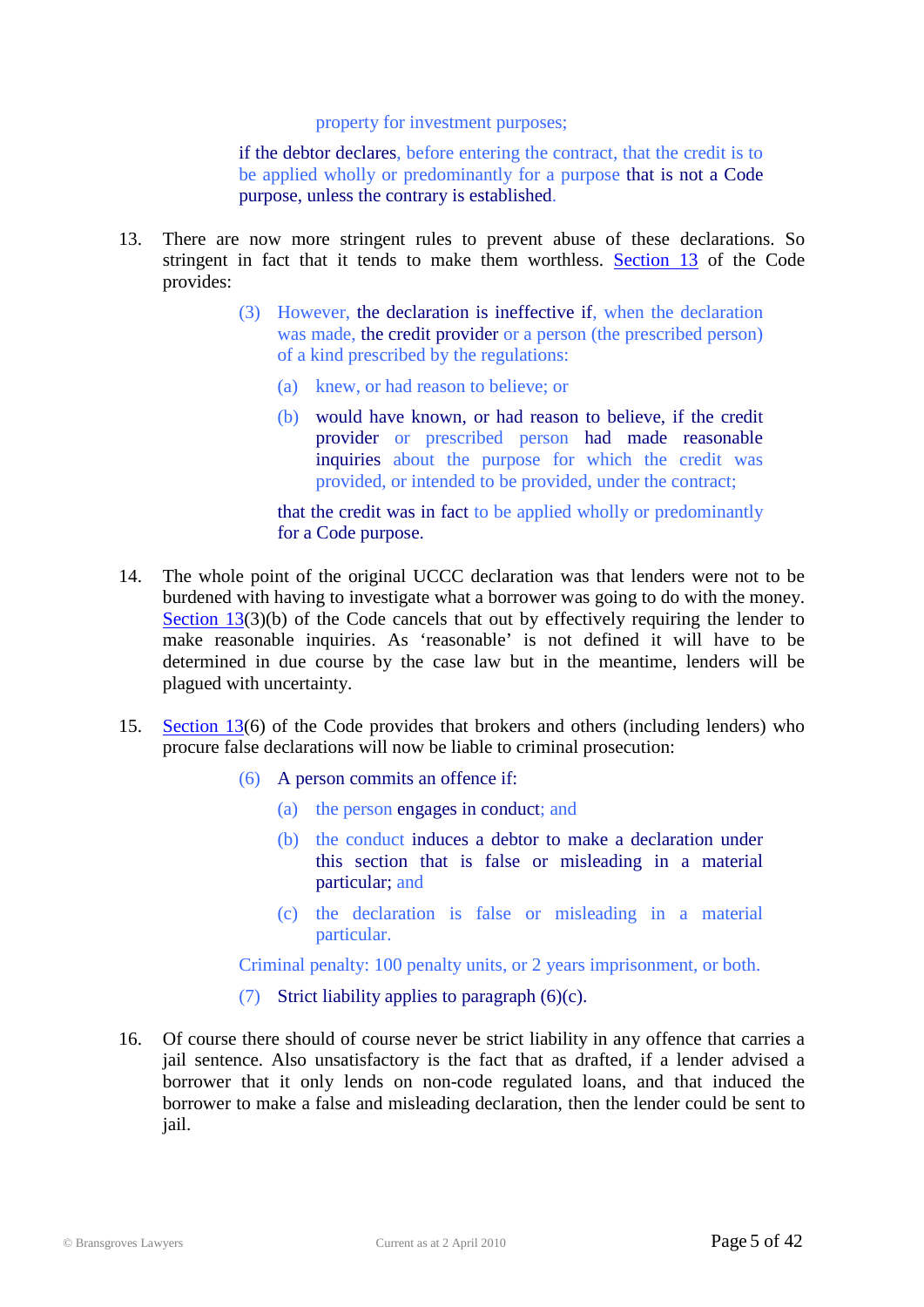#### **What is credit?**

- 17. The Act defines credit by simply referring to the definition in the Code. [Section 3](http://www.austlii.edu.au/au/legis/cth/num_act/nccpa2009377/sch1.html#_Toc246930178) of the Code defines credit as:
	- (1) For the purposes of this Code, credit is provided if under a contract:
		- (a) payment of a debt owed by one person (the debtor) to another (the credit provider) is deferred; or
		- (b) one person (the debtor) incurs a deferred debt to another (the credit provider).
	- (2) For the purposes of this Code, the amount of credit is the amount of the debt actually deferred. The amount of credit does not include:
		- (a) any interest charge under the contract; or
		- (b) any fee or charge:
			- (i) that is to be or may be debited after credit is first provided under the contract; and
			- (ii) that is not payable in connection with the making of the contract or the making of a mortgage or guarantee related to the contract.

#### **What is credit activity?**

18. Only persons engaged in credit activities are affected by the registration and licensing regime. Mortgage lenders are caught by [section](http://www.austlii.edu.au/au/legis/cth/num_act/nccpa2009377/s6.html) 6 of the Act which defines credit activity:

| <b>Item</b> | <b>Topic</b>     | A person engages in a <i>credit activity</i> if:                                                                                                                                                                                                                                                           |
|-------------|------------------|------------------------------------------------------------------------------------------------------------------------------------------------------------------------------------------------------------------------------------------------------------------------------------------------------------|
|             | credit contracts | (a) the person is a credit provider under a credit contract; or<br>(b) the person carries on a business of providing credit, being<br>credit the provision of which the National Credit Code<br>applies to; or                                                                                             |
|             |                  | (c) the person performs the obligations, or exercises the rights, of<br>a credit provider in relation to a credit contract or proposed<br>credit contract (whether the person does so as the credit<br>provider or on behalf of the credit provider); or                                                   |
| 4           | mortgages        | (a) the person is a mortgagee under a mortgage; or                                                                                                                                                                                                                                                         |
|             |                  | (b) the person performs the obligations, or exercises the rights, of<br>a mortgagee in relation to a mortgage or proposed mortgage<br>(whether the person does so as the mortgagee or on behalf of<br>the mortgagee); or                                                                                   |
| 5           | guarantees       | (a) the person is the beneficiary of a guarantee; or                                                                                                                                                                                                                                                       |
|             |                  | (b) the person performs the obligations, or exercises the rights, of<br>another person who is a beneficiary of a guarantee or<br>proposed guarantee, in relation to the guarantee or proposed<br>guarantee (whether the person does so on the person's own<br>behalf or on behalf of the other person); or |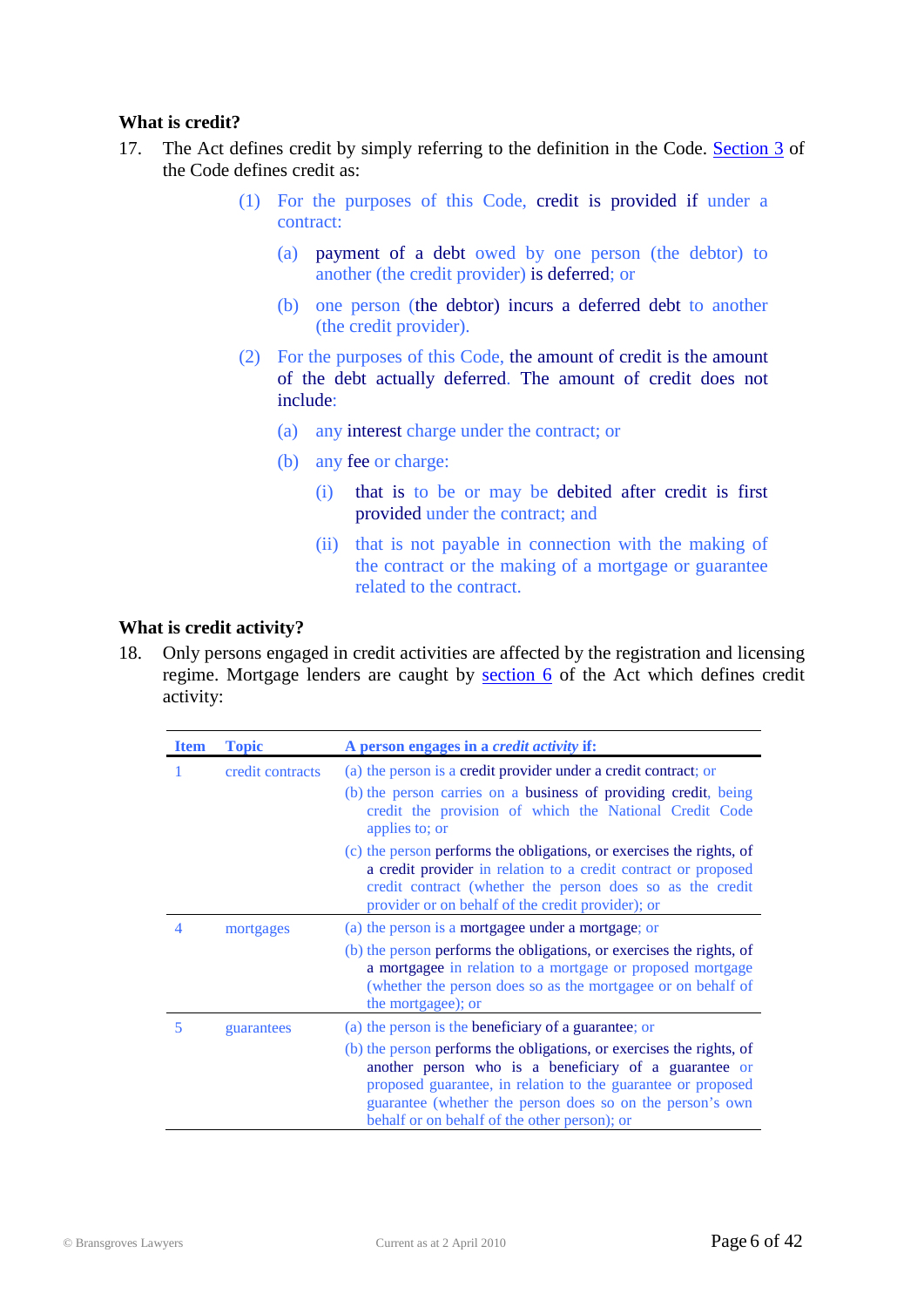#### **Who is a credit provider?**

- 19. Credit provider is defined in [section 204](http://www.austlii.edu.au/au/legis/cth/num_act/nccpa2009377/sch1.html#_Toc246930431) of the Code and as a "person that provides credit, and includes a prospective credit provider". So, credit providers are:
	- (e) lenders under a credit contract;
	- (f) lenders or their representatives in relation to mortgages; and
	- (g) beneficiaries of guarantees or their representatives in relation to guarantees.

### <span id="page-6-0"></span>**Registration**

- 20. Registration is an interim precursor to licensing. Persons conducting credit activities between 1 July 2010 and 1 January 2011 must register between 1 April 2010 and 30 June 2010 (sections [11,](http://www.austlii.edu.au/au/legis/cth/num_act/nccpacpa2009821/sch2.html#_Toc246933505) [Schedule 2,](http://www.austlii.edu.au/au/legis/cth/num_act/nccpacpa2009821/sch2.html) to the [Transitional Act\)](http://www.austlii.edu.au/au/legis/cth/num_act/nccpacpa2009821/). Persons not registered by 30 June 2010 will be unable to engage in credit activity business until registered. ASIC recommends that registration applications are made by no later than 18 June 2010 to ensure that they are processed by 30 June 2010 [\(Regulatory Guide 202\)](http://www.asic.gov.au/asic/pdflib.nsf/LookupByFileName/rg202.pdf/$file/rg202.pdf).
- 21. Registration is regulated by the [National Consumer Credit Protection \(Transitional](http://www.austlii.edu.au/au/legis/cth/num_act/nccpacpa2009821/)  [and Consequential Provisions\) Act 2009.](http://www.austlii.edu.au/au/legis/cth/num_act/nccpacpa2009821/)
- 22. [Credit representatives](http://www.austlii.edu.au/au/legis/cth/num_act/nccpa2009377/s5.html#credit_representative) do not need to register separately from the person on whose behalf they engage in credit activity.
- 23. Representatives should not register separately if they expect to be authorised by a principal. This is because an authorised representative cannot simultaneously be a registered principal.
- 24. The requirements to be registered do not apply to a credit contract made before 1 July 2010.
- 25. Registration requires completing and lodging online ASIC [Form CS01](http://www.asic.gov.au/asic/ASIC.NSF/byHeadline/Registration%20and%20transition) *Application for registration to engage in credit activities*, after 1 April 2010 and before 30 June 2010.
- 26. Prior to preparing the registration application each applicant will need to take the following steps:
	- a) if the applicant is a company or an Australian Financial Services licensee, ensure that the details on ASIC's registers are correct. Lodge a [Form 484](http://www.asic.gov.au/asic/pdflib.nsf/LookupByFileName/484_print.pdf/$file/484_print.pdf) Change to company details and/or a [Form FS20](http://www.asic.gov.au/asic/pdflib.nsf/LookupByFileName/FS20.pdf/$file/FS20.pdf) Change of details for an Australian Financial Services Licence (as appropriate) to effect any changes;
	- b) become a member of an ASIC-approved [External Dispute Resolution](http://www.asic.gov.au/asic/asic.nsf/byheadline/ASIC+approved+external+complaints+resolution+schemes?opendocument) scheme [\(section 12\(1\)\)](http://www.austlii.edu.au/au/legis/cth/num_act/nccpacpa2009821/sch2.html#_Toc246933505) [Schedule 2,](http://www.austlii.edu.au/au/legis/cth/num_act/nccpacpa2009821/sch2.html) [Transitional Act\)](http://www.austlii.edu.au/au/legis/cth/num_act/nccpacpa2009821/). [Financial Ombudsman Service](http://www.fos.org.au/centric/home_page.jsp) and [Credit Ombudsman Service Limited](http://www.creditombudsman.com.au/) are both approved;
	- c) conduct background checks on directors, company secretaries, partners and trustees for the purpose of statements about past conduct. (section  $12(1)$ ) [Schedule 2,](http://www.austlii.edu.au/au/legis/cth/num_act/nccpacpa2009821/sch2.html) [Transitional Act\)](http://www.austlii.edu.au/au/legis/cth/num_act/nccpacpa2009821/). Documentary proof is not required, but the person submitting the application must be satisfied that the statements are true (and prudent practice would include complying with [Standards Australia HB 322 —](http://www.asic.gov.au/asic/pdflib.nsf/LookupByFileName/Reference_checking_in_the_financial_services_industry_HB_322.pdf/$file/Reference_checking_in_the_financial_services_industry_HB_322.pdf) [2007 Reference Checking in the Financial Services Industry;](http://www.asic.gov.au/asic/pdflib.nsf/LookupByFileName/Reference_checking_in_the_financial_services_industry_HB_322.pdf/$file/Reference_checking_in_the_financial_services_industry_HB_322.pdf)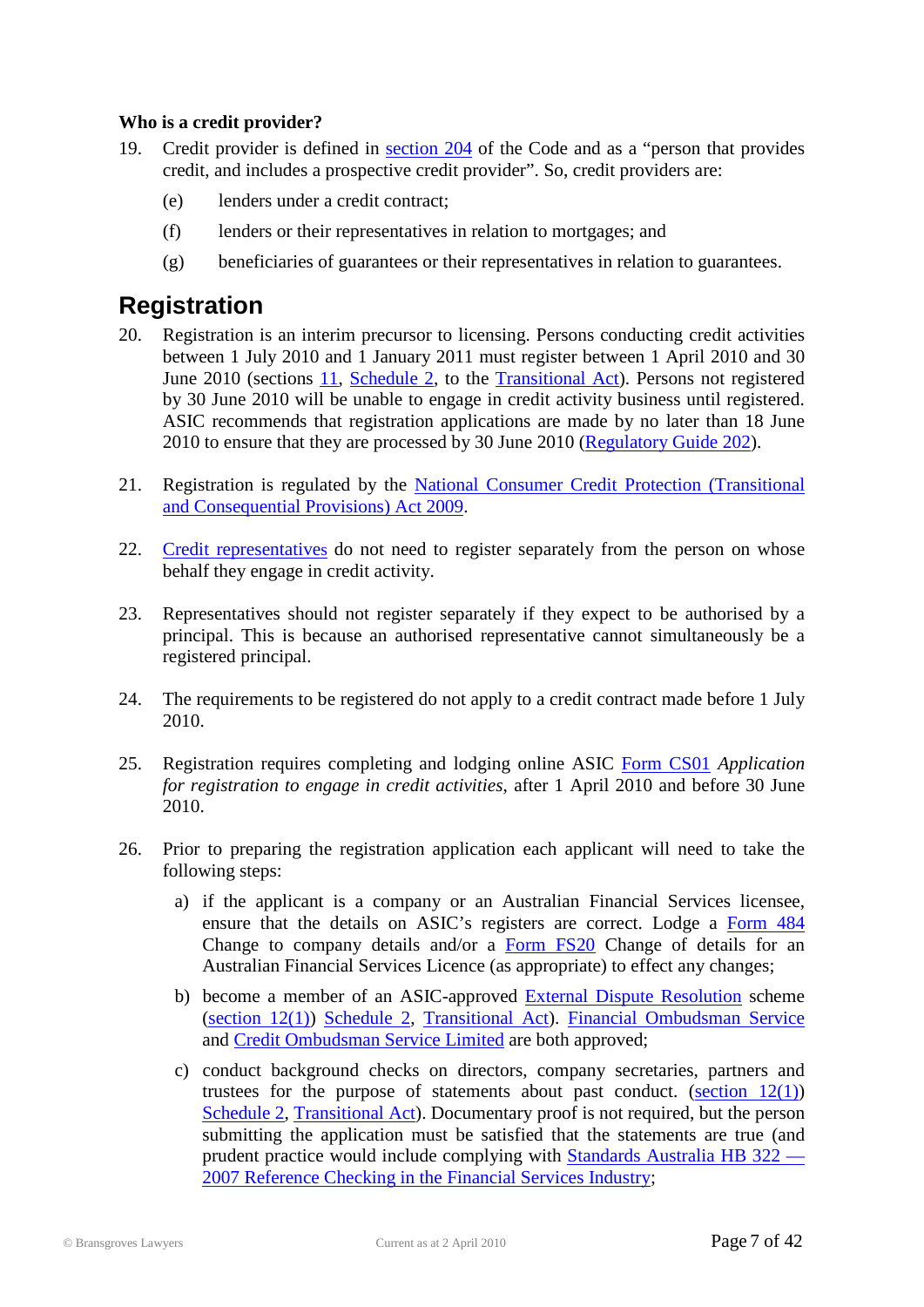- d) ensure all people who need to make a declaration authorise the person submitting the application to make those declarations on their behalf;
- e) determine whether registration under the [Financial Sector \(Collection of Data\)](http://www.austlii.edu.au/au/legis/cth/consol_act/fsoda2001294/)  [Act 2001](http://www.austlii.edu.au/au/legis/cth/consol_act/fsoda2001294/) (Cth) is required and if so, register. A business is required to register if its total assets exceed \$5 million; and its sole or principal business in Australia is borrowing money and provision of finance; or its assets arising from the provision of finance exceed 50 per cent of its total assets in Australia. Exemptions include authorised deposit-taking institutions, insurance companies regulated by APRA and trustees authorised by government to conduct trustee business;
- f) read ASIC [Regulatory Guide 202](http://www.asic.gov.au/asic/pdflib.nsf/LookupByFileName/rg202.pdf/$file/rg202.pdf) prior to commencing the application. ASIC expects that at least small businesses should be able to lodge the application without professional assistance (see  $\overline{RG}$  202 at 202.15) Small businesses should also read [ASIC INFO 97](http://www.asic.gov.au/asic/asic.nsf/byheadline/Guidance+for+small+credit+businesses?openDocument) *Guidance for Small Credit Businesses*.

#### **Statement about past conduct**

- 27. The application requires the following statement to be made about past conduct of the applicant and, if relevant, each director, secretary, partner or trustee (section  $12(1)$ ) [Schedule 2,](http://www.austlii.edu.au/au/legis/cth/num_act/nccpacpa2009821/sch2.html) [Transitional Act\)](http://www.austlii.edu.au/au/legis/cth/num_act/nccpacpa2009821/):
	- a) is not subject to a current banning order or disqualification order under [Part 2-4](http://www.austlii.edu.au/au/legis/cth/num_act/nccpa2009377/#s79) of the Act or [Div 8](http://www.austlii.edu.au/au/legis/cth/consol_act/ca2001172/#s917f) of Part 7.6 of the Corporations Act.
	- b) is not banned from engaging in a credit activity under a law of a state or territory (whether as a result of a licence or registration being suspended or cancelled, or as a result of injunctions or other orders of a court);
	- c) if the person is or has been registered, then the registration is or was neither suspended nor cancelled;
	- d) any Australian Financial Services licence of the person is neither suspended, nor has been cancelled within the last seven years, because of mental or physical incapacity, or after a hearing;
	- e) is not insolvent;
	- f) has not been disqualified from managing corporations;
	- g) has not been convicted of serious fraud within the last 10 years; and
	- h) a prescribed state or territory order is not in force against the person (the prescribed orders are orders under the [Crimes \(Criminal Organisations Control\)](http://www.austlii.edu.au/au/legis/nsw/consol_act/coca2009391/)  [Act 2009 \(NSW\).](http://www.austlii.edu.au/au/legis/nsw/consol_act/coca2009391/)
- 28. There are criminal sanctions for making false or misleading statements in, or omitting a material matter from, the application.
- 29. The person submitting the application is required to declare that all information provided is complete, accurate and true to the knowledge of that person. Actual inquiries are required to meet this obligation, and it would be prudent to obtain written declarations in statutory declaration form from each person who is required to make the statement about past conduct.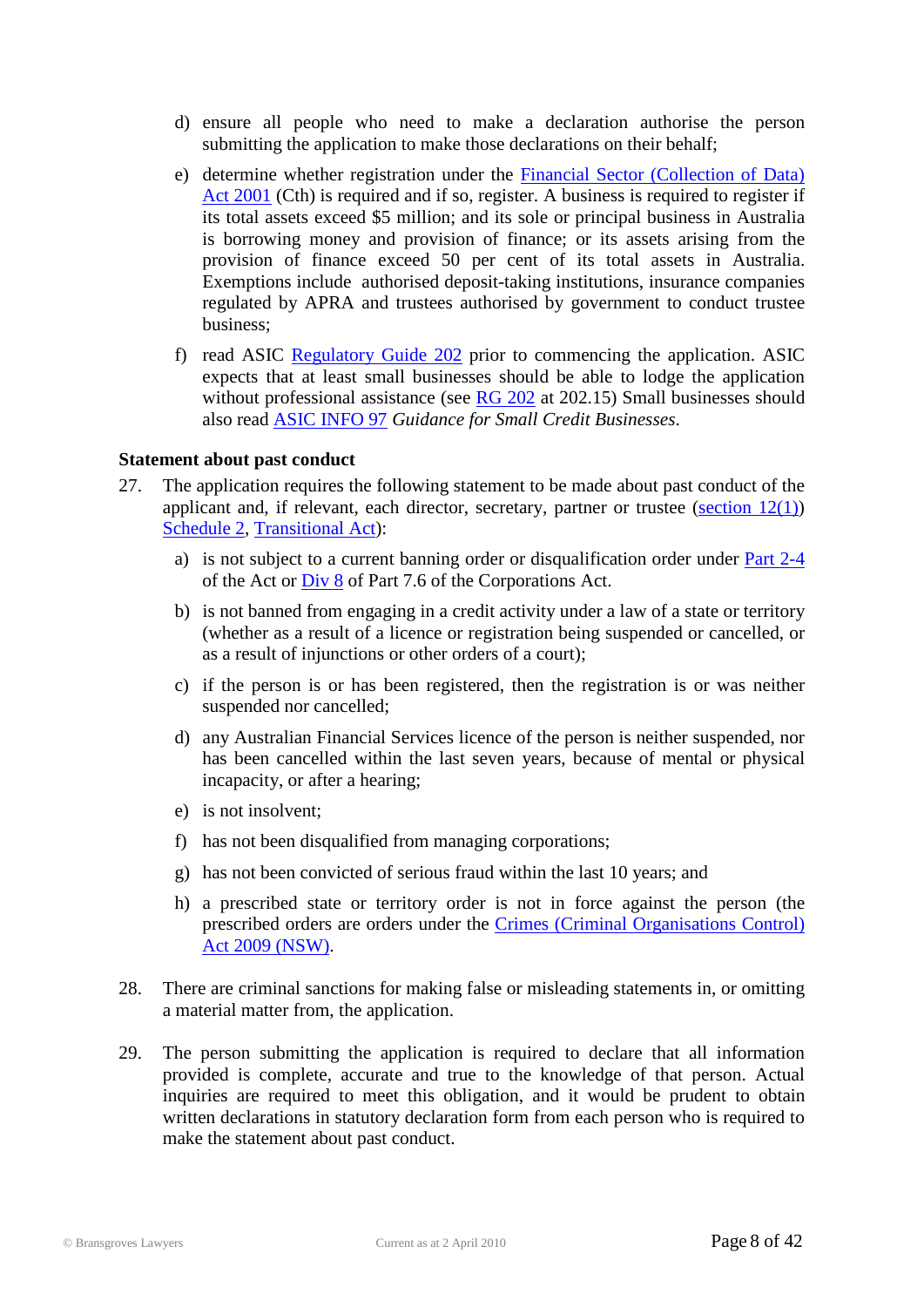#### **Declined registration applications**

- 30. ASIC may decline an application if it has reason to believe that the application is false in a material particular or materially misleading, or there is an omission of a material matter [\(section 12\(3\)](http://www.austlii.edu.au/au/legis/cth/num_act/nccpacpa2009821/sch2.html#_Toc246933505) [Schedule 2,](http://www.austlii.edu.au/au/legis/cth/num_act/nccpacpa2009821/sch2.html) [Transitional Act\)](http://www.austlii.edu.au/au/legis/cth/num_act/nccpacpa2009821/). ASIC must provide reasons [\(section 12\(4\)](http://www.austlii.edu.au/au/legis/cth/num_act/nccpacpa2009821/sch2.html#_Toc246933505) [Schedule 2,](http://www.austlii.edu.au/au/legis/cth/num_act/nccpacpa2009821/sch2.html) [Transitional Act\)](http://www.austlii.edu.au/au/legis/cth/num_act/nccpacpa2009821/).
- 31. There is no provision express avenue for appeal prescribed. The appropriate avenue is likely application to the Administrative Appeals Tribunal.
- 32. If the application is declined and the applicant addresses the matter that resulted in the declinature, it can apply for registration again.

#### **After registration but before licensing**

- 33. Following registration, general conduct obligations apply under the [Transitional](http://www.austlii.edu.au/au/legis/cth/num_act/nccpacpa2009821/) Act and [section 47](http://www.austlii.edu.au/au/legis/cth/num_act/nccpa2009377/s47.html) of the Act including:
	- a) membership of an approved External Dispute Resolution scheme;
	- b) compliance (including taking reasonable steps to ensure that representatives comply) with the credit legislation and any conditions applied on registration;
	- c) ensuring that clients are not disadvantaged by any conflicts of interest that arise wholly or partly in relation to credit activities engaged in; and
	- d) engaging in credit activities efficiently, honestly and fairly.
- 34. Except membership of an approved External Dispute Resolution scheme, conduct obligations do not commence until 1 July 2010.

#### **Appointment of Credit Representatives**

- 35. Once registered, a person can commence appointing credit representatives [\(section](http://www.austlii.edu.au/au/legis/cth/num_act/nccpacpa2009821/sch2.html#_Toc246933510)  [32A](http://www.austlii.edu.au/au/legis/cth/num_act/nccpacpa2009821/sch2.html#_Toc246933510) [Schedule 2,](http://www.austlii.edu.au/au/legis/cth/num_act/nccpacpa2009821/sch2.html) [Transitional Act,](http://www.austlii.edu.au/au/legis/cth/num_act/nccpacpa2009821/) which applies section [64 a](http://www.austlii.edu.au/au/legis/cth/num_act/nccpa2009377/s64.html)nd [65\)](http://www.austlii.edu.au/au/legis/cth/num_act/nccpa2009377/s65.html) of the Act). Directors and employees are automatically representatives and do not require appointment.
- 36. To appoint a credit representative, the registered party must:
	- a) ensure that the credit representative is eligible (sections  $64(5)$  and  $65(6)$  of the Act);
	- b) appoint the credit representative in writing, specifying the credit activities for which they are authorised;
	- c) notify ASIC of the appointment by lodging Form CS03 *Notifications* (not yet released by ASIC) about credit representatives within 15 business days of the authorisation [\(s71](http://www.austlii.edu.au/au/legis/cth/num_act/nccpa2009377/s71.html) of the Act).
- 37. Credit representatives authorised during the registration period are deemed to be authorised as at 1 July 2010. An authorisation can be revoked or changed. If it is, ASIC must be notified by lodging Form CS03 Notifications about credit representatives within 10 business days of the revocation or change [\(s71](http://www.austlii.edu.au/au/legis/cth/num_act/nccpa2009377/s71.html) of the Act).
- 38. Any credit representatives authorised during registration become credit representatives of the licensee following licensing [\(RG 202.137\)](http://www.asic.gov.au/asic/pdflib.nsf/LookupByFileName/rg202.pdf/$file/rg202.pdf). Changes or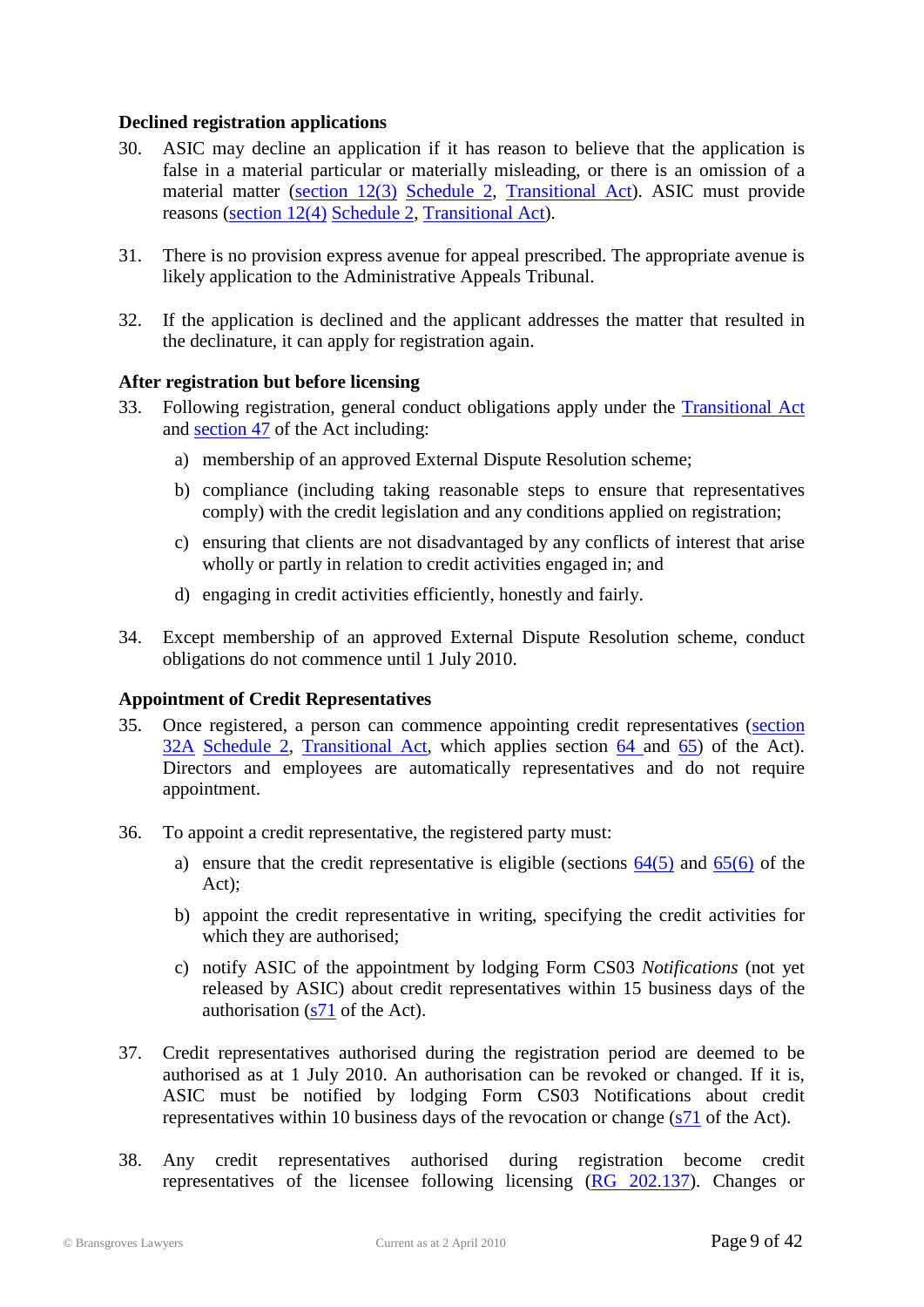revocations to authorisations after licensing must be notified to ASIC by lodging Form CL31 *Revoke a credit representative* or Form CL32 *Vary the details of a credit representative* within 10 business days of the revocation or change.

#### **Eligibility of Credit Representatives**

- 39. To be eligible for appointment, a credit representative must:
	- a) be a member of an [External Dispute Resolution](http://www.asic.gov.au/asic/asic.nsf/byheadline/ASIC+approved+external+complaints+resolution+schemes?opendocument) scheme (section  $64(5)(c)$  of the Act); and
	- b) not be subject to a banning or disqualification order (and if a company is appointed as a credit representative, its directors, secretaries, and senior managers must not be subject to a banning or disqualification order) (section  $64(5)(b)$  of the Act); and
	- c) not have been convicted within the last 10 years of serious fraud (section  $64(5)(e)$  of the Act); and
	- d) not be a licensee in their own right (section [67](http://www.austlii.edu.au/au/legis/cth/num_act/nccpa2009377/s67.html) of the Act).
- 40. A person can be appointed by two or more licensees provided the licensees consent or are related bodies corporate (section [66](http://www.austlii.edu.au/au/legis/cth/num_act/nccpa2009377/s66.html) of the Act).
- 41. It is an offence to appoint a credit representative who is an ineligible person (section [69](http://www.austlii.edu.au/au/legis/cth/num_act/nccpa2009377/s69.html) of the Act). A registered person must revoke an authorisation if the credit representative becomes ineligible (section [70](http://www.austlii.edu.au/au/legis/cth/num_act/nccpa2009377/s70.html) of the Act).

#### **Liability for Representatives**

42. A registered person is liable to the consumer for conduct of its representatives (section [78\(3\)](http://www.austlii.edu.au/au/legis/cth/num_act/nccpa2009377/s78.html) of the Act). Credit representatives may indemnify licensees, and licensees may indemnify other licensees for the conduct of their credit representatives (section  $78(3)$  of the Act).

#### **Maintenance of Financial Records**

43. A registered person must maintain financial records that correctly record and explain the transactions and financial position of its business of engaging in credit activities, and comply with requirements in relation to the keeping and location of those records (section [88](http://www.austlii.edu.au/au/legis/cth/num_act/nccpa2009377/s88.html) of the Act). ASIC may require the licensee to obtain an audit report about credit activities engaged in by the licensee or their representatives (section [49](http://www.austlii.edu.au/au/legis/cth/num_act/nccpa2009377/s49.html) of the Act).

#### **Responsible Lending Conduct**

44. The responsible lending obligations in [Chapter](http://www.austlii.edu.au/au/legis/cth/num_act/nccpa2009377/#s110) 3 of the Act apply to lenders and people who provide credit assistance in relation to credit contracts. For non authorised deposit-taking institutions the requirement not to arrange or provide credit that is unsuitable applies from on 1 July 2010, and the remaining responsible lending obligations (including disclosure requirements) commence on 1 January 2011. The obligations are [Responsible lending.](#page-23-0)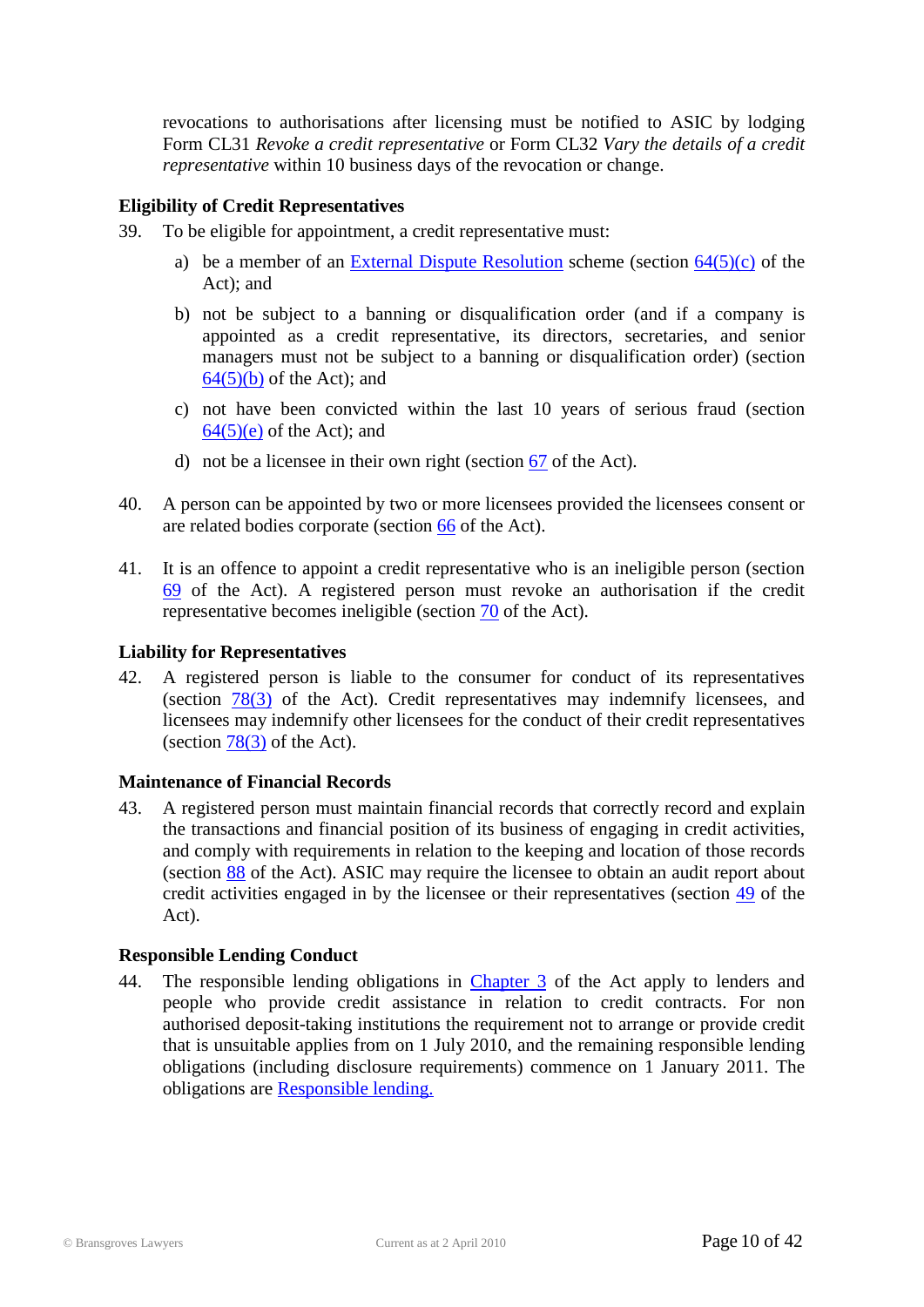### <span id="page-10-0"></span>**Licensing**

#### **Who must be licensed?**

- 45. Generally, any person who engages in any credit activity must be licensed or authorised by a licensee, regardless of whether the person engaging in the credit activity does so on their own behalf, or on behalf another person (section [29](http://www.austlii.edu.au/au/legis/cth/num_act/nccpa2009377/s29.html) of the Act).
- 46. There are two broad categories of people engaged in credit activity who must be licensed:
	- (a) credit providers (lenders); and
	- (b) credit service providers (brokers).
- 47. In addition to engaging in credit activity, the person must also carry on the business of providing credit in Australia (defined in section [12](http://www.austlii.edu.au/au/legis/cth/num_act/nccpa2009377/s12.html) of the Act).
- 48. A physical presence in Australia is unnecessary. Using the internet or intermediaries to offer consumer credit to persons in Australia is sufficient.

| <b>Person Conducting Credit Activity</b>                                                                       | <b>Needs a License?</b>                                                                                                                                                                            |  |
|----------------------------------------------------------------------------------------------------------------|----------------------------------------------------------------------------------------------------------------------------------------------------------------------------------------------------|--|
| Lender under a credit contract                                                                                 | Yes, provided:                                                                                                                                                                                     |  |
|                                                                                                                | customer is a natural person or strata<br>٠<br>corporation;                                                                                                                                        |  |
|                                                                                                                | the credit is wholly or predominantly for<br>personal, domestic or<br>household<br>purposes, or relates to a residential<br>investment property; and                                               |  |
|                                                                                                                | a charge is made for the credit.                                                                                                                                                                   |  |
| Assignee of lender, mortgagee or beneficiary<br>of a guarantee (e.g. lender's mortgage<br>insurer, debt buyer) | Yes.                                                                                                                                                                                               |  |
| Mortgagee                                                                                                      | Yes, if the mortgage secures obligations<br>under a regulated credit contract.                                                                                                                     |  |
| Mortgage Manager                                                                                               | Yes, providing that the mortgage secures<br>obligations under a credit contract or related<br>guarantee that is subject to the Code, and the<br>mortgage or guarantee is granted by a<br>consumer. |  |
| Beneficiary of a guarantee                                                                                     | Yes, if the guarantee secures obligations<br>under a regulated credit contract.                                                                                                                    |  |
| Other types of intermediary (including                                                                         | Yes, if:                                                                                                                                                                                           |  |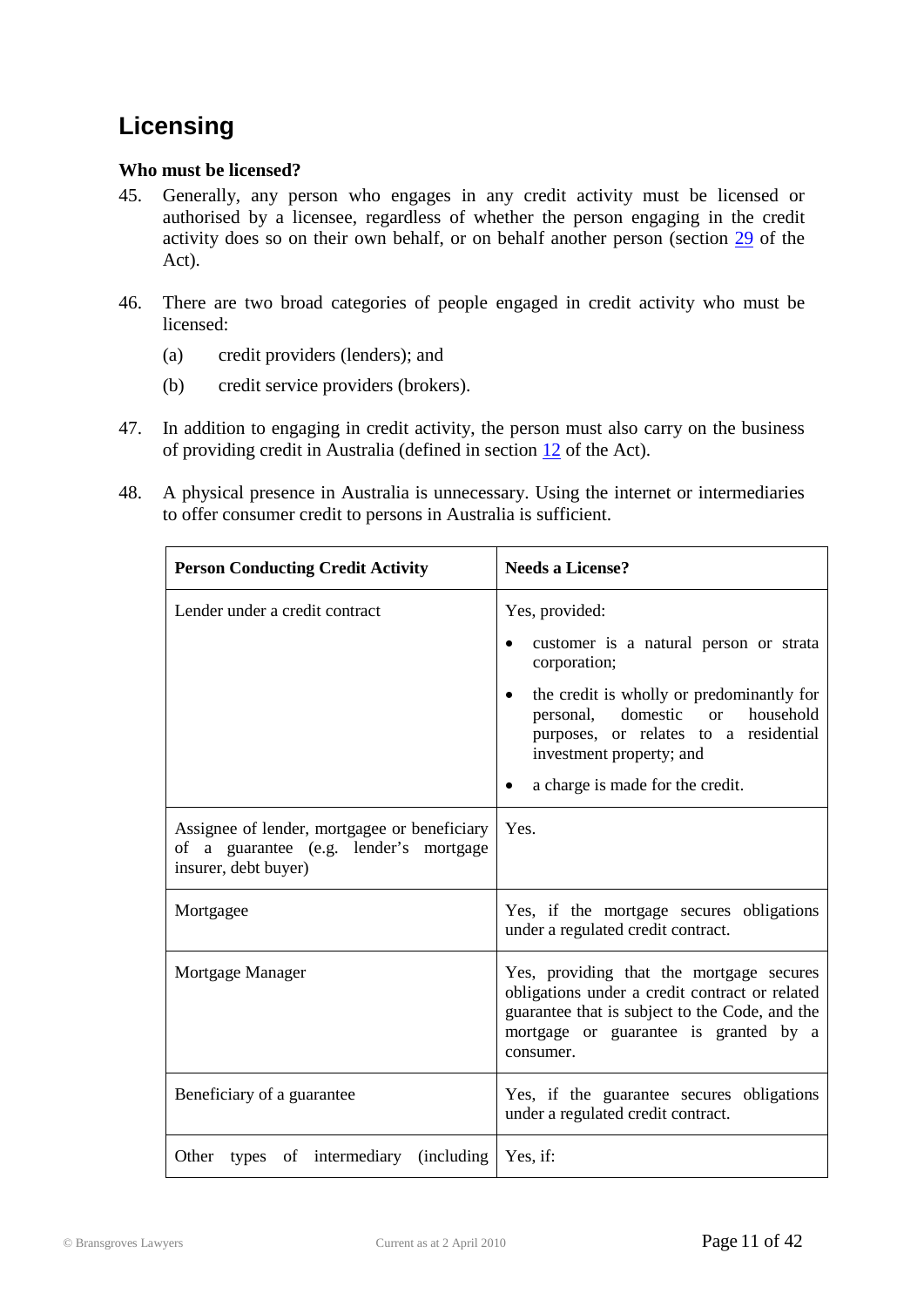| <b>Person Conducting Credit Activity</b> | <b>Needs a License?</b>                                                                                                                                                                                                     |
|------------------------------------------|-----------------------------------------------------------------------------------------------------------------------------------------------------------------------------------------------------------------------------|
| aggregators and originators)             | the intermediary is in the 'chain' between<br>consumer and lender, even if there is no<br>direct contact with the consumer; and<br>the role played is wholly or partially<br>aimed at obtaining credit for the<br>consumer. |

49. ASIC has provided guidance on this issue in [Regulatory Guide 203.](http://www.asic.gov.au/asic/pdflib.nsf/LookupByFileName/rg203.pdf/$file/rg203.pdf)

#### **Employees and directors**

- 50. Pursuant to section [29\(3\)](http://www.austlii.edu.au/au/legis/cth/num_act/nccpa2009377/s29.html) and [64,](http://www.austlii.edu.au/au/legis/cth/num_act/nccpa2009377/s64.html) of the Act, a license is not needed by a person who is:
	- (a) an authorised credit representative, or an employee or director of a licensee (or of a related body corporate); and
	- (b) where the credit activities are engaged on behalf of the licensee; and
	- (c) where the principal holds a credit licence authorising the credit activities being undertaken.
- 51. Licensees who appoint authorised credit representatives or have employees or directors engaged in credit activities on their behalf must ensure that representatives are competent to engage in the authorised credit activities (section [47](http://www.austlii.edu.au/au/legis/cth/num_act/nccpa2009377/s47.html) of the Act).
- 52. Employees and directors of a licensee are representatives of the licensee when their conduct relating to credit activities is within the scope of their employment or duties as a director, respectively, and within the activities authorised by the license.
- 53. Principals must authorise credit representatives in writing, and the activities authorised must be within the scope of the principal's licence.
- 54. A credit representative may be a body corporate. If so, the credit representative may sub-authorise a natural person to be a credit representative. The natural person is considered to be a credit representative of the licensee, who must provide written consent to the sub-authorisation. No other form of sub-authorisation is permitted under the Act [\(section 65\)](http://www.austlii.edu.au/au/legis/cth/num_act/nccpa2009377/s65.html).
- 55. A credit representative may be authorised to engage in credit activities on behalf of more than one principal, if all the principals consent or are related bodies corporate.
- 56. Authorisations must be in writing. Section  $64(4)$  of the Act sets out circumstances where an authorisation will be ineffective, these include where the authorisation purports to authorise credit activity:
	- a) that is not authorised by the licensee's licence;
	- b) by a person subject to a banning order or disqualification order;
	- c) by a person who is not a member of an approved external dispute resolution scheme;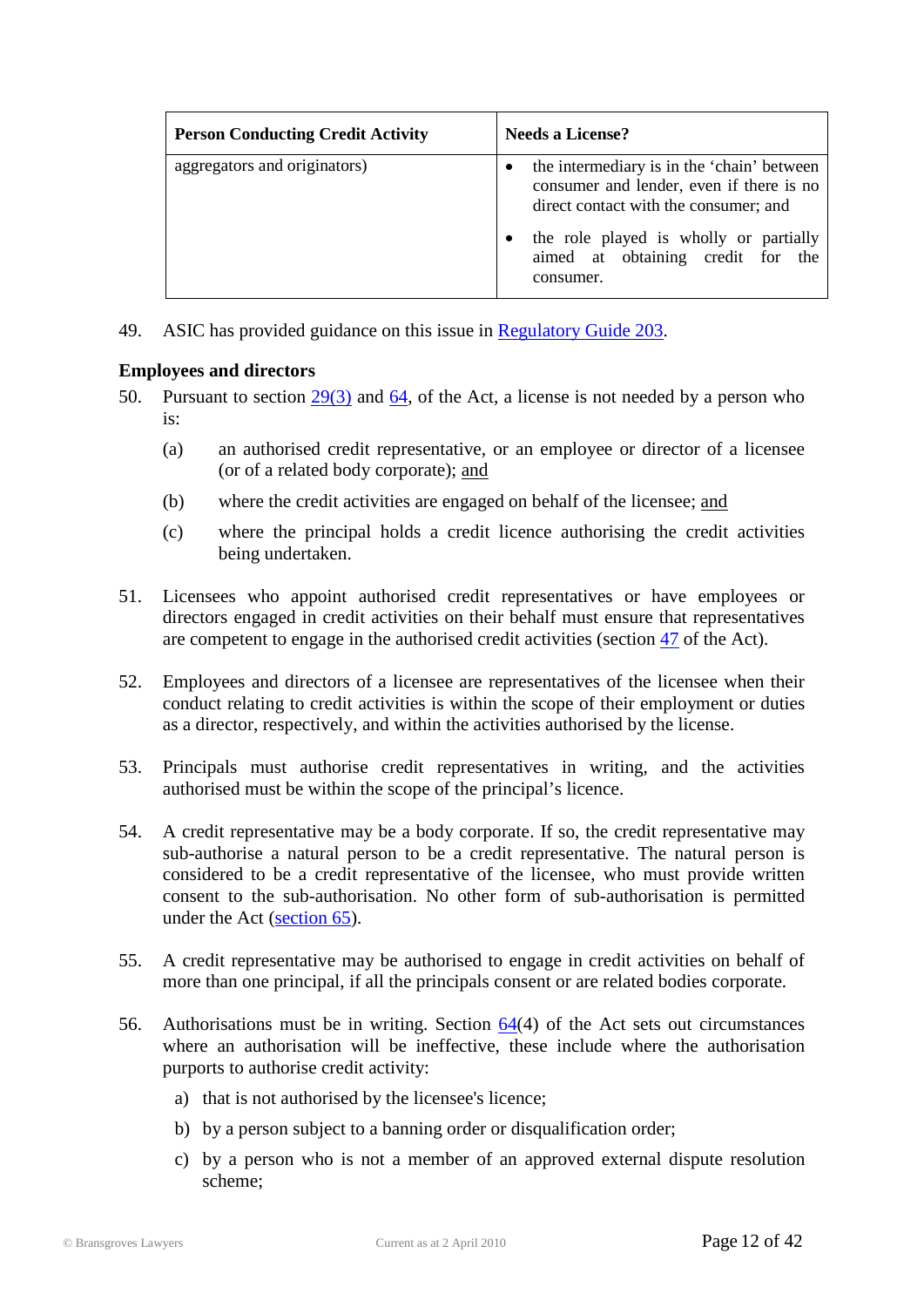d) by a person who has been convicted, within the last 10 years, of serious fraud.

| <b>Person Conducting Credit Activity</b>                                         | <b>Exempt?</b>                                                                                                                                                                                                                                                                                                                        |  |
|----------------------------------------------------------------------------------|---------------------------------------------------------------------------------------------------------------------------------------------------------------------------------------------------------------------------------------------------------------------------------------------------------------------------------------|--|
| <b>Credit representatives</b>                                                    | Yes, if credit activity authorised by and<br>undertaken on behalf of a licensee.                                                                                                                                                                                                                                                      |  |
| Director or employee                                                             | Yes, if credit activity is within the scope of<br>authority as an employee or director, and<br>undertaken on behalf of a licensee.                                                                                                                                                                                                    |  |
| Third parties (regulation 22)                                                    | Yes, if credit activity undertaken by a person<br>who:                                                                                                                                                                                                                                                                                |  |
|                                                                                  | sells or transports property of a consumer<br>or guarantor on behalf of a lender; or                                                                                                                                                                                                                                                  |  |
|                                                                                  | gives or sends a notice to a consumer or<br>guarantor on behalf of a lender.                                                                                                                                                                                                                                                          |  |
| Securitisation entity (regulation 24)                                            | Yes, provided the entity meets the<br>requirements set out in the regulation.                                                                                                                                                                                                                                                         |  |
| Legal practitioner (regulation $25(2)-(4)$ )                                     | Yes, if credit activity engaged in as a result<br>of:                                                                                                                                                                                                                                                                                 |  |
|                                                                                  | credit assistance provided in a<br>professional legal capacity (e.g.<br>providing legal advice on credit<br>contracts); or                                                                                                                                                                                                            |  |
|                                                                                  | carrying out client instructions.                                                                                                                                                                                                                                                                                                     |  |
| Passing on factual information in response to<br>a request (regulation $25(8)$ ) | Yes, if:                                                                                                                                                                                                                                                                                                                              |  |
|                                                                                  | credit activity is responding to a request<br>$\bullet$<br>by a consumer for factual information<br>about the cost, estimated likely cost or<br>terms and conditions of a credit contract;<br>and                                                                                                                                     |  |
|                                                                                  | the request is complied with by providing<br>the consumer with equivalent<br>information about one or more other<br>credit contracts.                                                                                                                                                                                                 |  |
| State Licensed Debt Collector, Repossession<br>Agents (regulation 21)            | Yes, for credit activities such as demanding<br>or receiving payments from consumers under<br>credit contracts and enforcing rights in<br>relation to taking possession of property<br>secured by a mortgage, engaged in by a state<br>regulated debt collector or repossession agent<br>on behalf of a licensee or person authorised |  |

#### **Exemptions from the requirement to be licensed**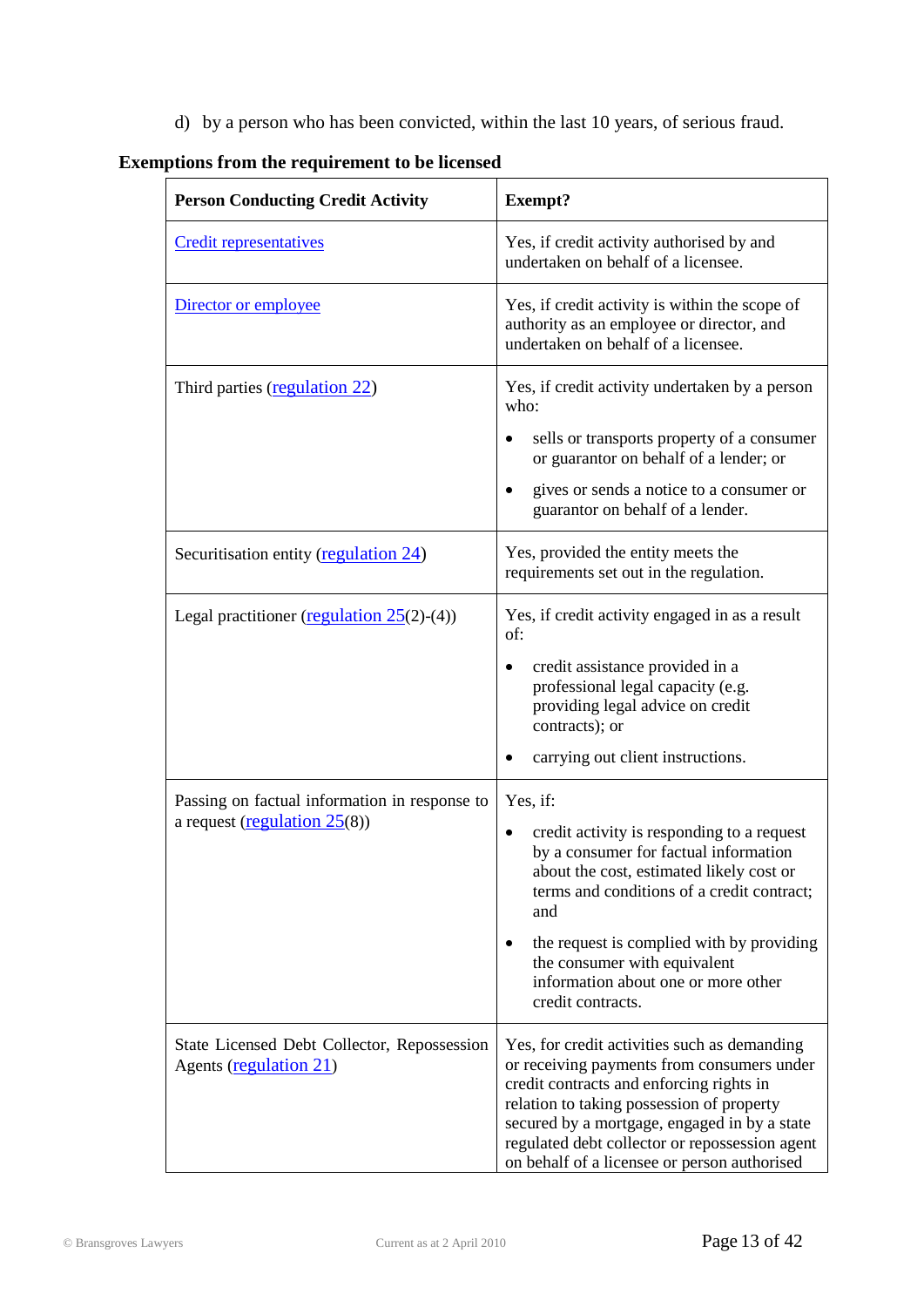| <b>Person Conducting Credit Activity</b> | Exempt?                                                                                                                                                                               |
|------------------------------------------|---------------------------------------------------------------------------------------------------------------------------------------------------------------------------------------|
|                                          | to engage in the credit activity.                                                                                                                                                     |
|                                          | Exempt from the Act until 1 July 2011.                                                                                                                                                |
| Referrals (regulation $26(2)$ )          | Yes, for mere referrals of the consumer to a<br>credit licensee or representative, provided full<br>disclosure of benefits (such as commissions)<br>received from the lender is made. |

#### **Licensing**

- 57. Applications for an Australian Credit Licence must be made by 31 December 2010. Registrations will be cancelled by ASIC on 31 December 2010 in the absence of a licence application, or after licenses are granted or declined. The Transitional Act allows ASIC up until to 30 June 2011 to complete the transition from registration to license.
- 58. Unlike registrations, ASIC will provide a hearing before it declines a license application, provided that the applicant has complied with any direction by ASIC to apply for a credit license (section [41](http://www.austlii.edu.au/au/legis/cth/num_act/nccpa2009377/s41.html) of the Act).
- 59. Streamlined application procedures are available for:
	- a) authorised deposit-taking institutions,
	- b) lenders mortgage insurers;
	- c) persons who are authorised to engage in credit activities under an existing state law which requires a person to demonstrate that they are a 'fit and proper person'.
- 60. Licensing requires completing and lodging ASIC Form CL01 Application for an Australian credit licence (form not yet released by ASIC), online, prior to 31 December 2010.

#### **Prior to preparing the licence registration application**

- 61. Non-streamlined applicants need to take the following steps:
	- a) decide what types of credit activities will be conducted so that appropriate authorisations can be applied for (there are three categories: all credit activities other than as a lender; credit activities as a lender; both);
	- b) familiarise themselves with ASIC's guidance on general conduct obligations of credit licensees (set out in section [47\)](http://www.austlii.edu.au/au/legis/cth/num_act/nccpa2009377/s47.html). General conduct obligations must be met by licensees immediately upon issue and the license applicant must confirm in the application that arrangements and systems are in place to ensure compliance;
	- c) complete background checks on each person who will manage the credit business for the purposes of obtaining the supporting information and statements about past conduct. Documentary proof is not required, but the person submitting the application must be satisfied that the statements are true (and prudent practice would include obtaining documentation supporting each statement to be made);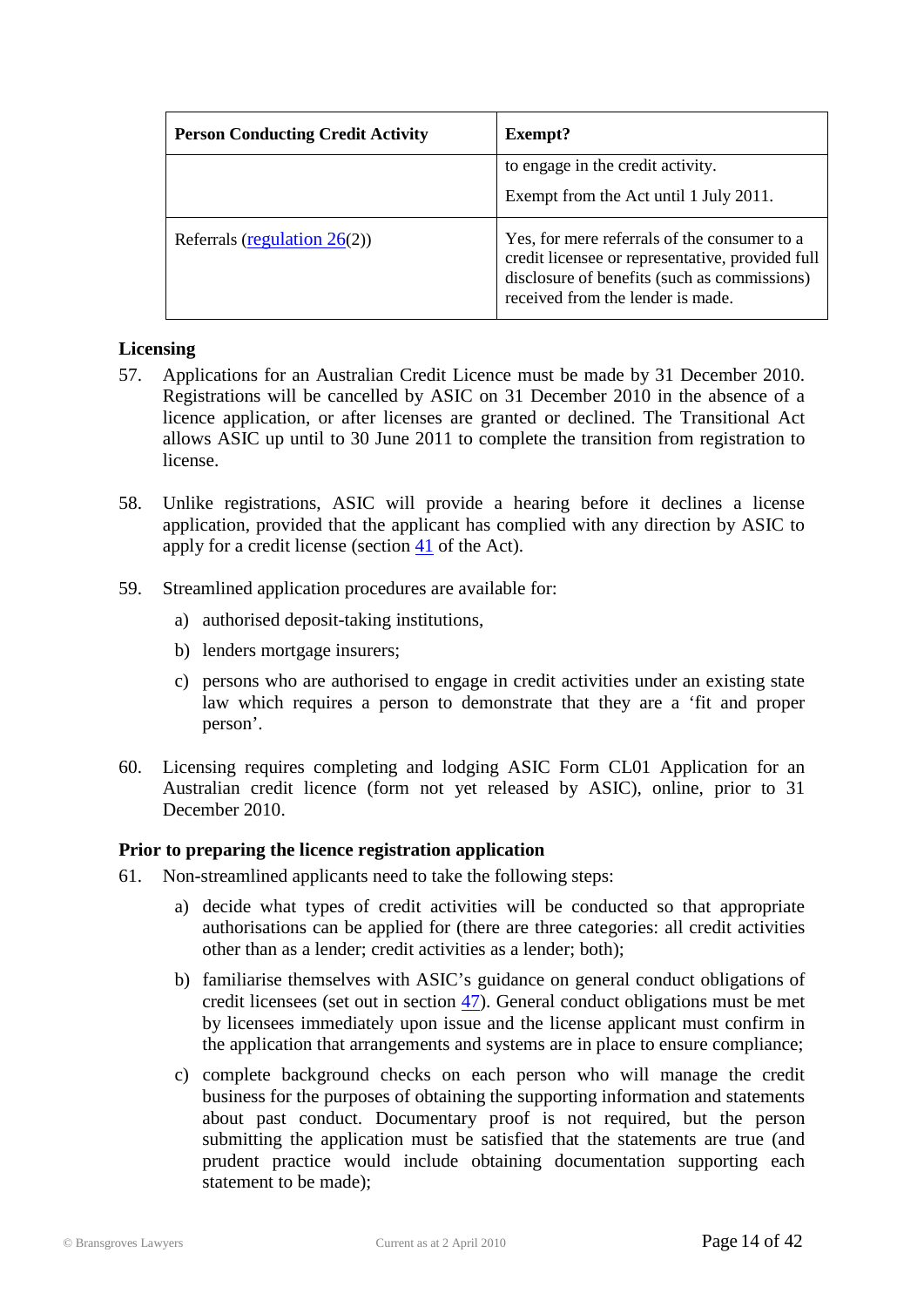- d) ensure all people who need to make a declaration authorise the person submitting the application to make the declaration on their behalf;
- e) if the applicant is a company or an Australian Financial Services licensee, ensure that the details on ASIC's registers are correct. Lodge a [Form 484](http://www.asic.gov.au/asic/pdflib.nsf/LookupByFileName/484_print.pdf/$file/484_print.pdf) Change to company details and/or a [Form FS20](http://www.asic.gov.au/asic/pdflib.nsf/LookupByFileName/FS20.pdf/$file/FS20.pdf) Change of details for an Australian financial services licence (as appropriate) to effect any changes.
- 62. The person submitting the appellation should read ASIC [Regulatory Guide 204](http://www.asic.gov.au/asic/pdflib.nsf/LookupByFileName/rg204.pdf/$file/rg204.pdf) *Applying for and varying a credit license* and ASIC [Regulatory Guide 205](http://www.asic.gov.au/asic/pdflib.nsf/LookupByFileName/rg205.pdf/$file/rg205.pdf) *Credit licensing: general conduct obligations* prior to commencing the application.

#### **Authorisation - engage in credit activities as a lender**

- 63. This authorisation covers:
	- a) providing credit to which the Code applies;
	- b) performing the obligations or exercising the rights of a lender, mortgagee, beneficiary of a guarantee in relation to: a credit contract; a mortgage that secures obligations under a credit contract; a guarantee that guarantees obligations under a credit contract, where the licensee is the lender; and
	- c) providing credit assistance to a consumer in relation to a credit contract where the licensee is the lender.
- 64. It is likely that 'providing credit extends to pre-contractual conduct for the purpose of entering credit contracts as a lender.
- 65. This authorisation will likely be appropriate for most lenders including authorised deposit-taking institutions, responsible entities of managed investment schemes that provide credit (such as a mortgage scheme), sellers of goods or real property by instalments, lenders mortgage insurers, and assignees of debts for the purpose of collecting those debts (assignee debt collectors).

#### **Authorisation - engage in all credit activities**

66. This authorisation covers lenders who also provide credit services, or perform obligations and exercise rights, in relation to credit contracts that are provided by other licensees, such as authorised deposit-taking institutions engaging in credit activities in relation to credit contracts that are provided by other licensees.

#### **Persons involved in managing credit business must be 'fit and proper'**

- 67. The people who must be fit and proper are:
	- a) directors, company secretaries, and any senior managers of bodies corporate who will perform duties in relation to credit (section  $37(2)(h)(i)$  of Act);
	- b) the partners or trustees who will perform duties in relation to credit (section  $37(2)(h)(i)$  of Act);
	- c) if a partner or trustee is a body corporate the directors and company secretaries of the partner or trustee (sections  $37(2)(h)(i)$ ,  $37(2)(h)(ii)$  of the Act);
	- d) any natural person who is a licensee (section  $37(1)(c)$  of the Act);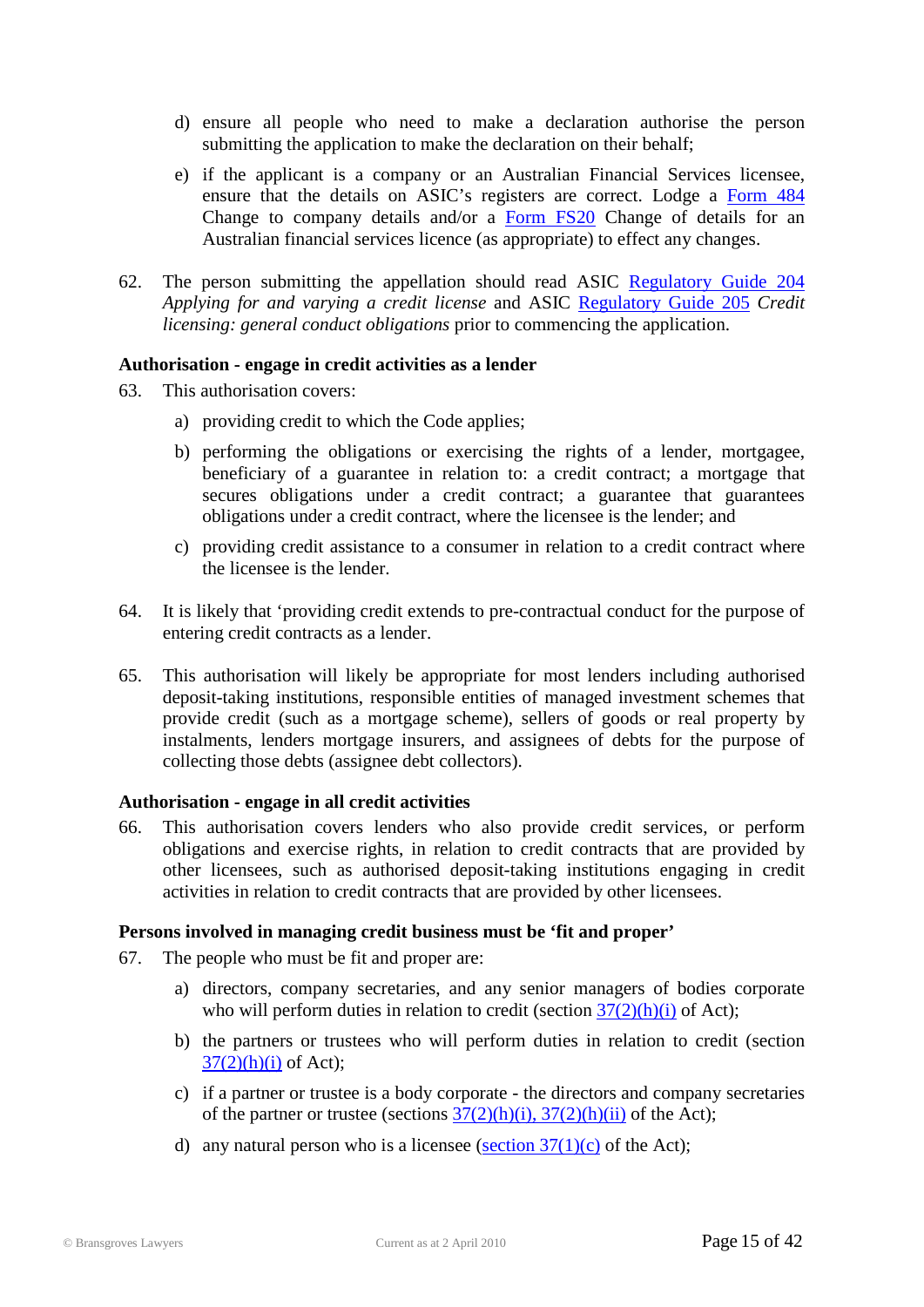- 68. For an organisation to be a 'fit and proper person' each person involved in managing the credit business must be 'fit and proper' to perform that role. A 'fit and proper person' must:
	- a) be competent to operate a credit business (as demonstrated by the person's knowledge, skills and experience);
	- b) have the attributes of good character, diligence, honesty, integrity and judgement;
	- c) not be disqualified by law from performing their role in the credit business; and
	- d) not have a conflict of interest in performing their role in the credit business, or, if a conflict exists, it will not create a material risk that the person will fail to properly perform their role in the credit business.
- 69. These criteria are consistent with the criteria for responsible persons of authorised deposit-taking institutions set out in [Prudential Standard APS 520](http://www.apra.gov.au/Policy/loader.cfm?url=/commonspot/security/getfile.cfm&PageID=10325) *Fit and Proper*.
- 70. Assessment of 'fit and proper' also takes into account whether any person has been the subject of specified regulatory outcomes (section  $37(2)$  of the Act). Being subject to such an outcome is not necessarily grounds for ASIC to refuse an application for a credit licence. ASIC will seek an explanation of the matter and assess the application on its facts.
- 71. Applicants must provide ASIC with a statement of personal information. The statement of personal information sets out whether the person has, within the last 10 years, been subject to, whether in Australia or overseas:
	- a) refusal or restriction of authorisations required by law for a trade, business or profession; disciplinary action or investigations that may result in disciplinary action; licence cancellations;
	- b) reprimand or disqualification or removal by a professional or regulatory body or External Dispute Resolution scheme in matters relating to the person's honesty, integrity or business conduct; claims against PI insurance in relation to advice given by the person; refusal of PI insurance; denial of accreditation by a lender, mortgage manager or mortgage insurer;
	- c) use of different names to those in the application;
	- d) administrative, civil or criminal proceedings or enforcement action, which were determined adversely to the person; and
	- e) declaration of bankruptcy or insolvency; involvement in the management of any companies or businesses that have had an external administrator appointed, or entered a compromise or scheme of arrangement with creditors, or been declared insolvent.
- 72. The summary business description should include:
	- a) the credit activities in which the licensee will engage;
	- b) the types of credit products to which the credit activities will relate;
	- c) how applications for credit will be assessed (e.g. whether you will provide 'low' or 'no' document loans);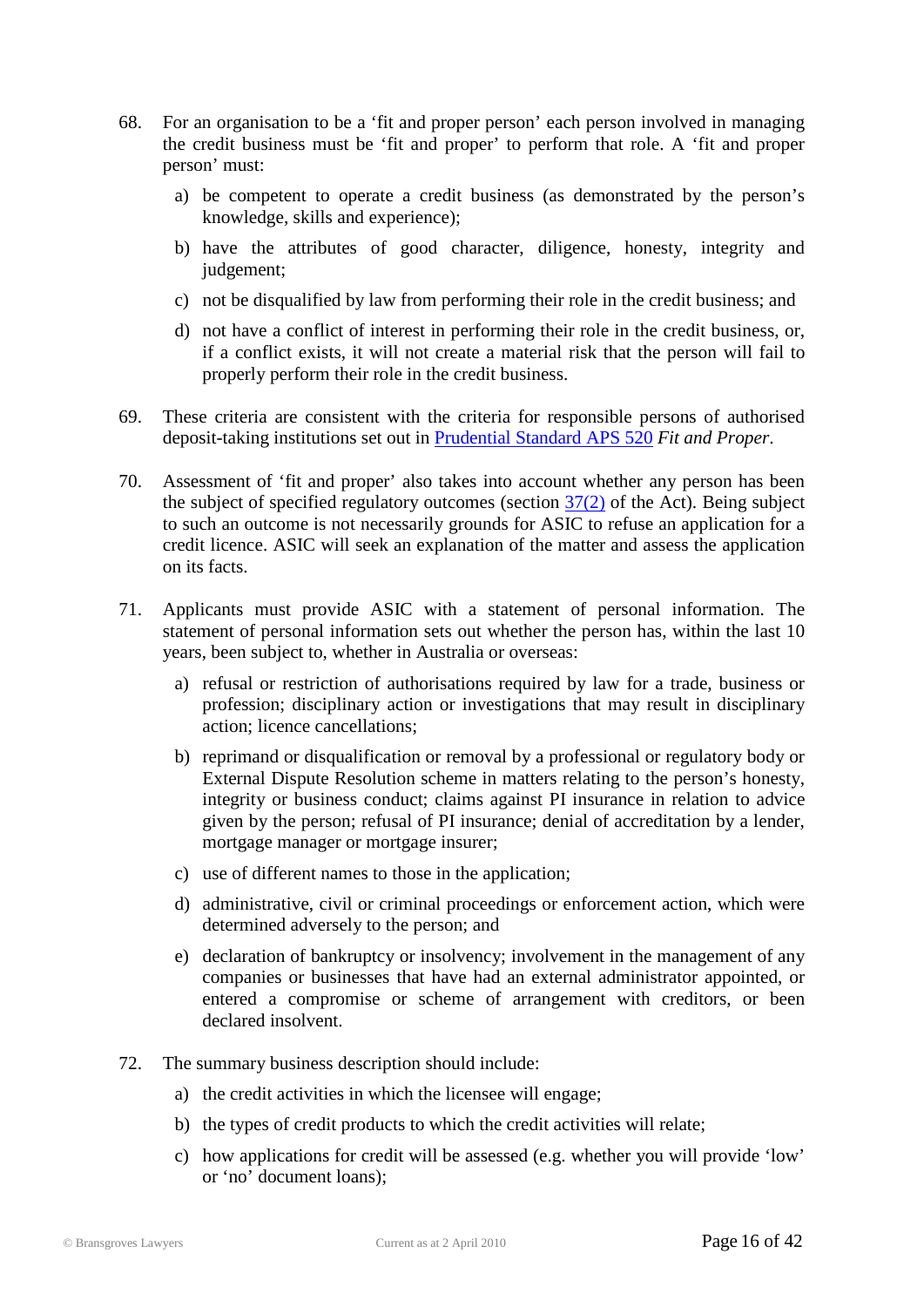- d) the distribution model;
- e) the remuneration structure;
- f) how many offices the licensee will have, how geographically diverse the business is and how representatives are supervised if they are located away from the main offices; and
- g) if functions will be outsourced, to whom the licensee will outsource those functions, where the outsourced service provider is located and how they were chosen as an appropriate person to provide those functions.

#### **Declined license applications**

- 73. ASIC must decline to grant a license if:
	- a) a banning order or disqualification order under [Part 2-4 of](http://www.austlii.edu.au/au/legis/cth/num_act/nccpa2009377/#s79) the Act or [Div 8 of](http://www.austlii.edu.au/au/legis/cth/consol_act/ca2001172/#s917f)  [Part 7.6 of the Corporations Act](http://www.austlii.edu.au/au/legis/cth/consol_act/ca2001172/#s917f) is in force against the applicant; or
	- b) an order under the [Crimes \(Criminal Organisations Control\) Act 2009](http://www.austlii.edu.au/au/legis/nsw/consol_act/coca2009391/) (NSW) or the [Serious and Organised Crime \(Control\) Act 2008](http://www.austlii.edu.au/au/legis/sa/consol_act/saoca2008352/) (SA) is in force against the applicant or one of its 'fit and proper' people.
- 74. ASIC may decline to grant a license if the applicant does not meet all of the requirements in:
	- a) [section 37 of the Act](http://www.austlii.edu.au/au/legis/cth/num_act/nccpa2009377/s37.html) (for standard applicants); or
	- b) [section 38 of the Act](http://www.austlii.edu.au/au/legis/cth/num_act/nccpa2009377/s38.html) (for authorised deposit-taking institutions);
	- c) reg [8\(5\) of the Regulations](http://www.treasury.gov.au/documents/1597/PDF/ED_1_National_Consumer_Credit_Protection_Regulations_2009.pdf) (for lenders mortgage insurers); or
	- d) reg  $8(1)$  and  $8(3)$  of the Regulations (for holders of 'A' or 'B' class licences under the [Finance Brokers Control Act 1975](http://www.austlii.edu.au/au/legis/wa/consol_act/fbca1975237/) (WA)).
- 75. If ASIC forms the view that an applicant does not meet the requirements for grant of a license, it may seek further information from the applicant. ASIC must offer the applicant a hearing prior to declining to grant a license. If grant of a license is declined following the ASIC hearing, review of that declinature is by way of application to the Administrative Appeals Tribunal.

#### **Suspension, cancellation or variation of a license by ASIC**

76. Failure to lodge or fully disclose compliance breaches in an annual compliance certificate may lead to suspension, cancellation or variation of a credit licence [\(reg](http://www.treasury.gov.au/documents/1597/PDF/ED_1_National_Consumer_Credit_Protection_Regulations_2009.pdf) 15 [of the Regulations\)](http://www.treasury.gov.au/documents/1597/PDF/ED_1_National_Consumer_Credit_Protection_Regulations_2009.pdf). Pursuant to [section 53 of the Act,](http://www.austlii.edu.au/au/legis/cth/num_act/nccpa2009377/s53.html) failure to lodge a compliance certificate with ASIC within 45 days after the licensee's licensing anniversary in each year is a strict liability offence.

### <span id="page-16-0"></span>**Conduct obligations**

#### **Overview of conduct obligations**

77. Applicants must have in place, prior to applying for a license, and maintain, adequate arrangements and systems, and written plans documenting those arrangements and systems, for compliance with the general conduct obligations set out in [section 47 of](http://www.austlii.edu.au/au/legis/cth/num_act/nccpa2009377/s47.html)  [the Act.](http://www.austlii.edu.au/au/legis/cth/num_act/nccpa2009377/s47.html)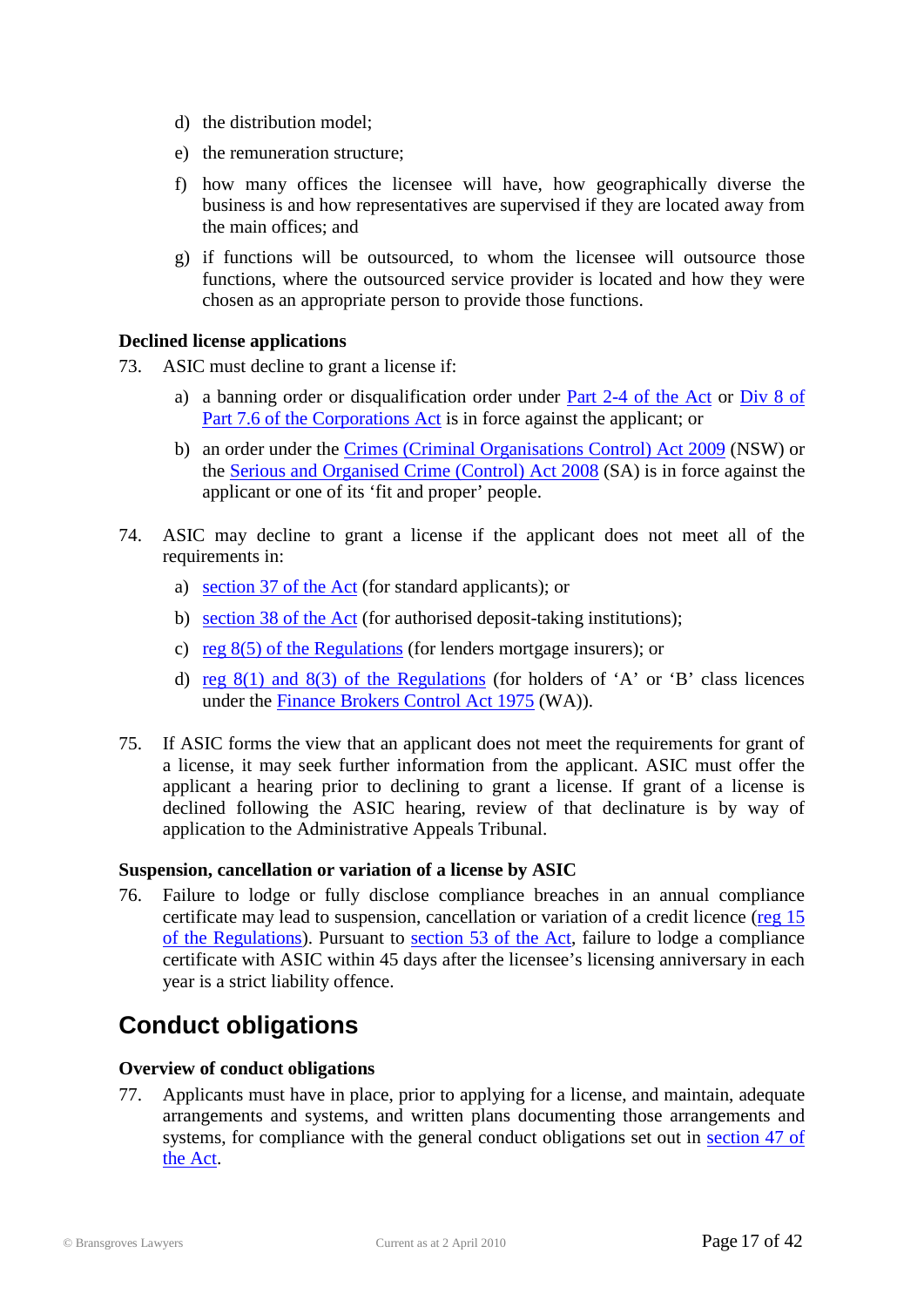- 78. The license applicant must declare in the application that arrangements and systems required to comply with [section 47 of the Act](http://www.austlii.edu.au/au/legis/cth/num_act/nccpa2009377/s47.html) are in place. ASIC may request a copy of the documentation.
- 79. Each conduct obligation is also subject to compliance obligations. That is, a license applicant must have compliance procedures in place for general conduct obligations.
- 80. The nature, scale and complexity of the credit activities engaged in are to be taken into account when considering the adequacy of compliance in relation to [\(section](http://www.austlii.edu.au/au/legis/cth/num_act/nccpa2009377/s47.html)   $47(2)$  of the Act)
	- a) ensuring that clients are not disadvantaged by a conflict of interest [\(section](http://www.austlii.edu.au/au/legis/cth/num_act/nccpa2009377/s47.html)   $47(1)(b)$  of the Act);
	- b) training representatives (section 47  $(1)(g)$  of the Act);
	- c) having adequate compliance arrangements (section  $47 \frac{(1)}{(k)}$  of the Act); and
	- d) for licensees that are not regulated by APRA, having adequate resources and risk management systems [\(section 47\(1\)\(l\) of the Act\)](http://www.austlii.edu.au/au/legis/cth/num_act/nccpa2009377/s47.html).
- 81. ASIC will also take the nature, scale and complexity of the credit activities engaged in into account when assessing compliance with other general conduct obligations [\(RG205](http://www.asic.gov.au/asic/pdflib.nsf/LookupByFileName/rg205.pdf/$file/rg205.pdf) at 205.22). Nature, scale and complexity include:
	- a) the credit activities engaged in;
	- b) the diversity and structure of operations (including the geographical spread of operations and the extent to which functions are outsourced);
	- c) the volume and size of the transactions;
	- d) whether credit assistance is provided;
	- e) whether the main business is undertaking credit activities; and
	- f) the number of people in the organisation.

#### 82. The following are the major conduct obligations:

| <b>Type of Obligation</b>                     | <b>General Conduct Obligation</b>                                                                      | <b>ASIC Guidance</b>                 |
|-----------------------------------------------|--------------------------------------------------------------------------------------------------------|--------------------------------------|
| <b>Broad Compliance</b><br><b>Obligations</b> | Engage in credit activities<br>efficiently, honestly and fairly<br>(section $47(1)(a)$ of the Act)     | Section C of RG205<br><b>INFO 97</b> |
|                                               | Comply with license conditions<br>(section $47(1)(c)$ of the Act)                                      |                                      |
|                                               | Comply with the credit legislation<br>(sections $47(1)(c)$ (d) and<br>$\frac{47(1)(m)}{2}$ of the Act) |                                      |
| <b>Internal Systems</b>                       | Risk management systems (if<br>licensee not regulated by<br>APRA)(section $47(1)(1)(ii)$ of the        | Section D of RG205                   |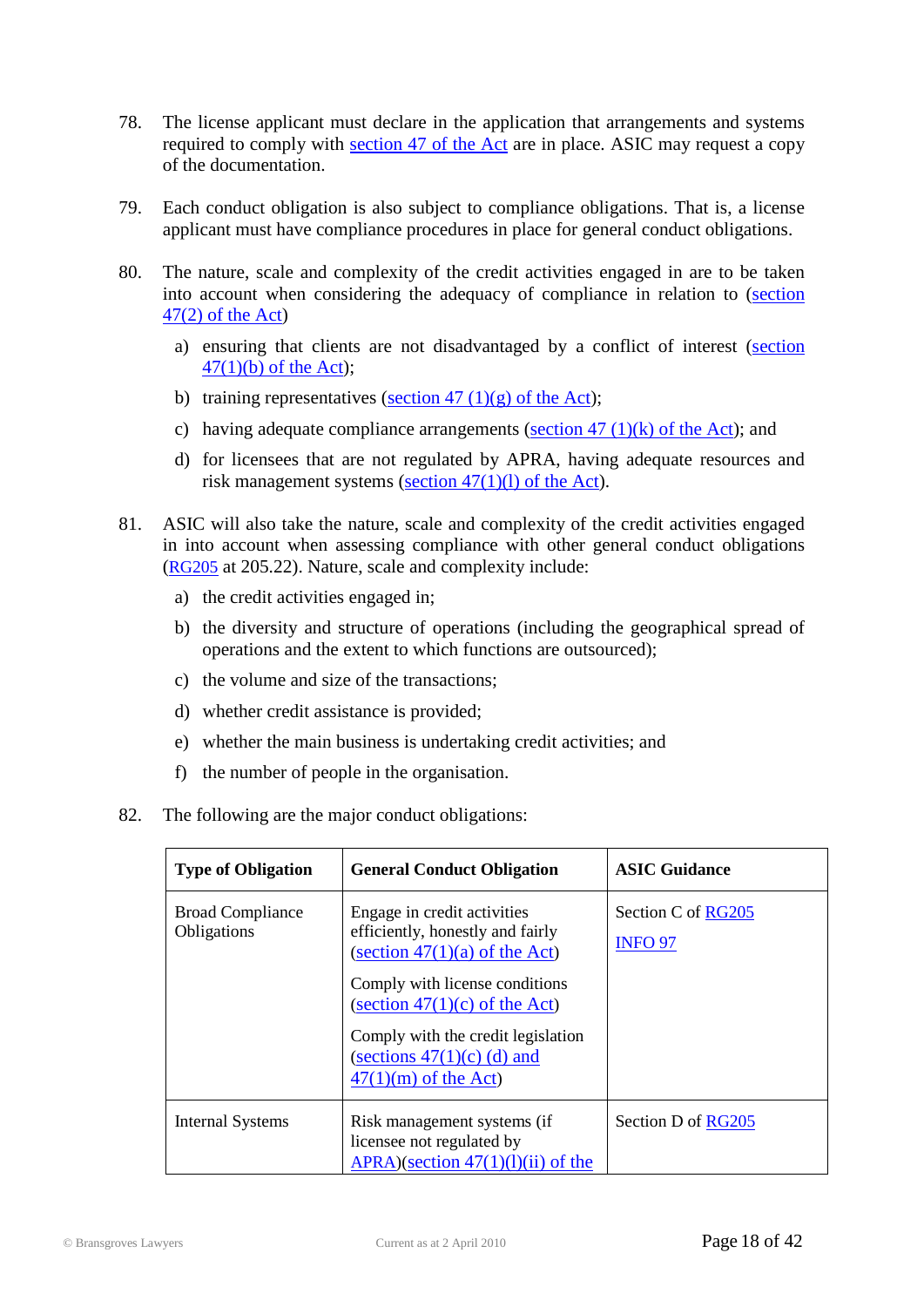| <b>Type of Obligation</b> | <b>General Conduct Obligation</b>                                                                                                                                                                                                                                                                                                   | <b>ASIC Guidance</b>                                                                                                                                                                                                 |  |
|---------------------------|-------------------------------------------------------------------------------------------------------------------------------------------------------------------------------------------------------------------------------------------------------------------------------------------------------------------------------------|----------------------------------------------------------------------------------------------------------------------------------------------------------------------------------------------------------------------|--|
|                           | Act)<br>Arrangements for ensuring that<br>clients are not disadvantaged by<br>conflicts of interest (section<br>$47(1)(b)$ of the Act)<br>Dispute resolution system (sections)<br>$47(1)(h)(i)$ , $47(1)(h)(ii)$ , $47(l)(i)$                                                                                                       | Section D of RG205<br>Licensing: Internal and<br>external dispute resolution<br>(RG165) but note that credit<br>legislation update not yet<br>released. Consultation Paper<br>112 $(CP112)$ outlines the<br>updates. |  |
| People                    | Ensure representatives comply with<br>the credit legislation and license<br>conditions (section $47(1)(e)$ of the<br>Act)<br>Ensure representatives are<br>adequately trained and are<br>competent (section $47(1)(g)$ of<br>the Act)<br>Maintain competence to engage in<br>credit activities (section $47(1)(f)$ )<br>of the Act) | Section E of RG205<br>Regulatory Guide 206 Credit<br>licensing: Competence and<br>training (RG206)                                                                                                                   |  |
| Resources                 | Adequate human and technological<br>resources (if licensee not regulated<br>by $\overline{APRA}$ ) (section 47(1)(1)(i) of<br>the Act)<br>Adequate financial resources (if<br>licensee not regulated by <b>APRA</b> )<br>$\frac{1}{2}$ (section 47(1)(i) of the Act)                                                                | Section F of RG205<br>Regulatory Guide 207 Credit<br>licensing: Financial<br>requirements (RG207)                                                                                                                    |  |
| Compensation              | Have compensation arrangements<br>in place (section $47(1)(i)$ ) and<br>section 48 of the Act)                                                                                                                                                                                                                                      | <b>Consultation Paper 125</b><br>Compensation requirements<br>for credit licensees: Further<br>consultation (CP125)                                                                                                  |  |
| Compliance                | A written plan documenting<br>adequate arrangements and systems<br>to ensure compliance (sections<br>$47(1)$ , $47(1)(k)$ of the Act)                                                                                                                                                                                               | Section B of RG205                                                                                                                                                                                                   |  |

- 83. The general conduct obligations are principles-based and appear to be designed to apply in a flexible way. Although ASIC has provided guidance on the obligations that guidance is not prescriptive (in  $\overline{RG205}$  at 205.7).
- 84. These obligations are both stand-alone obligations and obligations that encompass the other general conduct obligations, with the effect that:
	- a) failure to comply with one or more of the other general conduct obligations is also likely a breach of the broad compliance obligations. Conduct that fails to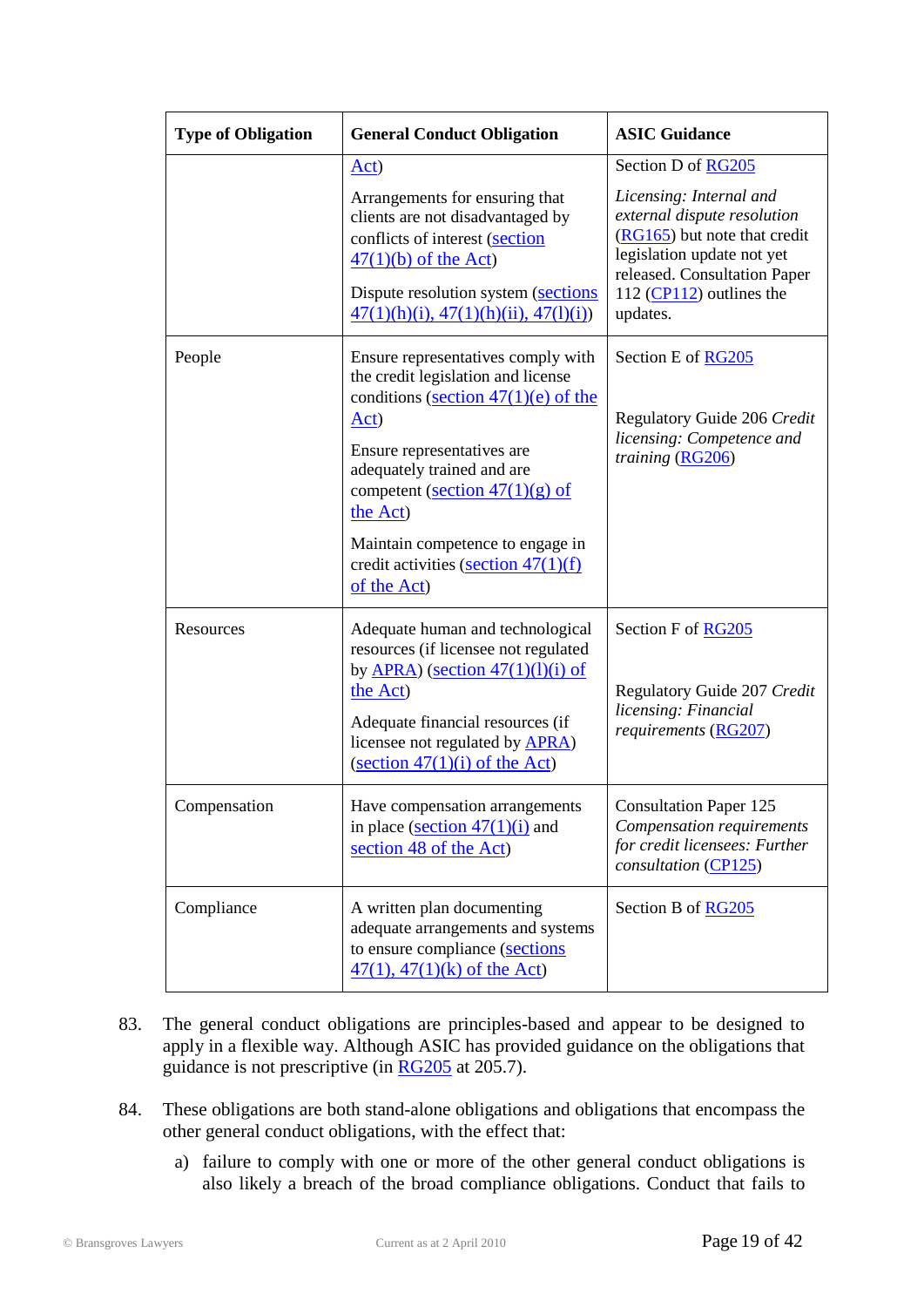comply with a general conduct obligation is unlikely to be conduct that is 'efficient, honest and fair'; and

b) compliance with all of the general conduct obligations does not preclude breach of the broad compliance obligations.

#### **Compliance arrangements**

- 85. An applicant must have in place and maintain adequate compliance arrangements and systems for monitoring compliance with [section 47 of the Act,](http://www.austlii.edu.au/au/legis/cth/num_act/nccpa2009377/s47.html) including:
	- a) a written plan documenting compliance arrangements and systems, specifying how often compliance with procedures is monitored and reported on;
	- b) regular review of the effectiveness of the compliance arrangements and systems to ensure they remain up-to-date;
	- c) addressing any compliance breaches;
	- d) people in the business responsible for ongoing monitoring and reporting, including a director or senior manager with responsibility for overseeing compliance measures and reporting;
	- e) arrangements in place to ensure that clients will not be disadvantaged by any conflicts of interest that arise in relation to credit activities;
	- f) processes for monitoring outside service providers to ensure that they are suitable, their ongoing performance is monitored, and the licensee can deal effectively with any breaches of the outsourcing agreement or actions that lead, or might lead, to a breach of the license obligations (the [APRA](http://www.apra.gov.au/) [Prudential](http://www.apra.gov.au/ADI/upload/APS-231-Outsourcing-Oct-06-1.pdf)  [Standard APS 231](http://www.apra.gov.au/ADI/upload/APS-231-Outsourcing-Oct-06-1.pdf) Outsourcing, whilst only applying to [APRA](http://www.apra.gov.au/) regulated bodies, will likely be helpful in this regard);
	- g) reporting system for compliance including reports on compliance and noncompliance;
	- h) sufficiently resourced compliance area/team with access to relevant records.
- 86. Licensees are required to certify compliance each year within 45 days of the anniversary of licensing [\(section 53 of the Act\)](http://www.austlii.edu.au/au/legis/cth/num_act/nccpa2009377/s53.html). There is no requirement to report individual braches of the Code to ASIC as they occur. Prudent licensees will review breaches as and when they occur to determine whether to report the breach to their professional indemnity insurer.
- 87. Guidance about adequacy of compliance procedures is provided by ASIC at Sections B and C of [RG205.](http://www.asic.gov.au/asic/pdflib.nsf/LookupByFileName/rg205.pdf/$file/rg205.pdf)

#### **Supervising and training representatives**

- 88. An applicant must have in place adequate arrangements to:
	- a) supervise and monitor the activities of representatives to ensure compliance with credit legislation, and ensure that any breaches are identified and remedied;
	- b) ensure that representatives are adequately trained, and are competent to engage in the credit activities covered by the credit licence (including ensuring relevant responsible managers engage in at least 20 hours of continuing professional development annually);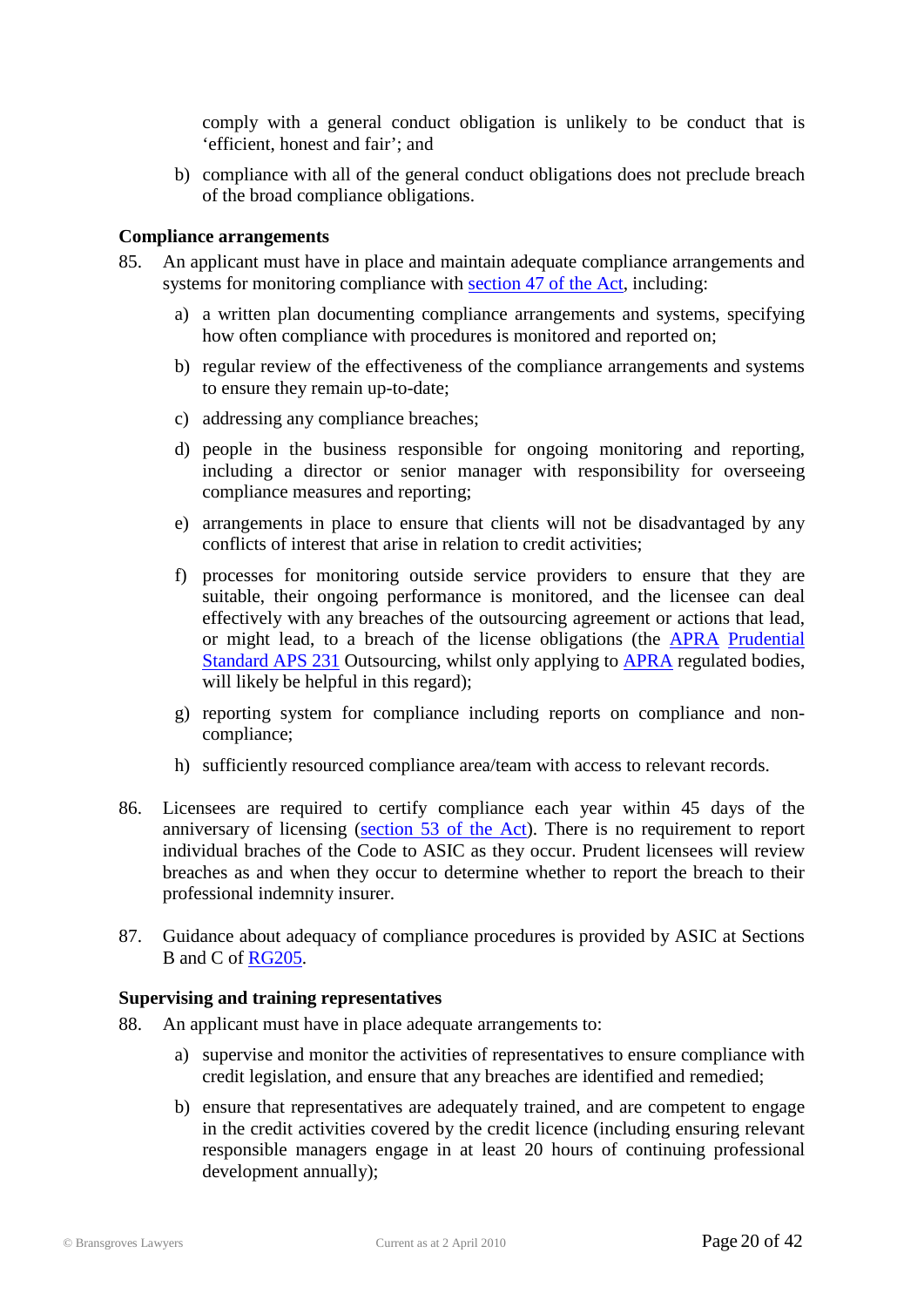- c) ensure that there are measures in place for complying with new requirements as they arise;
- d) regularly review organisational competence and arrange for its maintenance or improvement as necessary, including keeping records of those reviews and steps taken.
- 89. An applicant must also have in place:
	- a) a training register (which is maintained);
	- b) documented processes for monitoring and supervising all representatives;
	- c) employee screening prior to appointment (referee reports, search of ASIC's register of banned and disqualified persons and police check);
	- d) processes to ensure credit representatives are and remain members of an approved External Dispute Resolution scheme.
- 90. ASIC's minimum requirements for responsible managers are at least two years relevant experience unmarred by significant compliance issues and either:
	- a) credit industry qualifications to at least the Certificate IV level; or
	- b) another general relevant higher level qualification (e.g. a diploma or university degree).
- 91. Until 30 June 2014, ASIC will accept responsible managers of lenders who can demonstrate five years relevant experience unmarred by an significant compliance issues even if they do not meet the minimum qualification requirements set out above.
- 92. If industry training standards exist for particular sectors of the credit industry or for specific products, representatives should be trained to at least the level of the industry standard. Guidance about supervising and training representatives is provided by ASIC in [RG206.](http://www.asic.gov.au/asic/pdflib.nsf/LookupByFileName/rg206.pdf/$file/rg206.pdf)

#### **Adequacy of resources**

- 93. An applicant must have in place adequate financial, human and information technology (IT) resources to engage in credit activities, and carry out supervisory arrangements, and have adequate risk management systems (unless the licensee is a body regulated by [APRA\)](http://www.apra.gov.au/) including:
	- a) a written plan documenting measures for ensuring financial and other resources are adequate, and monitoring financial and other resources to ensure they remain adequate;
	- b) a business planning process that includes consideration of employees and other representatives needed to engage in the credit business;
	- c) a designated financial manager;
	- d) recruitment, succession, induction, training, performance management, retrenchment and redundancy management systems;
	- e) IT systems to support the business processes.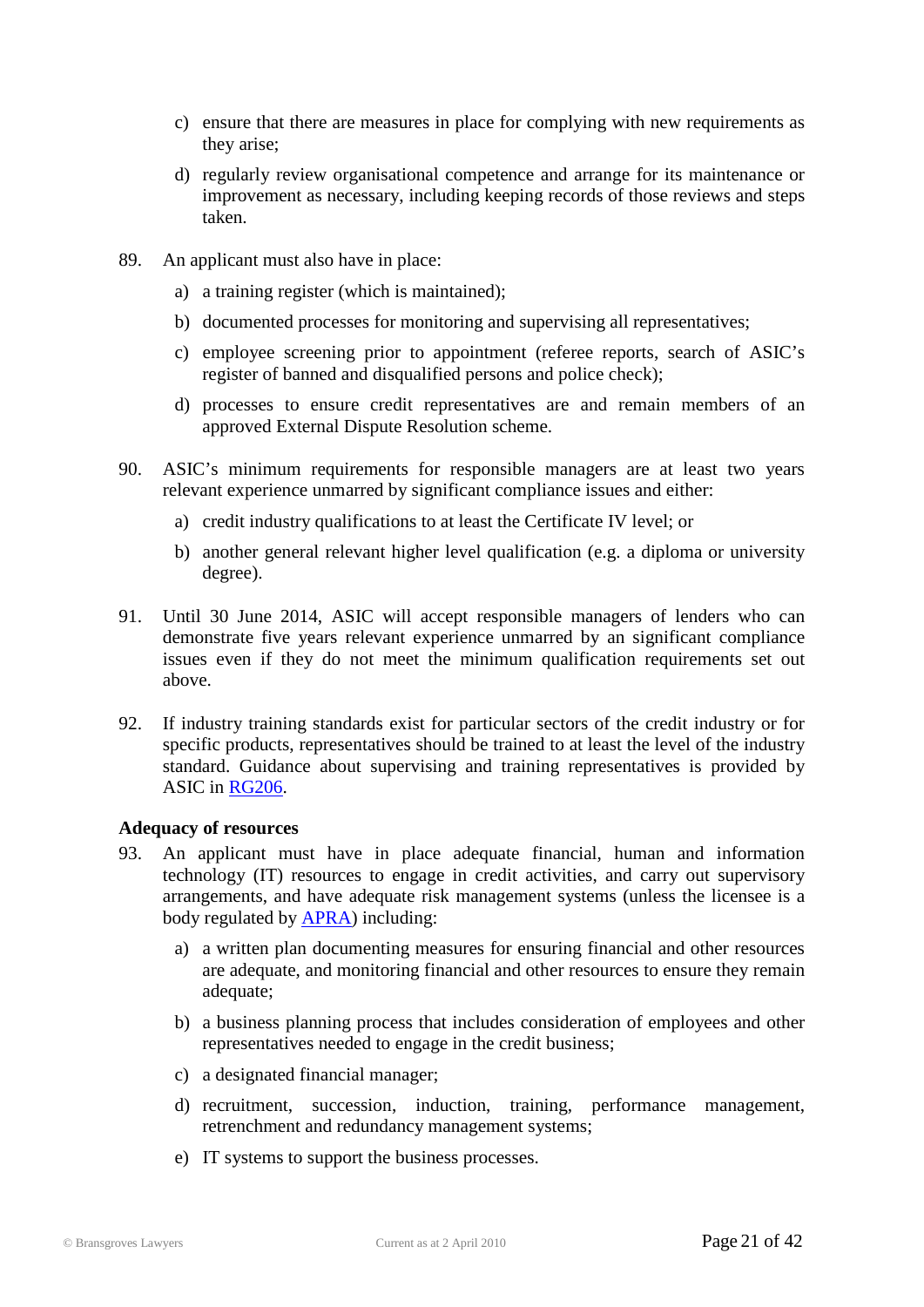94. Licensees must not carry on a credit business whilst insolvent. Guidance about adequacy of resources is provided by ASIC at Section F of [RG205.](http://www.asic.gov.au/asic/pdflib.nsf/LookupByFileName/rg205.pdf/$file/rg205.pdf)

#### **Dispute resolution and hardship applications**

- 95. An applicant must have in place a dispute resolution system that comprises:
	- a) internal dispute resolution procedures that meets the requirements in ASIC Regulatory Guide 165 Licensing: internal and external dispute [\(RG165\)](http://www.asic.gov.au/asic/pdflib.nsf/LookupByFileName/rg165.pdf/$file/rg165.pdf) including documented procedures (available to clients), a nominated person responsible for Internal Dispute Resolution, and procedures requiring information about unresolved complaints to be provided to the applicant's External Dispute Resolution scheme;
	- b) membership of an External Dispute Resolution scheme; and
	- c) if the licensee is a lender procedures for receiving and assessing requests to vary credit contracts on the grounds of hardship. Separate procedures for these applications should be maintained because they are generally of an urgent nature.
- 96. In [Regulatory Guide 165](http://www.asic.gov.au/asic/pdflib.nsf/LookupByFileName/rg165.pdf/$file/rg165.pdf) *Licensing: Internal and External Dispute Resolution* ASIC states, at 165. 37, that it considers AS ISO 10002-2006 to be the starting point for establishing and assessing Internal Dispute Resolution procedures. Although that guide was published in May 2009, it specifically contemplates lenders and others licensed under the Act being subject to the dispute resolution requirements.
- 97. AS ISO 10002-2006 is a comprehensive standard providing that those who are required to have Internal Dispute Resolution processes in place must provide accessibility, independence, fairness, accountability, efficiency, and effectiveness for that Internal Dispute Resolution service. This is likely to be an onerous requirement on small businesses with Approved Credit Licences.

#### **Risk management**

- 98. An applicant must have in place adequate risk management systems (unless the licensee is a body regulated by [APRA\)](http://www.apra.gov.au/) including documented:
	- a) processes to identify, evaluate, treat and communicate risks in the business (focussing on risks that adversely affect consumers or market integrity including risks of non-compliance with the credit legislation), and to monitor and report on risk management issues;
	- b) processes to establish and maintain controls designed to manage the risks identified, including the risk that financial resources available will not be adequate;
	- c) assessment of the risks associated with the business and the probability of those risks occurring; and
	- d) risk management training for relevant representatives.
- 99. The following guides may be of assistance:
	- a) Australian and New Zealand Standard AS/NZS 4360:2004, Risk Management and the related handbook, HB 436:2004, Risk Management Guidelines— Companion to AS/NZS 4360:2004;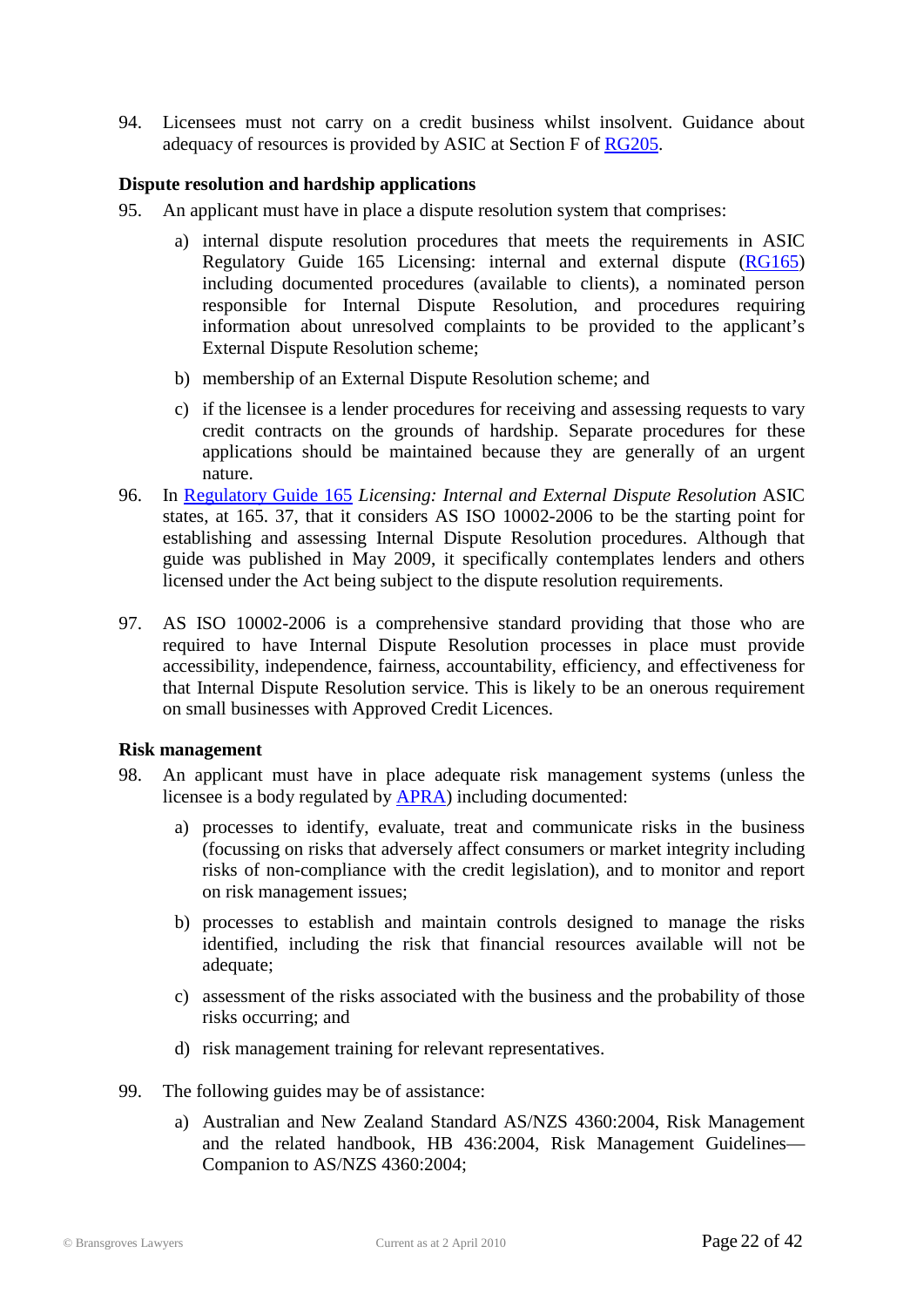- b) Joint Forum High-level principles for business continuity (August 2006); and
- c) Section D of [RG205.](http://www.asic.gov.au/asic/pdflib.nsf/LookupByFileName/rg205.pdf/$file/rg205.pdf)

#### **Compensation arrangements**

- 100. A credit licensee must have arrangements in place for compensating clients for loss they suffer if the licensee breaches its obligations under the Act. Generally, adequate professional indemnity insurance cover will be sufficient compliance.
- 101. Authorised deposit-taking institutions and registered finance corporations are exempt from the obligation to hold PI insurance. Related bodies corporate of these entities may also be exempt if they hold a guarantee that has been approved by ASIC [\(reg](http://www.treasury.gov.au/documents/1597/PDF/ED_1_National_Consumer_Credit_Protection_Regulations_2009.pdf)  [13\(3\) of the Regulations](http://www.treasury.gov.au/documents/1597/PDF/ED_1_National_Consumer_Credit_Protection_Regulations_2009.pdf) details licensees that are exempt from the requirement to hold PI insurance).
- 102. If an applicant will (if granted a licence) be a licensee that is only authorised to engage in certain credit activities as a lender, they will be exempt from the obligation to hold PI insurance cover  $(\text{reg } 13(3))$  of the Regulations).
- 103. ASIC's approach to compensation and insurance arrangements, including what features PI insurance must have to be 'adequate', is set out in the draft regulatory guide attached to [CP125.](http://www.asic.gov.au/asic/pdflib.nsf/LookupByFileName/CP125.pdf/$file/CP125.pdf)

#### **Carried over instruments**

- 104. In general, the requirements to be registered or licensed do not apply to credit activities (other than providing credit services) engaged in by or on behalf of lenders after 1 July 2010 in relation to carried over instruments.
- 105. If a person only engages in credit activities in relation to carried over instruments, they are not required to apply for either registration or a licence, but may be registered or granted a licence. The [Transitional](http://www.austlii.edu.au/au/legis/cth/num_act/nccpacpa2009821/) Act and associated regulations have special provisions for the registration and licensing of people who engage in those credit activities.
- 106. If a person who engages in credit activities (other than providing credit services) in relation to a carried over instrument:
	- a) applies for registration, ASIC will register them to engage in those credit activities [\(reg 16 of the Transitional Regulations\)](http://www.treasury.gov.au/documents/1670/PDF/NCC_Protection_(Transitional_and_Consequential_Provisions)_Reg_2009.pdf) and impose a condition on the registration that the registered person is only authorised to engage in those credit activities. The registered person will not be able to change their business after registration to engage in credit activities in relation to other credit contracts, unless ASIC agrees to vary the registration to remove the condition;
	- b) is registered under [reg 16 of the Transitional Regulations,](http://www.treasury.gov.au/documents/1670/PDF/NCC_Protection_(Transitional_and_Consequential_Provisions)_Reg_2009.pdf) and that registration has not been cancelled as at 30 June 2011, they will be granted a credit licence during the transition period (reg 8(2) [of the Transitional Regulations\)](http://www.treasury.gov.au/documents/1670/PDF/NCC_Protection_(Transitional_and_Consequential_Provisions)_Reg_2009.pdf);
	- c) is not registered, and they apply for a credit licence, ASIC will grant them a credit licence, unless they are a person who cannot be granted a licence by reason of [section 40 of the Act](http://www.austlii.edu.au/au/legis/cth/num_act/nccpa2009377/s40.html) (reg 8(3) and (4) [of the Transitional](http://www.treasury.gov.au/documents/1670/PDF/NCC_Protection_(Transitional_and_Consequential_Provisions)_Reg_2009.pdf)  [Regulations\)](http://www.treasury.gov.au/documents/1670/PDF/NCC_Protection_(Transitional_and_Consequential_Provisions)_Reg_2009.pdf);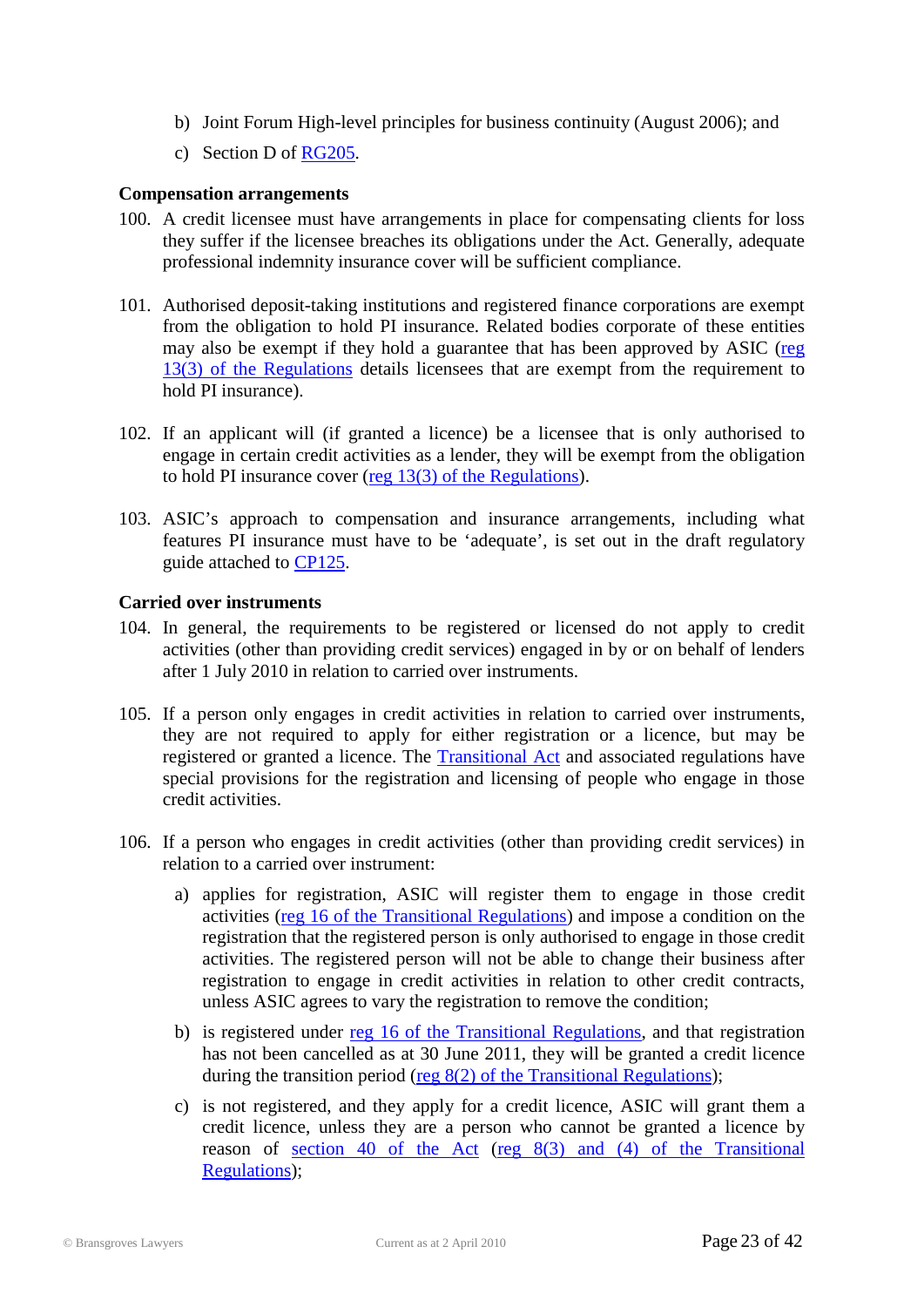d) is granted a license, ASIC will impose a condition on the licence that the licensee is only authorised to engage in those credit activities. The licensee will not be able to change their business after they are granted a licence to engage in credit activities in relation to other credit contracts, unless ASIC agrees to vary the licence to remove the condition.

### <span id="page-23-0"></span>**Responsible lending**

- 107. [Chapter 3](http://www.austlii.edu.au/au/legis/cth/num_act/nccpa2009377/#s110) imposes responsible lending obligations on Australian credit licensees that are intended to [\(Explanatory Memorandum to the National Consumer Credit](http://www.comlaw.gov.au/ComLaw/Legislation/Bills1.nsf/framelodgmentattachments/16650DEA7F1CCFEECA2575E1002075A5)  [Protection Bill](http://www.comlaw.gov.au/ComLaw/Legislation/Bills1.nsf/framelodgmentattachments/16650DEA7F1CCFEECA2575E1002075A5) at [3.16] and [3.11]:
	- a) introduce standards of conduct to encourage prudent lending and leasing, and impose sanctions in relation to irresponsible lending and leasing; and
	- b) curtail undesirable market practices, particularly where intermediaries are involved in lending.
- 108. Essentially, responsible lending is about enhanced disclosure and product suitability.
- 109. The obligations apply (but not necessarily equally) to all lenders and except authorised deposit-taking institutions and Registered Finance Corporations at and from 1 July 2010. The obligations apply to authorised deposit-taking institutions and Registered Finance Corporations from 1 January 2011.
- 110. ASIC has published Regulatory Guide 209 Credit Licensing: Responsible Lending Conduct [\(RG209\)](http://www.asic.gov.au/asic/pdflib.nsf/LookupByFileName/rg209a.pdf/$file/rg209a.pdf) which should be consulted by all lenders, and their representatives. ASIC, on considering a licensee's compliance with the responsible lending obligations will also take into account the general conduct obligations in [section 47 of](http://www.austlii.edu.au/au/legis/cth/num_act/nccpa2009377/s47.html)  [the Act,](http://www.austlii.edu.au/au/legis/cth/num_act/nccpa2009377/s47.html) the consumer protection provisions in the [Australian Securities and](http://www.austlii.edu.au/au/legis/cth/consol_act/asaica2001529/)  [Investments Commission Act 2001](http://www.austlii.edu.au/au/legis/cth/consol_act/asaica2001529/) [\(Part 2, Div 2\)](http://www.austlii.edu.au/au/legis/cth/consol_act/asaica2001529/#s12a), and any other relevant credit legislation ( $\overline{RG209}$  at  $209.13 - 209.14$ ). ASIC has not specified what it considers 'other relevant credit legislation'.

| <b>Required Conduct</b>                                                                | <b>Overview of Obligation – Lenders</b>                                                                                                 |  |
|----------------------------------------------------------------------------------------|-----------------------------------------------------------------------------------------------------------------------------------------|--|
| Conduct reasonable<br>inquiries about the<br>consumer                                  | Before final assessment of whether the proposed credit contract is<br>'not unsuitable' for a consumer:                                  |  |
|                                                                                        | make reasonable inquiries about the consumer's financial<br>situation, requirements and objectives;                                     |  |
|                                                                                        | take reasonable steps to verify the consumer's financial<br>situation; and                                                              |  |
|                                                                                        | verify any matter, in the manner, prescribed by the<br>regulations (sections 130 and 153 of the Act).                                   |  |
| Based on those<br>inquiries, assess<br>whether the proposed<br>credit contract is 'not | The credit contract is unsuitable if, at the time of the final<br>assessment, it is likely that:                                        |  |
|                                                                                        | the consumer will be unable to comply, or could only comply<br>$\bullet$<br>with substantial hardship, with their financial obligations |  |

|  |  | <b>Overview of responsible lending</b> |  |
|--|--|----------------------------------------|--|
|--|--|----------------------------------------|--|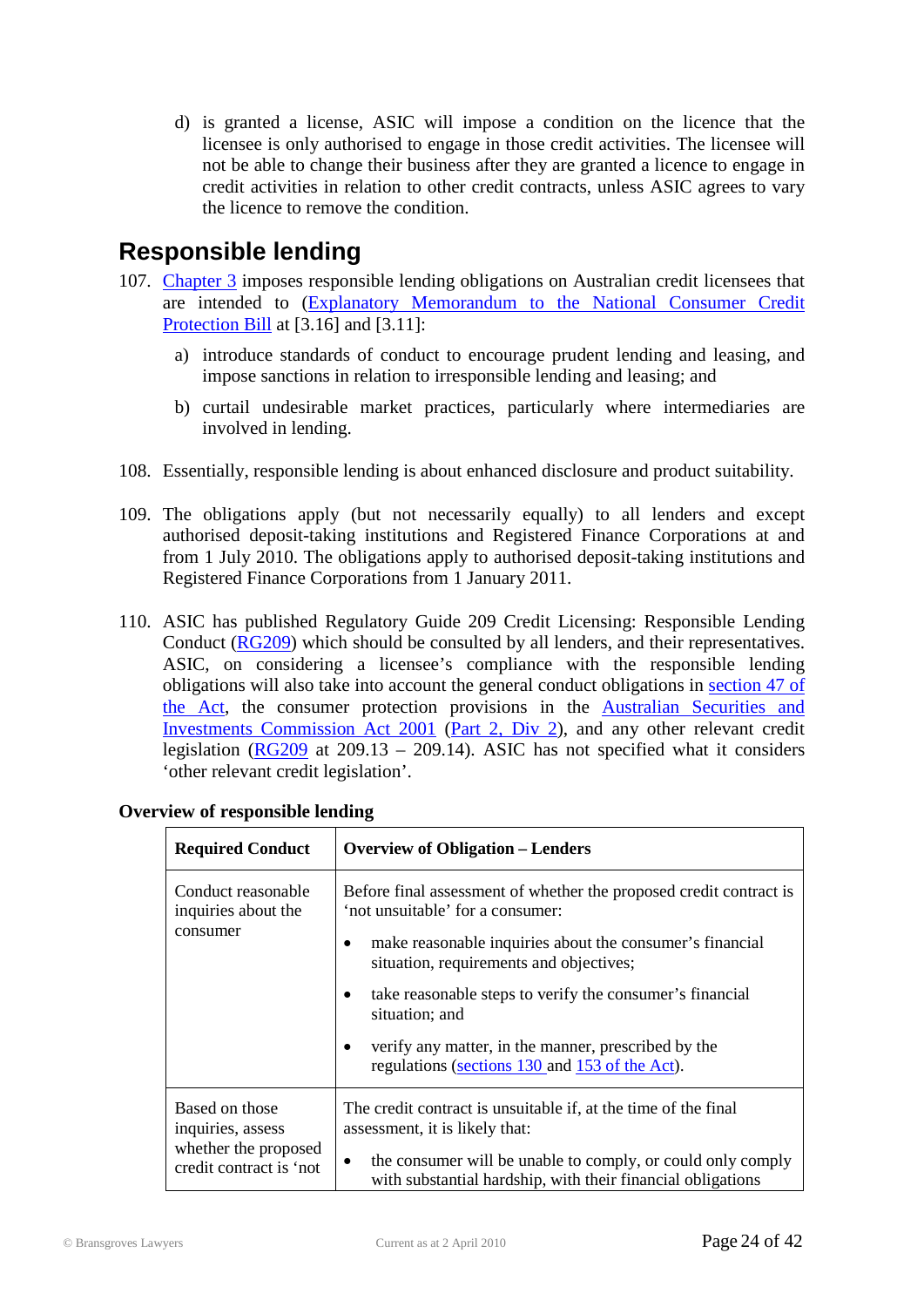| <b>Required Conduct</b>                                                           | <b>Overview of Obligation – Lenders</b>                                                                                                                                                                                                                          |
|-----------------------------------------------------------------------------------|------------------------------------------------------------------------------------------------------------------------------------------------------------------------------------------------------------------------------------------------------------------|
| unsuitable' for the<br>consumer                                                   | under the proposed credit contract; or<br>it will not meet the consumer's requirements or objectives<br>(sections $131(1)$ and $154(2)$ ).                                                                                                                       |
| Provide a written<br>copy of the<br>assessment to the<br>consumer upon<br>request | Provide a written copy of the assessment to the consumer upon<br>request and within the prescribed timeframes (within 7 business<br>days if <i>credit day</i> 2 years ago or less, otherwise within 21<br>business days), free of charge (sections 132 and 155). |

- 111. Lenders should be able to demonstrate that they have adequate policies, arrangements, systems and processes in place to ensure that:
	- a) reasonable inquiries are made about the consumer's financial situation, requirements and objectives;
	- b) reasonable steps are taken to verify the consumer's financial situation;
	- c) substantial hardship and ability to service debts are properly considered, including processes for calculating what amounts a person needs to pay for basic living expenses (in order to determine how much they can borrow);
	- d) representatives are adequately supervised and trained to engage in refinancing activities (if appropriate);
	- e) proper assessment of a credit contract is completed and recorded.

#### **Reasonable inquiries – consumer's financial situation**

- 112. The purpose of "reasonable inquiries" is to understand the consumer's ability to meet all the repayments and transaction costs of the proposed credit contract [\(Explanatory](http://www.comlaw.gov.au/ComLaw/Legislation/Bills1.nsf/framelodgmentattachments/16650DEA7F1CCFEECA2575E1002075A5)  [Memorandum to the National Consumer Credit Protection](http://www.comlaw.gov.au/ComLaw/Legislation/Bills1.nsf/framelodgmentattachments/16650DEA7F1CCFEECA2575E1002075A5) Bill at [3.69] and [3.139]. See also [3.70], [3.72], [3.140] and [3.141]).
- 113. What is "reasonable" depends on the circumstances, however relevant factors include:
	- a) the potential negative impact on the consumer of entering into an unsuitable credit contract. More extensive inquiries should be made when the potential negative impact on the consumer of an unsuitable credit contract is likely to be relatively serious e.g. if the loan is large relative to the consumer's capacity to repay the loan. Even comparatively small loans can cause financial difficulties for consumers on low incomes. In those circumstances more inquiries should be made to meet the responsible lending obligations. (See also Explanatory [Memorandum to the National Consumer Credit Protection Bill](http://www.comlaw.gov.au/ComLaw/Legislation/Bills1.nsf/framelodgmentattachments/16650DEA7F1CCFEECA2575E1002075A5) at [3.71]);
	- b) the complexity of the credit contract. Less extensive inquiries should be necessary when the credit contract has relatively simple terms most consumers can easily understand. The converse also applies (extreme care must be taken with reverse mortgages and bridging loans);
	- c) whether what is sought by the consumer is debt consolidation or refinancing. More extensive inquiries should be made so that a proper and adequate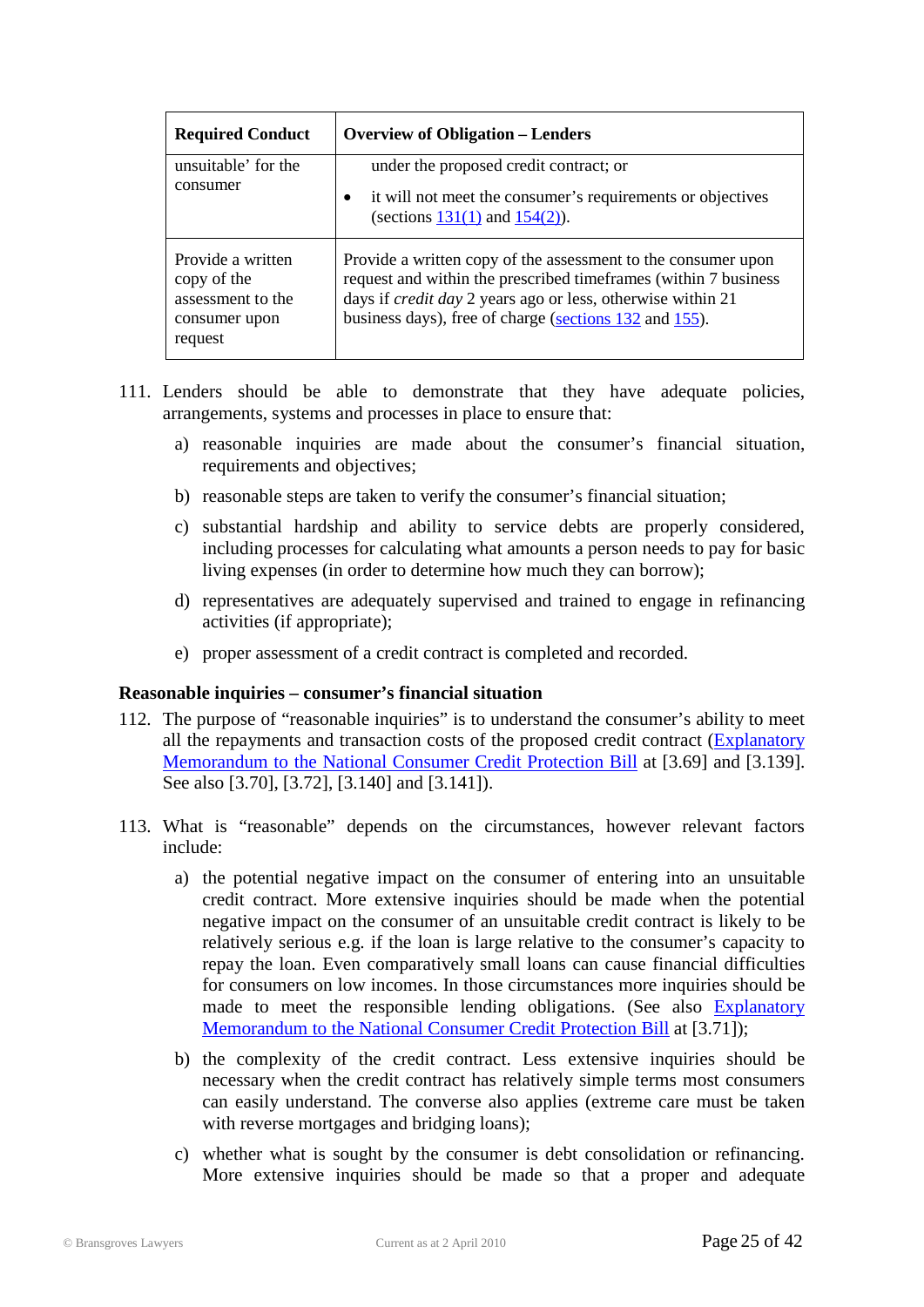comparison can be made between the credit contract to which the consumer is already party, and any credit contracts that are to be suggested;

- d) the nature of the service offered to the consumer and by whom the services are provided;
- e) the consumer's ability to understand the credit contract;
- f) the consumer's apparent sophistication as regards lending.
- 114. More inquiries about the consumer's requirements and objectives should be made when it is apparent that:
	- a) the consumer has limited capacity to understand the credit contract;
	- b) the consumer has conflicting objectives, is confused about their objectives, or has difficulty articulating them; or
	- c) there is an apparent mismatch between the consumer's objectives and the product being considered by the consumer.
- 115. Rather than expecting lenders to routinely evaluate consumers' ability to understand the credit product, ASIC expects this factor to be taken into account if it is clearly an issue (see [RG209](http://www.asic.gov.au/asic/pdflib.nsf/LookupByFileName/rg209a.pdf/$file/rg209a.pdf) at 209.18).
- 116. Less extensive inquiries about the consumer and steps to verify information may be appropriate where the consumer is an existing consumer and the relevant information is already held. The converse also applies.
- 117. Reasonable inquiries about a consumer's financial situation could include inquiries about (see [RG209](http://www.asic.gov.au/asic/pdflib.nsf/LookupByFileName/rg209a.pdf/$file/rg209a.pdf) at 209.27):
	- a) the current quantum and source of income or benefits, nature (e.g. full-time, part-time, casual or self-employed) and length of employment;
	- b) how repayment obligations are to be met;
	- c) fixed expenses such as rent, repayment of existing debts, child support and recurring expenses such as insurance;
	- d) variable expenses and drivers of variable expenses such as dependants and any particular or unusual circumstances;
	- e) whether and to what extent existing debts are to be repaid from the credit advanced;
	- f) credit history;
	- g) the circumstances, including age (particularly where the consumer may be a minor or elderly) and number of dependants;
	- h) the nature and value of the assets;
	- i) any reasonably foreseeable significant changes to the financial circumstances such as a change in repayments for an existing home loan due to the ending of a fixed rate interest rate period, or in impending child support payments following a divorce, or to employment arrangements such as seasonal employment or impending retirement;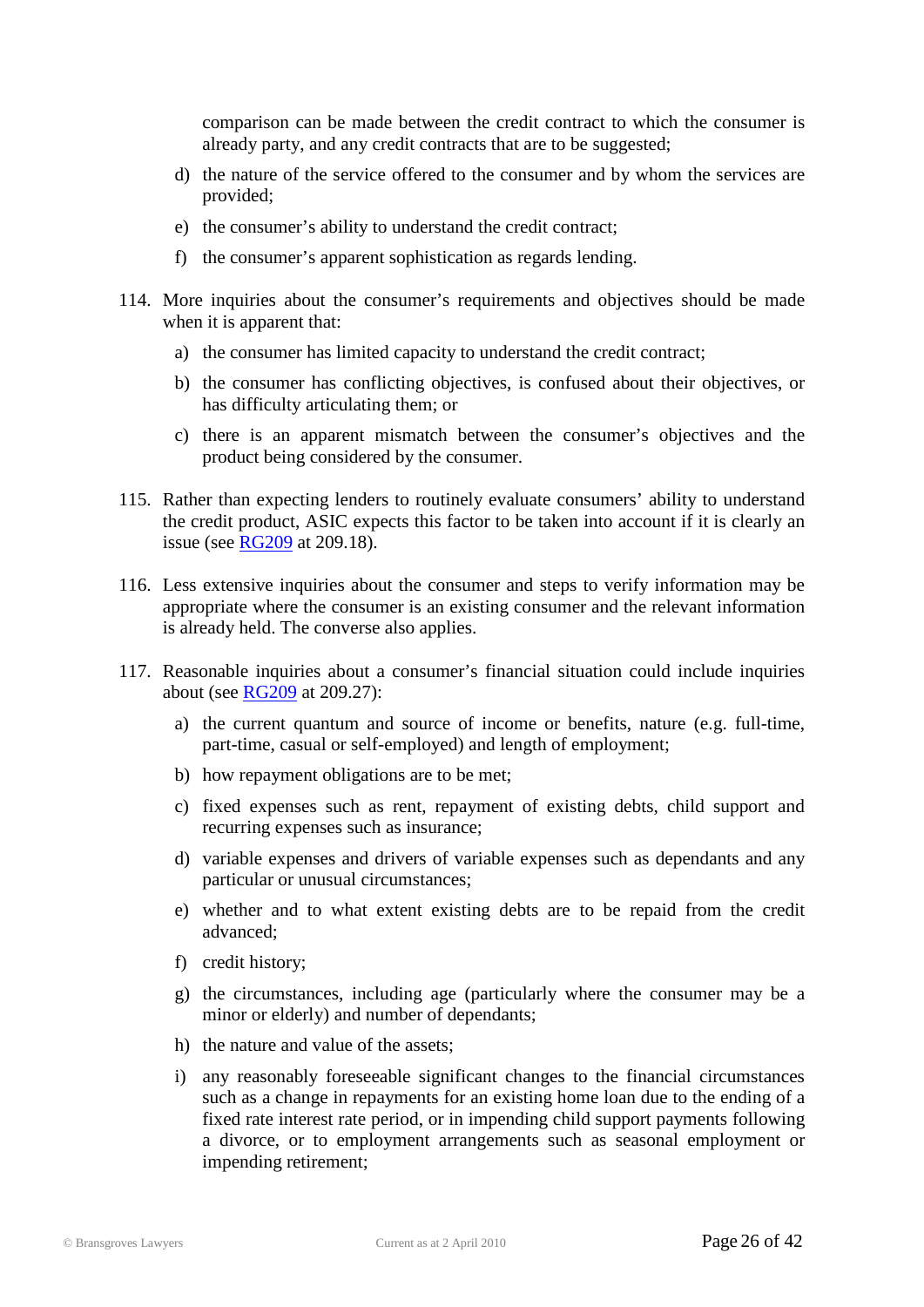j) geographical factors, such as remoteness, which may require consideration of specific issues such as potentially higher living costs compared to urban areas.

#### **Reasonable inquiries – consumer's requirements and objectives**

- 118. The minimum requirement for satisfying reasonable inquiries about a consumer's requirements and objectives is to understand the purpose for which the credit is sought and determine if the type, length, rate, terms, special conditions, charges and other aspects of the proposed credit contract meet this purpose or, if not, to suggest credit contracts that do match the consumer's purpose [\(Explanatory Memorandum to](http://www.comlaw.gov.au/ComLaw/Legislation/Bills1.nsf/framelodgmentattachments/16650DEA7F1CCFEECA2575E1002075A5)  [the National Consumer Credit Protection Bill](http://www.comlaw.gov.au/ComLaw/Legislation/Bills1.nsf/framelodgmentattachments/16650DEA7F1CCFEECA2575E1002075A5) at [3.68] and [3.138]). Reasonable inquiries about a consumer's requirements and objectives could include [\(RG 209](http://www.asic.gov.au/asic/pdflib.nsf/LookupByFileName/rg209a.pdf/$file/rg209a.pdf) at 209.28):
	- a) the amount of credit needed or the maximum amount of credit sought;
	- b) the timeframe for which the credit is required;
	- c) the purpose for which the credit is sought and the benefit to the consumer; and
	- d) whether the consumer seeks particular product features or flexibility, and understands the costs of these features and any additional risks.
- 119. For credit cards there is a limited requirement to understand the consumer's requirements and objectives [\(Explanatory Memorandum to the National Consumer](http://www.comlaw.gov.au/ComLaw/Legislation/Bills1.nsf/framelodgmentattachments/16650DEA7F1CCFEECA2575E1002075A5)  [Credit Protection Bill](http://www.comlaw.gov.au/ComLaw/Legislation/Bills1.nsf/framelodgmentattachments/16650DEA7F1CCFEECA2575E1002075A5) at [3.5]). However, the maximum limit the consumer requires on the card is part of the consumer's requirements and objectives, and must be enquired about.

#### **Verification of financial information**

- 120. Regardless of whether the assessment is preliminary or final, reasonable steps must be taken to verify financial information. What is reasonable depends on all the circumstances, and may accordingly differ for preliminary and final assessments.
- 121. Types of information that could be used to verify a consumer's financial situation include:
	- a) for PAYG employees: recent payroll receipts/payslips; confirmation of employment with the employer (subject to the requirements of the [Privacy Act](http://www.austlii.edu.au/au/legis/cth/consol_act/pa1988108/)  [1988\)](http://www.austlii.edu.au/au/legis/cth/consol_act/pa1988108/);
	- b) for self-employed persons: income tax returns; business activity statements; a statement from the consumer's accountant;
	- c) for all consumers: credit report; information/reports from other lenders (subject to the requirements of the [Privacy Act 1988\)](http://www.austlii.edu.au/au/legis/cth/consol_act/pa1988108/); bank account or credit card records and other information held abut an existing consumer.
- 122. 'Reasonable steps' should involve making additional inquiries where the information provided is:
	- a) inconsistent with other information held about the consumer (e.g. in a credit report or account information for existing consumers); and/or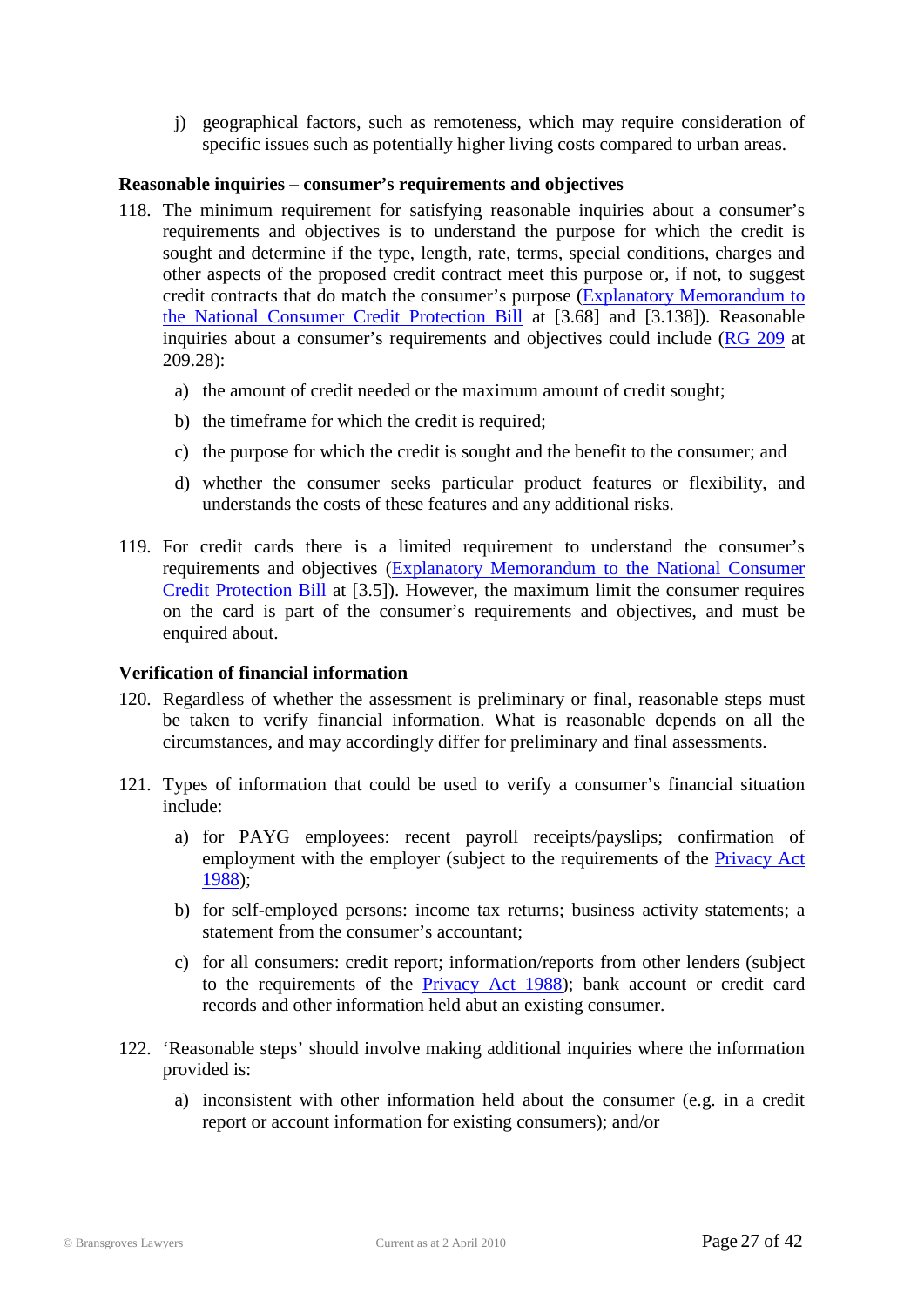- b) outside the standard range for the consumer (e.g. the income stated is far greater than would be expected for the type of work the consumer undertakes, as indicated by benchmarks).
- 123. "No doc" loans will not comply with the responsible lending criteria as it can never be reasonable to deliberately refrain from (or simply not) make inquiries about or verify a consumer's financial position, or make inquiries about the consumer's requirements and objectives.
- 124. "Lo doc" loans may comply with the responsible lending criteria, depending on all of the circumstances. In some circumstances, for example lending a relatively small amount (low LVR) to a sophisticated consumer, minimal inquiries and verification will likely be sufficient. It is likely that there will be some circumstances where stated income from a consumer supported only by an account's certificate will be acceptable.
- 125. Conversely, it is extremely unlikely that it could ever be reasonable to fail to inquire into and verify income of PAYG recipients.

#### **Assessment of a credit contract**

- 126. Assessment of a credit contract requires lenders to determine whether the credit contract is 'not unsuitable'. The assessment:
	- a) should be based on information obtained from reasonable inquiries (and verified where appropriate);
	- b) must specify the period it covers [\(sections 116,](http://www.austlii.edu.au/au/legis/cth/num_act/nccpa2009377/s116.html) [129](http://www.austlii.edu.au/au/legis/cth/num_act/nccpa2009377/s129.html) and [152\)](http://www.austlii.edu.au/au/legis/cth/num_act/nccpa2009377/s152.html);
	- c) must be made within 90 days of the credit contract being entered into [\(sections](http://www.austlii.edu.au/au/legis/cth/num_act/nccpa2009377/s115.html)  [115,](http://www.austlii.edu.au/au/legis/cth/num_act/nccpa2009377/s115.html) [128,](http://www.austlii.edu.au/au/legis/cth/num_act/nccpa2009377/s128.html) [138](http://www.austlii.edu.au/au/legis/cth/num_act/nccpa2009377/s138.html) and [151\)](http://www.austlii.edu.au/au/legis/cth/num_act/nccpa2009377/s151.html);
	- d) must be recorded and retained for at least seven years;
	- e) takes into account information reasonably believed, or which ought reasonably to be believed, by the lender and also any additional information the lender would have reasonably believed had they made reasonable inquiries or verification [\(sections 118\(4\),](http://www.austlii.edu.au/au/legis/cth/num_act/nccpa2009377/s118.html) [119\(4\),](http://www.austlii.edu.au/au/legis/cth/num_act/nccpa2009377/s119.html) [131\(4\),](http://www.austlii.edu.au/au/legis/cth/num_act/nccpa2009377/s131.html) [141\(4\),](http://www.austlii.edu.au/au/legis/cth/num_act/nccpa2009377/s141.html) [142\(4\)](http://www.austlii.edu.au/au/legis/cth/num_act/nccpa2009377/s142.html) and [154\(4\)\)](http://www.austlii.edu.au/au/legis/cth/num_act/nccpa2009377/s154.html);
	- f) must include an assessment of whether the consumer can meet the financial obligations of the credit contract without substantial hardship;
	- g) must include an assessment of whether the credit contract will meet the consumer's requirement and objectives;
	- h) may require consideration against the background of credit contracts commonly available in the market.
- 127. Lenders must not:
	- a) provide credit assistance to a consumer by suggesting they remain in an unsuitable credit contract, or by assisting the consumer to enter into, or increase the limit on, an unsuitable credit contract [\(section 123](http://www.austlii.edu.au/au/legis/cth/num_act/nccpa2009377/s123.html) and [124 of the Act\)](http://www.austlii.edu.au/au/legis/cth/num_act/nccpa2009377/s124.html);
	- b) enter into a credit contract or increase the limit on a credit contract that will be unsuitable for the consumer [\(section 133 of the Act\)](http://www.austlii.edu.au/au/legis/cth/num_act/nccpa2009377/s133.html).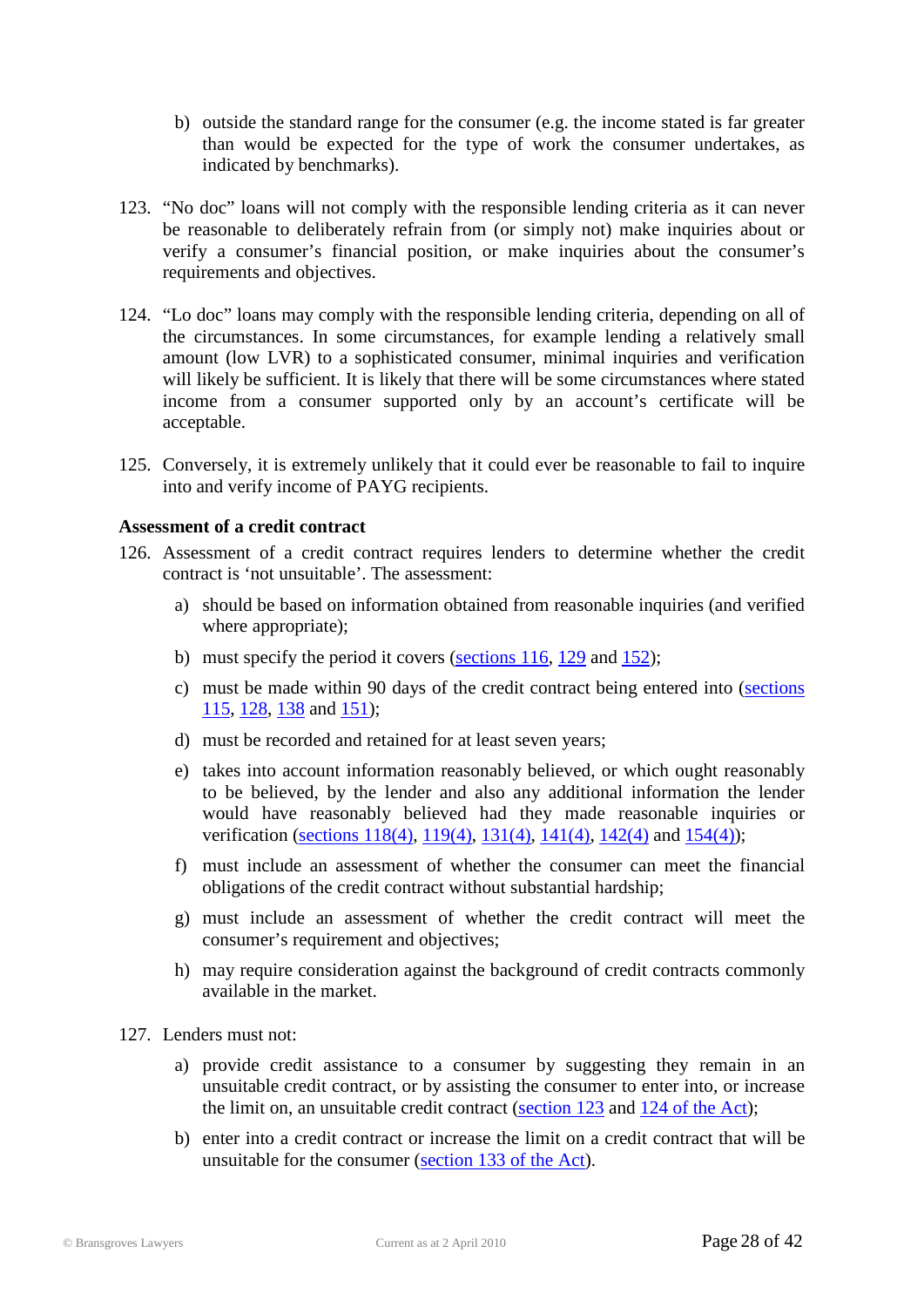#### **Assessing whether a consumer can meet the financial obligations**

- 128. The likely maximum amount to be repaid under the credit contract, inclusive of fees, should be considered [\(Explanatory Memorandum to the National Consumer Credit](http://www.comlaw.gov.au/ComLaw/Legislation/Bills1.nsf/framelodgmentattachments/16650DEA7F1CCFEECA2575E1002075A5)  [Protection Bill](http://www.comlaw.gov.au/ComLaw/Legislation/Bills1.nsf/framelodgmentattachments/16650DEA7F1CCFEECA2575E1002075A5) at [3.69] and [3.139]). How the loan will affect the consumer's living standards can also be taken into account. For example, a consumer may be willing to make reasonable changes to their lifestyle to enable them to afford the loan without substantial hardship (such as cutting back on non-essential expenses).
- 129. \* shorten? 'Substantial hardship' is not defined in the Act and ASIC does not provide any definitive formulation of its meaning [\(RG 209](http://www.asic.gov.au/asic/pdflib.nsf/LookupByFileName/rg209a.pdf/$file/rg209a.pdf) at 209.59). What 'substantial hardship' means will be left to the Courts to determine. The test is a subjective test, and 'substantial hardship' will be construed broadly given the beneficial nature of the legislation.
- 130. ASIC will take the following factors into account in considering whether a transaction is likely to result in substantial hardship  $(RG 209$  at 209.61):
	- a) the money the consumer is likely to have remaining after living expenses have been deducted from after-tax income;
	- b) consistency and reliability of the consumer's income (and the size of the loan relative to their income level);
	- c) whether the consumer's expenses are likely to be significantly higher than average (e.g. because they live in a remote area);
	- d) the consumer's other debt repayment obligations and similar commitments (e.g. child support);
	- e) how much of a buffer there is between the consumer's disposable income and the repayments; and
	- f) whether the consumer is likely to have to sell assets to repay the loan.
- 131. Generally, consumers should be able to meet contract obligations from income rather than equity in an asset. There may be circumstances where this is not a reasonable expectation such as bridging loans and reverse mortgages. Where a consumer establishes they could only meet repayments by selling their residence, the onus is on the lender to establish that the contract is 'not unsuitable' [\(sections 118\(3\),](http://www.austlii.edu.au/au/legis/cth/num_act/nccpa2009377/s118.html) [131\(3\),](http://www.austlii.edu.au/au/legis/cth/num_act/nccpa2009377/s131.html)  $142(3)$  and  $156(3)$ ).

#### **Assessing whether a credit contract meets the consumer's requirements and objectives**

- 132. Whether a credit contract meets a consumer's stated requirements and objectives will vary depending on the circumstances, but some factors that could be taken into account include:
	- a) the nature of the credit requested by the consumer, and the consumer's stated objectives in obtaining the credit;
	- b) if the loan is to purchase a specific item, the term of the loan relative to the likely useful life of the asset;
	- c) the interest rate and fees applying to the credit contract;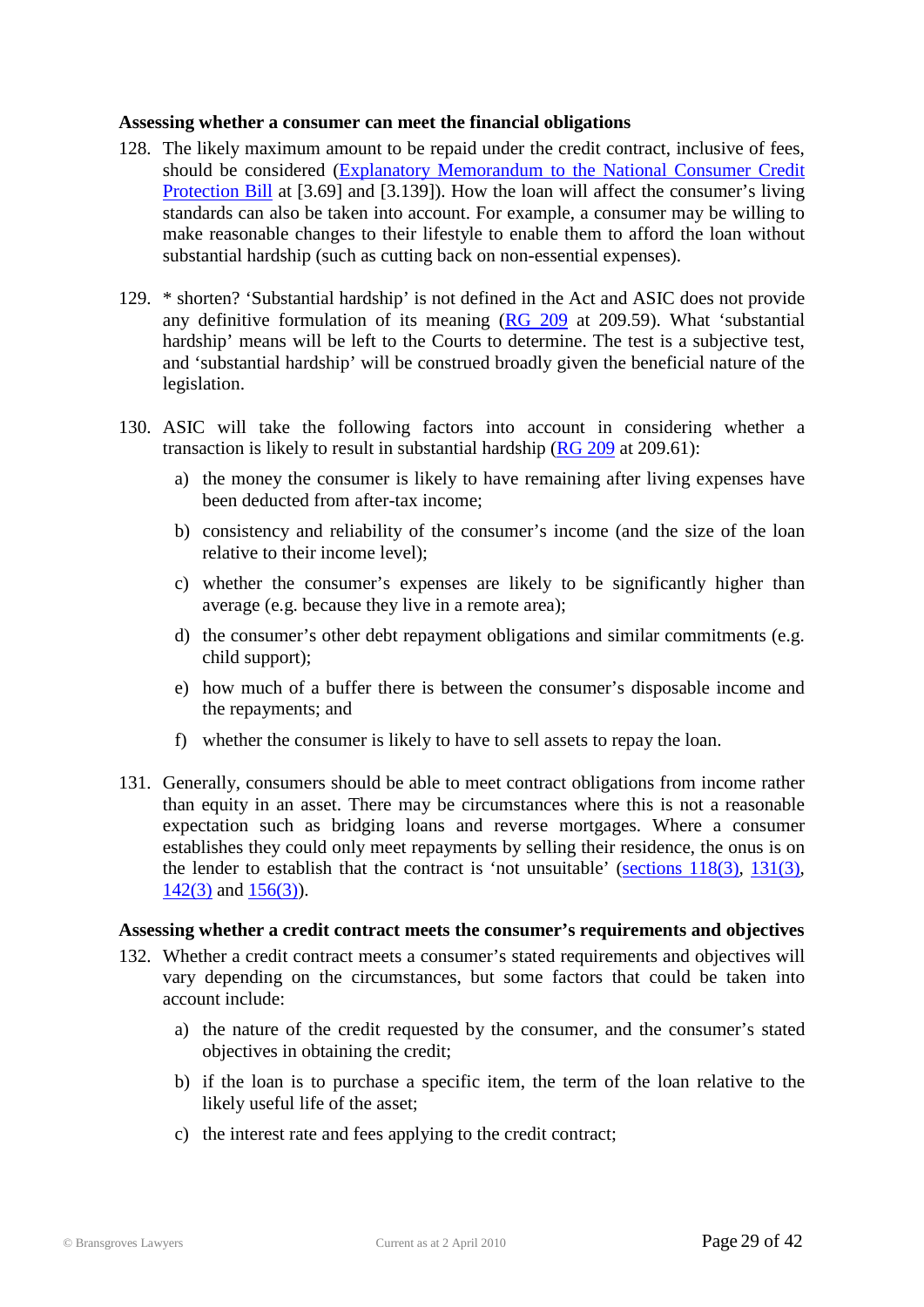- d) the complexity of the credit contract, and whether a more basic product could meet the consumer's needs;
- e) whether the consumer will need to finance a large final payment under the contract; and
- f) in relation to switching, the extent to which switching to the new credit contract will benefit the consumer.
- 133. If no credit contract meets the requirements and objectives for a given consumer then a credit contract must not be entered into with or suggested to the consumer, and no assistance to apply for a credit contract can be provided to the consumer.

#### **Additional considerations for 'Switching' or Refinancing**

- 134. ASIC advises that additional analysis should be conducted when engaging in switching and refinancing activities, including considering whether entering the new credit contract [\(RG 209](http://www.asic.gov.au/asic/pdflib.nsf/LookupByFileName/rg209a.pdf/$file/rg209a.pdf) at 209.75 – 209.79):
	- a) would result in overall costs savings to the consumer that are likely to override any loss of benefits when all of the costs of switching are taken into account (e.g. break fees, broker fees); or
	- b) may result in minimal costs savings, but the new credit contract better meets the consumer's requirements and objectives (e.g. because of convenience, greater flexibility or particular tailored features such as a redraw facility on a mortgage).
- 135. ASIC's advice appears to impose a 'more suitable' test to the new credit contract (when compared to the old contract), rather than the 'not unsuitable' test impose by the Act. Although these requirements are not set out in the Act, they are recommended by ASIC and lenders should comply with them in the same manner as other responsible lending requirements, keeping in mind that a breach of the responsible lending requirements carries significant penalties, including imprisonment for up to five years.
- 136. 'Reasonable inquiries' are likely to be more extensive when the consumer is refinancing, particularly where they are having difficulties meeting repayments, or are already in arrears, on their existing credit contract. If the consumer cannot meet repayments at the amount being charged under the current contract, a new contract with repayments at the same or a similar level will prima facie be unsuitable.

#### **Providing a written assessment**

137. Written assessments should:

- a) be concise and easy for consumers to understand;
- b) reference the relevant factual information provided by the consumer as to financial position and requirements and objectives used to assess the credit contract as 'not unsuitable';
- c) assist consumers in understanding that the credit contract has been assessed as 'not unsuitable' for them;
- d) contain information specifically about the statutory concepts of 'requirements and objectives', 'capacity to repay' and 'reasonable inquiries';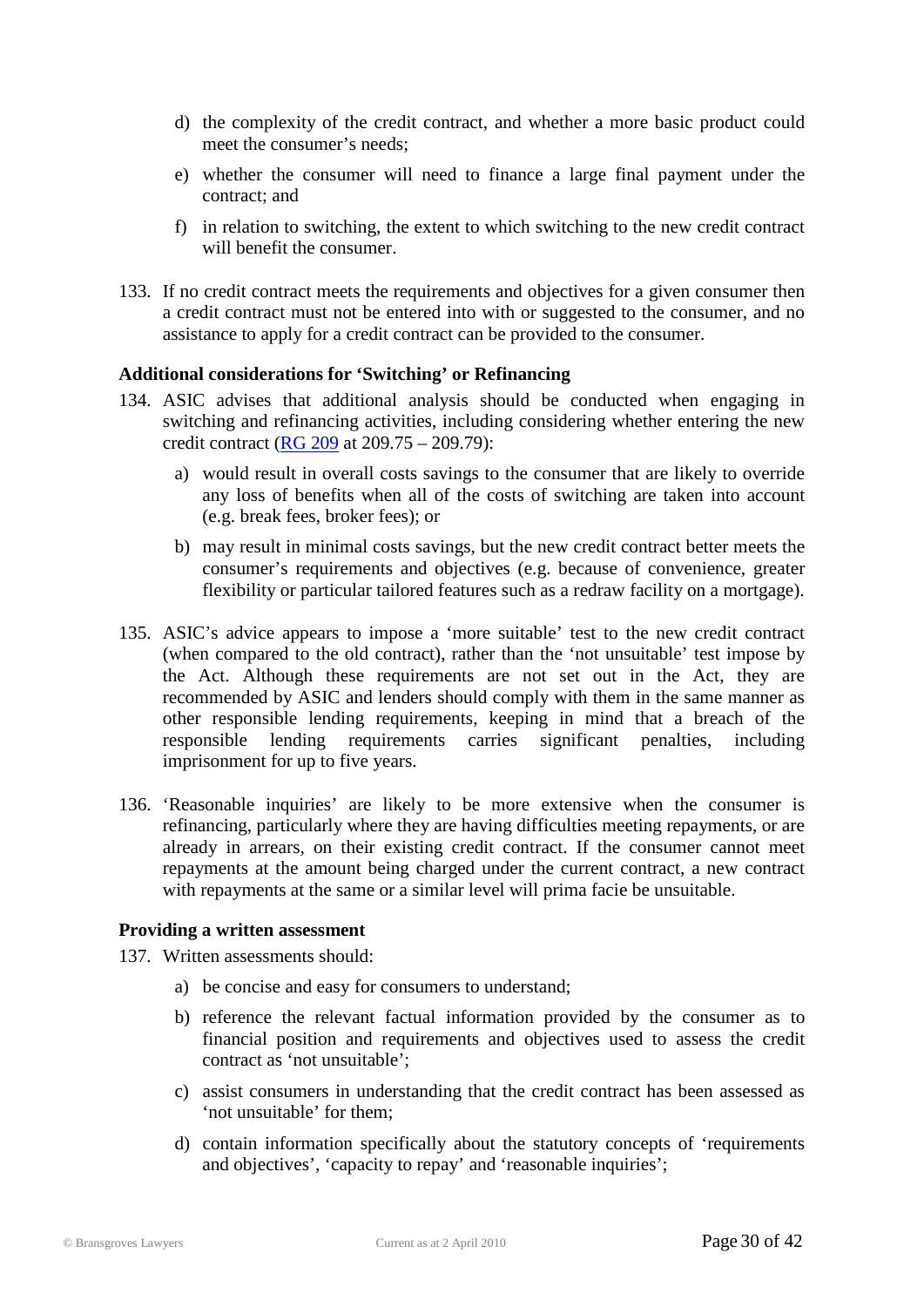- e) state the purpose of the loan;
- f) be checked by the consumer to ensure the factual information is accurate;
- g) assist the lender to demonstrate compliance with responsible lending obligations;
- h) be no more than 90 days old when the credit assistance is provided [\(section 115](http://www.austlii.edu.au/au/legis/cth/num_act/nccpa2009377/s115.html)  [of the Act\)](http://www.austlii.edu.au/au/legis/cth/num_act/nccpa2009377/s115.html);
- i) be no more than 120 days old when credit is provided [\(section 128 of the Act](http://www.austlii.edu.au/au/legis/cth/num_act/nccpa2009377/s128.html) and [reg 27 of the Regulations\)](http://www.treasury.gov.au/documents/1597/PDF/ED_1_National_Consumer_Credit_Protection_Regulations_2009.pdf).
- 138. A written assessment is not required to be provided to the consumer if no credit or credit assistance was provided to the consumer.

#### **Documentary disclosure obligations**

- 139. Under Part 3 lenders, and credit representatives must provide a credit guide to the consumer:
	- a) for lenders as soon as practicable after it becomes apparent to the lender that the consumer is likely to enter into a credit contract with them [\(sections](http://www.austlii.edu.au/au/legis/cth/num_act/nccpa2009377/s126.html)  $126(1)$ ) and 149 [of the Act\)](http://www.austlii.edu.au/au/legis/cth/num_act/nccpa2009377/s149.html);
	- b) for credit representatives at the same time they provide the credit guide of the licensee they represent [\(section 158 of the Act\)](http://www.austlii.edu.au/au/legis/cth/num_act/nccpa2009377/s6.html).
- 140. Credit representatives must provide the consumer with credit guides for both the licensee and the credit representative.
- 141. Failure to provide the credit guide is a strict liability offence. The requirement to disclose commissions paid to employees or directors is novel. The credit proposal disclosure document must set out a reasonable estimate of:
	- a) fees or charges payable by the consumer and lender in relation to the credit application;
	- b) commission to be received by any employee, director, or credit representative, and how the amount is calculated;
	- c) total fees payable to third parties (e.g. valuers);
	- d) and the amount of credit available after making those payments.

#### **When responsible lending obligations do not apply**

- 142. A licensee, acting as an intermediary, engaging in credit activity not involving providing credit assistance to a consumer, will not trigger the responsible lending obligations.
- 143. By way of example, disclosure is not required by 'up the line' intermediaries who are not dealing with the consumer (such as aggregators) unless a person providing credit assistance to the consumer is a credit representative of the 'up the line' entity.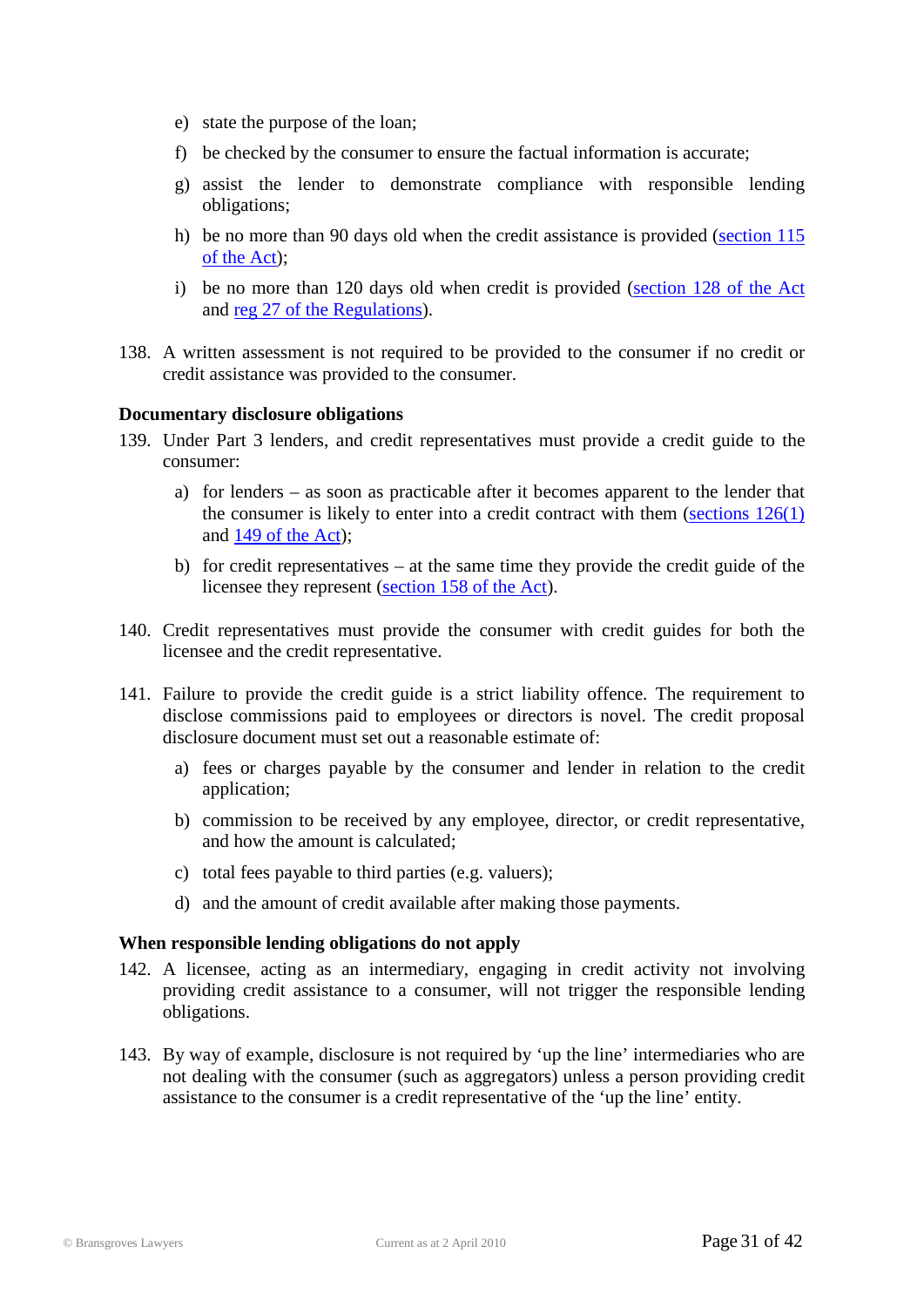#### **Two-tiered commencement of responsible lending criteria**

144. Lenders who are not authorised deposit-taking institutions or Registered Finance Corporations may be at a competitive disadvantage from 1 July 2010 because the responsible lending criteria apply to them from that date. The responsible lending criteria do not apply to authorised deposit-taking institutions or Registered Finance Corporations until 1 January 2011.

### <span id="page-31-0"></span>**Default procedures**

#### **Direct debit default notice**

145. Lenders are required to serve a one-off notice on a consumer and any guarantor on the first occasion a direct debit payment dishonours [\(Section 87 of the Code\)](http://www.austlii.edu.au/au/legis/cth/num_act/nccpa2009377/sch1.html#_Toc246930280). The information to be included in this notice will be prescribed by the regulations. Failure to issue the notice is a strict liability offence. Also see [Regulation 69](http://www.austlii.edu.au/au/legis/cth/num_reg/nccpr2010n44o2010569/s69.html) which modifies this requirement where the default is rectified within 10 days. [Regulation 85](http://www.austlii.edu.au/au/legis/cth/num_reg/nccpr2010n44o2010569/s85.html) prescribes the form.

#### **Default notice prior to enforcement**

- 146. Prior to commencing enforcement proceedings section [88](http://www.austlii.edu.au/au/legis/cth/num_act/nccpa2009377/sch1.html#_Toc246930282) requires a default notice with the following information to be served and 30 days of non-compliance to pass:
	- a) the nature of the default; and
	- b) the action necessary to remedy the default; and
	- c) a period for remedying the default; and
	- d) the date after which enforcement proceedings in relation to the default, and, if relevant, repossession of mortgaged property may begin if the default has not been remedied; and
	- e) that repossession and sale of mortgaged property may not extinguish the debtor's liability; and
	- f) the information prescribed by the regulations about the debtor's right to:
	- g) make an application to the credit provider under section 72; or
	- h) negotiate with the credit provider under section 94; or
	- i) make an application to the court under sections 74 and 96; and
	- j) the information prescribed by the regulations about:
	- k) the approved external dispute resolution scheme of which the credit provider is a member; or
	- l) the debtor's rights under that scheme; and
	- m) that a subsequent default of the same kind that occurs during the period specified for remedying the original default may be the subject of enforcement proceedings without further notice if it is not remedied within the period; and
	- n) that, under the Privacy Act 1988 , the debt may be included in a credit reporting agency's credit information file about the debtor if:
	- o) the debt remains overdue for 60 days or more; and
	- p) the credit provider has taken steps to recover all or part of the debt; and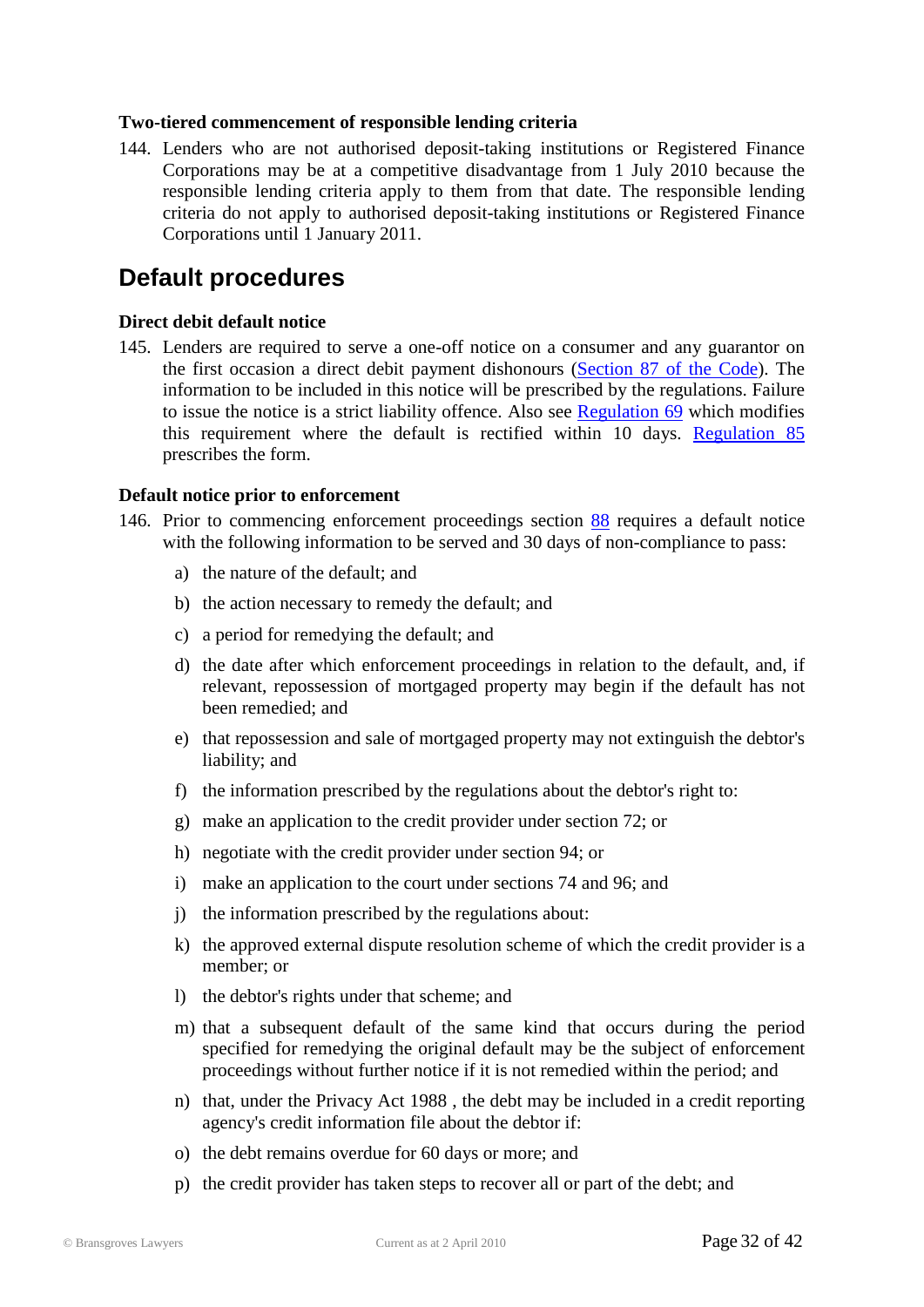- q) any other information prescribed by the regulations.
- 147. [Regulation 86](http://www.austlii.edu.au/au/legis/cth/num_reg/nccpr2010n44o2010569/s86.html) prescribes the form.
- 148. Default notices may be combined with other notices, such as [section 57\(2\)\(b\) Real](http://www.austlii.edu.au/au/legis/nsw/consol_act/rpa1900178/s57.html)  [Property Act](http://www.austlii.edu.au/au/legis/nsw/consol_act/rpa1900178/s57.html) or [section 111\(2\)\(b\) Conveyancing Act](http://www.austlii.edu.au/au/legis/nsw/consol_act/ca1919141/s111.html) notices (section [88 \(8\)](http://www.austlii.edu.au/au/legis/cth/num_act/nccpa2009377/sch1.html#_Toc246930282) and [183\(2\) of the Code\)](http://www.austlii.edu.au/au/legis/cth/num_act/nccpa2009377/sch1.html#_Toc246930404).

#### **Application for hardship and postponement of enforcement proceedings**

- 149. The Code provides for hardship and postponement of enforcement proceedings applications to be made (sections [72,](http://www.austlii.edu.au/au/legis/cth/num_act/nccpa2009377/sch1.html#_Toc246930263) [74,](http://www.austlii.edu.au/au/legis/cth/num_act/nccpa2009377/sch1.html#_Toc246930265) [94](http://www.austlii.edu.au/au/legis/cth/num_act/nccpa2009377/sch1.html#_Toc246930289) and [96](http://www.austlii.edu.au/au/legis/cth/num_act/nccpa2009377/sch1.html#_Toc246930291) of the Code). The threshold amount for which hardship applications can be made has increased to \$500,000 (presently \$374,330 under the UCCC).
- 150. When a hardship or postponement application is made the lender must respond in writing within 21 days, and if the application is declined, set out the reasons for the declinature and provide details of its External Dispute Resolution scheme including the debtor's rights under that scheme (sections [72](http://www.austlii.edu.au/au/legis/cth/num_act/nccpa2009377/sch1.html#_Toc246930263) and [94](http://www.austlii.edu.au/au/legis/cth/num_act/nccpa2009377/sch1.html#_Toc246930289) of the Code). Failure by the lender to respond within 21 days is a strict liability offence.
- 151. If the lender agrees to provide relief and vary the terms of the credit contract, then in addition to the notice referred to in sections [72](http://www.austlii.edu.au/au/legis/cth/num_act/nccpa2009377/sch1.html#_Toc246930263) and [94](http://www.austlii.edu.au/au/legis/cth/num_act/nccpa2009377/sch1.html#_Toc246930289) of the Code the lender must confirm the details of the change in writing within 30 days.
- 152. Hardship applications may be oral or written. To enliven the provision, the debtor must reasonably be unable, because of illness, unemployment or other reasonable cause, to meet the debtor's obligations under the credit contract and must also reasonably expect that the debtor will discharge the varied obligations. Reasonable expectation will take into account credit history, source of income, assets and liabilities.
- 153. The credit contract may be varied to postpone payments for a specified period and/or reduce payments and extend the term. The interest rate cannot be changed. The court can make any orders it thinks fit to change the credit contract on hardship grounds.

#### **Fee for credit license application**

- 154. [RG204](http://www.asic.gov.au/asic/pdflib.nsf/LookupByFileName/rg204.pdf/$file/rg204.pdf) (at  $204.61 204.64$ ) states that the license application fee payable is determined by adding together:
	- a) the total amount of credit advanced in the financial year before the application is made;
	- b) the total value of credit in applications submitted to lenders in the financial year before the application is made; and
	- c) the total amount of rent payable by consumers under consumer leases entered into in the financial year before the application is made,
	- d) and using the result to determine the fee by reference to the scale.
- 155. Only amounts that relate to provision of credit that is covered by the Act and Code is to be included in the calculation amounts. ASIC advises that, for example, if loans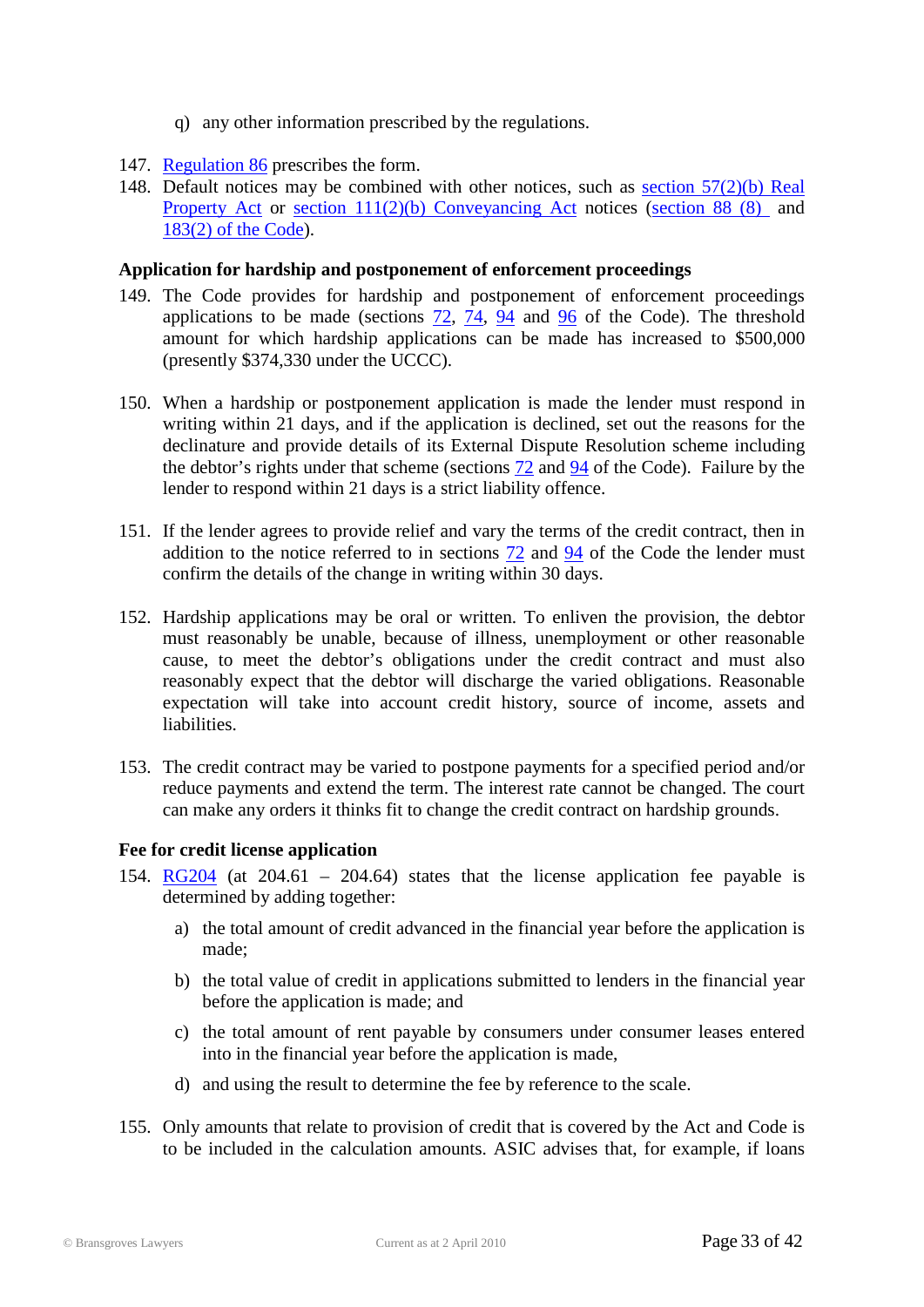were made to small businesses that are not covered by the Code, then those amounts are not to be included in the calculation.

- 156. Residential investment loans are clearly covered by the Code, but were not covered by the UCCC. Despite ASIC's guidance, it is not clear whether, because residential investment loans were not regulated by the UCCC in the 09/10 financial year, those loans should be included in the calculation of the licence fee.
- 157. It appears that the method of fee calculation is likely to disproportionately penalise the securitised lending model in that, if different parties are separately licensed and handle different parts of the same transaction, the same annual fee must be paid by each of those licensees compared to a single fee paid by a licensee who processes the full transaction in-house.

\_\_\_\_\_\_\_\_\_\_\_\_\_\_\_\_\_\_\_\_\_\_\_\_\_\_\_\_\_\_\_\_\_\_\_\_\_\_\_\_\_\_\_\_\_\_\_\_\_\_\_\_\_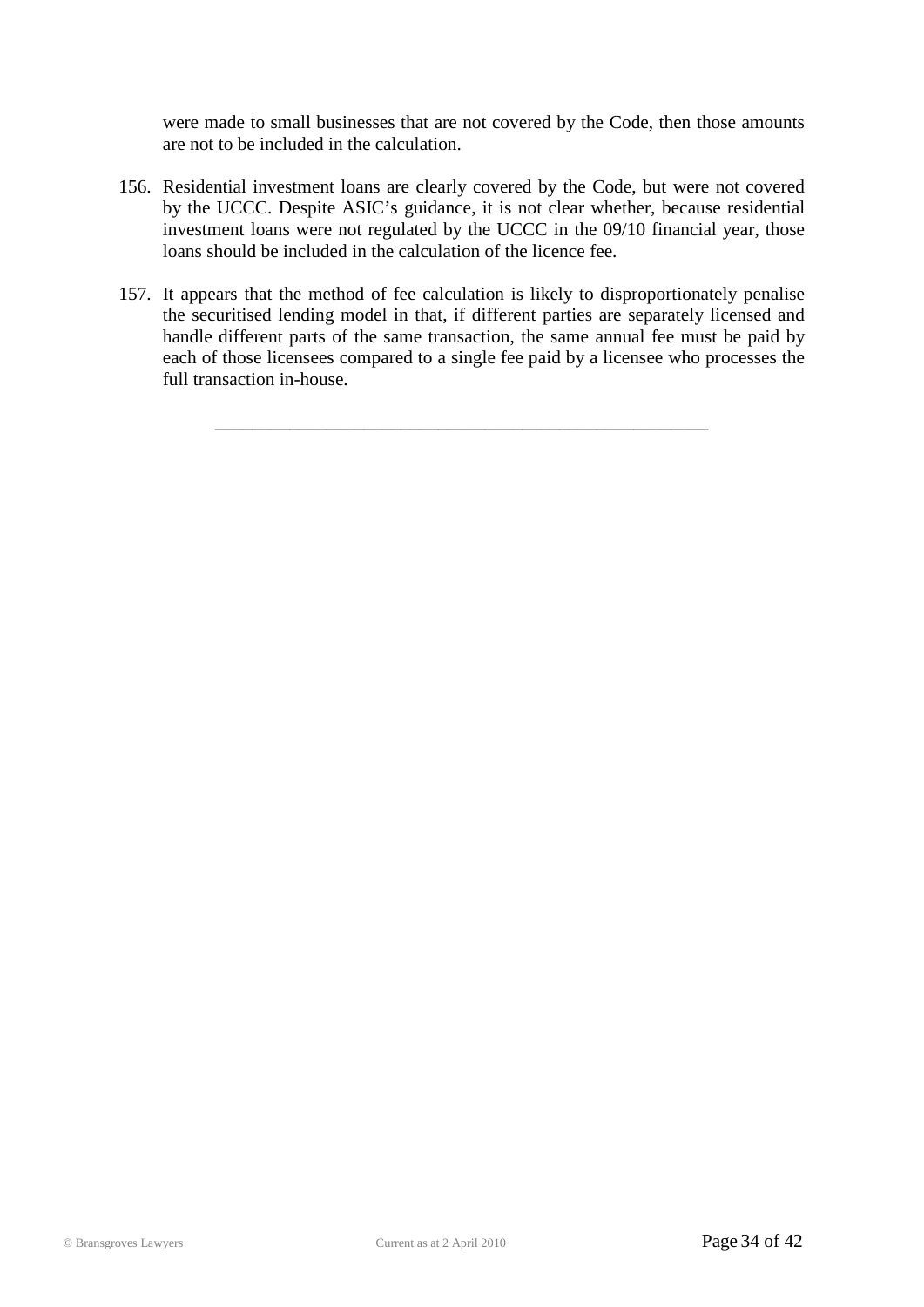# **Registration checklist**

<span id="page-34-0"></span>

| <b>Task</b>                                                                                       | <b>Refer to</b>                                    | <b>Completed</b> |
|---------------------------------------------------------------------------------------------------|----------------------------------------------------|------------------|
| Read RG 202 Credit registration and transition                                                    |                                                    |                  |
| Ensure ASIC details are up to date (companies and Australian<br>Financial Services holders only). |                                                    |                  |
| Obtain membership of Financial Ombudsman Service or<br>Credit Ombudsman Service Limited.          | <b>RG 202, FOS, COSL</b>                           |                  |
| Complete background checks (applicant, directors,<br>secretaries, partners, trustees).            | <b>RG 202</b>                                      |                  |
| Obtain authorisations from those who have to make<br>declarations.                                | <b>RG 202</b>                                      |                  |
| Lodge registration application online between 1 April and 30<br>June 2010.                        | <b>RG 202</b>                                      |                  |
| Appoint credit representatives.                                                                   | RG 202, RG 203, The<br><b>Act, The Regulations</b> |                  |
| Retain a copy of application and supporting documents.                                            | <b>RG 202</b>                                      |                  |
| On and from 1 July 2010, comply with general conduct<br>obligations.                              | RG 202, RG205,<br>The Act                          |                  |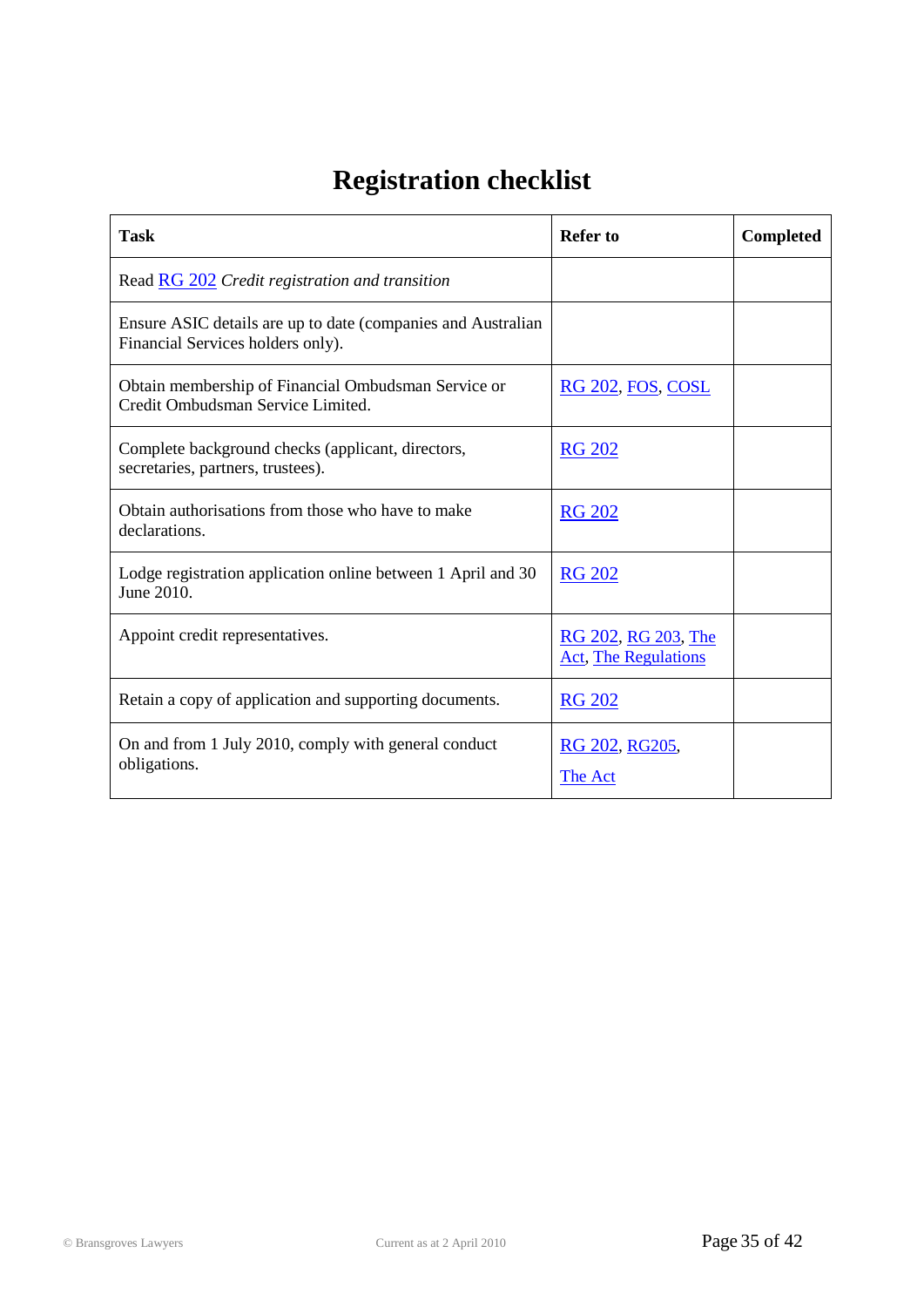# **Licensing checklist**

| <b>Task</b>                                                                                                    | <b>Refer to</b>  | <b>Completed</b> |
|----------------------------------------------------------------------------------------------------------------|------------------|------------------|
| Read RG204 Applying for and varying a credit licence                                                           |                  |                  |
| Read <b>RG205</b> Credit licensing: General conduct obligations                                                |                  |                  |
| Read RG206 Credit licensing: Competence and training                                                           |                  |                  |
| Read RG207 Credit licensing: Financial requirements                                                            |                  |                  |
| Read <b>RG208</b> How ASIC charges fees for credit relief<br>applications                                      |                  |                  |
| Read RG209 Credit licensing: Responsible lending conduct                                                       |                  |                  |
| Read <b>RG165</b> Licensing: Internal and external dispute<br>resolution                                       |                  |                  |
| Read CP112 Dispute resolution requirements for consumer<br>credit  lending                                     |                  |                  |
| Read CP125 Compensation requirements for credit licensees:<br>Further consultation                             |                  |                  |
| Check http://www.asic.gov.au/credit for further regulatory<br>guides.                                          |                  |                  |
| Ensure ASIC details are up to date (companies and Australian<br>Financial Services holders only).              |                  |                  |
| Obtain membership of Financial Ombudsman Service or<br>Credit Ombudsman Service Limited.                       | RG204, FOS, COSL |                  |
| Complete background checks (applicant, directors,<br>secretaries, partners, trustees).                         | <b>RG204</b>     |                  |
| Obtain authorisations from those who have to make<br>declarations.                                             | <b>RG204</b>     |                  |
| Decide what authorisations are needed on license.                                                              | <b>RG204</b>     |                  |
| Choose either:                                                                                                 |                  |                  |
| Engage in credit activities as a lender; or                                                                    |                  |                  |
| Engage in all credit activities.                                                                               |                  |                  |
| Ensure that adequate policies, systems, processes and<br>arrangements are in place to meet the general conduct | RG204, RG205,    |                  |
|                                                                                                                | The Act          |                  |
|                                                                                                                |                  |                  |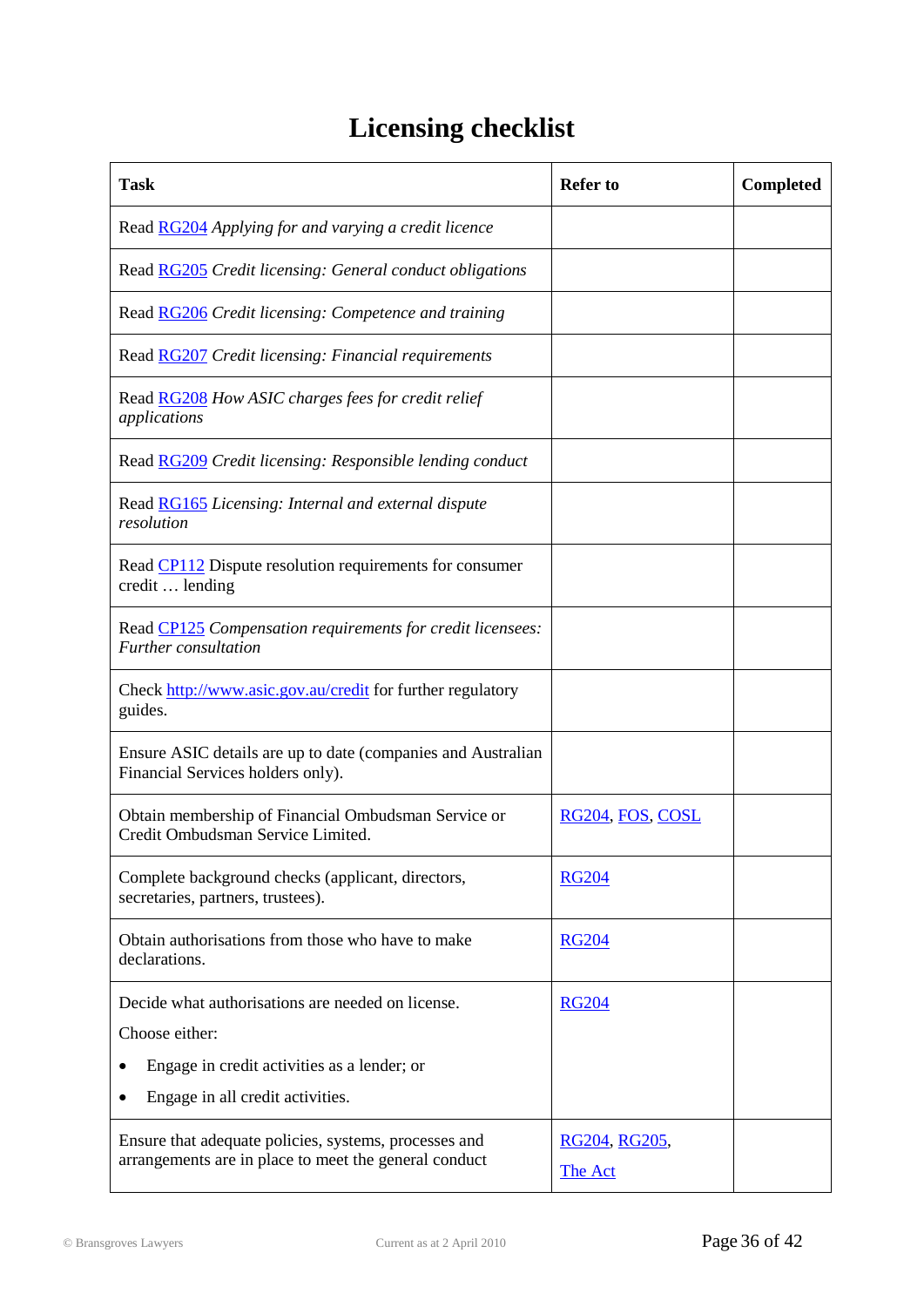| <b>Task</b>                                                                                                                                                                                             | <b>Refer to</b>                 | Completed |
|---------------------------------------------------------------------------------------------------------------------------------------------------------------------------------------------------------|---------------------------------|-----------|
| obligations.                                                                                                                                                                                            |                                 |           |
| Ensure that written plans have been prepared documenting<br>the policies, systems, processes and arrangements in place to<br>meet the general conduct obligations.                                      | RG204, RG205,<br>The Act        |           |
| Decide how many representatives you will have.                                                                                                                                                          | RG204, RG205,<br><b>RG206</b>   |           |
| Decide how many credit representatives you will have.                                                                                                                                                   | RG204, RG205,<br><b>RG206</b>   |           |
| Decide who your 'fit and proper' people are.                                                                                                                                                            | RG204, RG206, APS<br>520        |           |
| Obtain necessary documents for each 'fit and proper' person.<br>Necessary documents:                                                                                                                    | <b>RG204</b>                    |           |
| statement of personal information;                                                                                                                                                                      |                                 |           |
| particulars of any outcomes of concern listed in the<br>$\bullet$<br>statement of personal information;                                                                                                 |                                 |           |
| criminal history check less than 12 months old;<br>٠                                                                                                                                                    |                                 |           |
| bankruptcy check not more than 12 months old;                                                                                                                                                           |                                 |           |
| credit report less than three months old.                                                                                                                                                               |                                 |           |
| Decide who your 'responsible managers' are.                                                                                                                                                             | <b>RG204</b>                    |           |
| Ensure that responsible managers have appropriate<br>qualifications and experience.                                                                                                                     | RG204, RG205,<br><b>RG206</b>   |           |
| Prepare a summary business description.                                                                                                                                                                 | <b>RG204</b>                    |           |
| Obtain adequate professional indemnity insurance if needed.                                                                                                                                             | RG204, CP125,<br><b>The Act</b> |           |
| Determine total amount of credit advanced by you and total<br>value in credit applications submitted to credit providers, in<br>prior financial year for the purpose of determining application<br>fee. | <b>RG204</b>                    |           |
| Lodge license application online.                                                                                                                                                                       | <b>RG204</b>                    |           |
| Pay license application fee.                                                                                                                                                                            | <b>RG204</b>                    |           |
| Retain a copy of application and supporting documents.                                                                                                                                                  | <b>RG204</b>                    |           |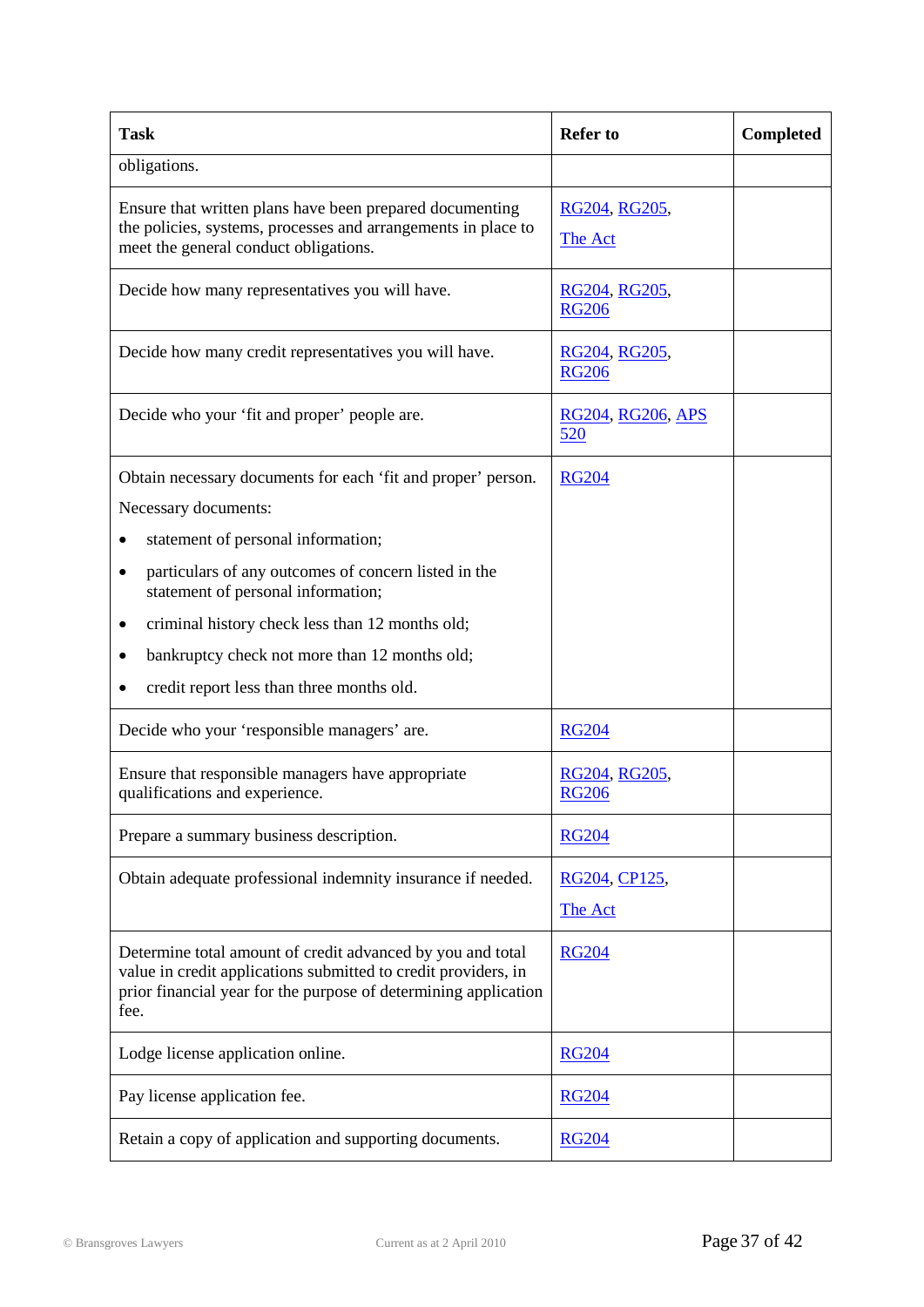| <b>Task</b>                                                          | <b>Refer to</b>          | <b>Completed</b> |
|----------------------------------------------------------------------|--------------------------|------------------|
| Comply with general conduct obligations after license issued.        | RG204, RG205,<br>The Act |                  |
| Comply with responsible lending obligations after license<br>issued. | RG209, The Act           |                  |
| Comply with specific licensee obligations after license<br>issued.   | RG207, The Act           |                  |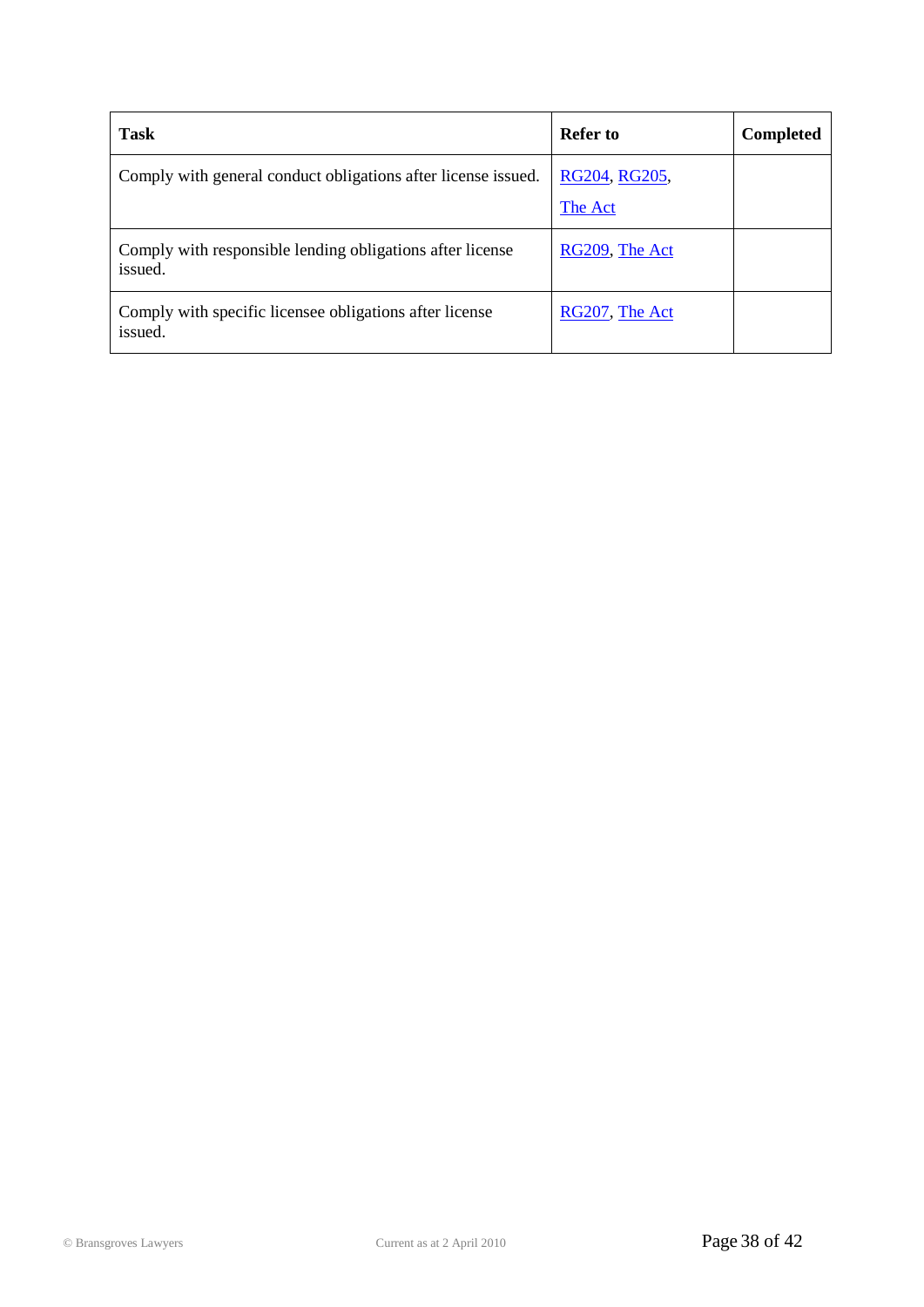## **General conduct checklist**

| Obligation                                                                                                                         | <b>Refer to</b>                           | In place |
|------------------------------------------------------------------------------------------------------------------------------------|-------------------------------------------|----------|
| Engage in credit activities efficiently, honestly and fairly.                                                                      | RG205, The Act                            |          |
| Comply with license conditions.                                                                                                    | RG205, The Act                            |          |
| Comply with credit legislation and regulations.                                                                                    | RG205, The Act, The<br><b>Regulations</b> |          |
| Risk management systems.                                                                                                           | RG205, The Act                            |          |
| Conflict of Interest arrangements.                                                                                                 | RG205, The Act                            |          |
| Internal Dispute Resolution.                                                                                                       | CP112, AS ISO 10002-<br>2006, The Act     |          |
| <b>External Dispute Resolution.</b>                                                                                                | CP112, AS ISO 10002-<br>2006, The Act     |          |
| Ensure compliance by representatives with legislation,<br>regulations and license conditions.                                      | RG205, The Act, The<br><b>Regulations</b> |          |
| Ensure representatives are competent and adequately trained.                                                                       | RG205, RG206, The<br>Act                  |          |
| Maintain organisational competence.                                                                                                | RG205, RG206, The<br>Act                  |          |
| Adequate financial, technological and human resources to<br>engage in credit activities and carry out supervisory<br>arrangements. | RG205, RG206,<br>RG207, The Act           |          |
| Compensation arrangements.                                                                                                         | CP125, The Act                            |          |
| Written compliance plan.                                                                                                           | RG205, The Act                            |          |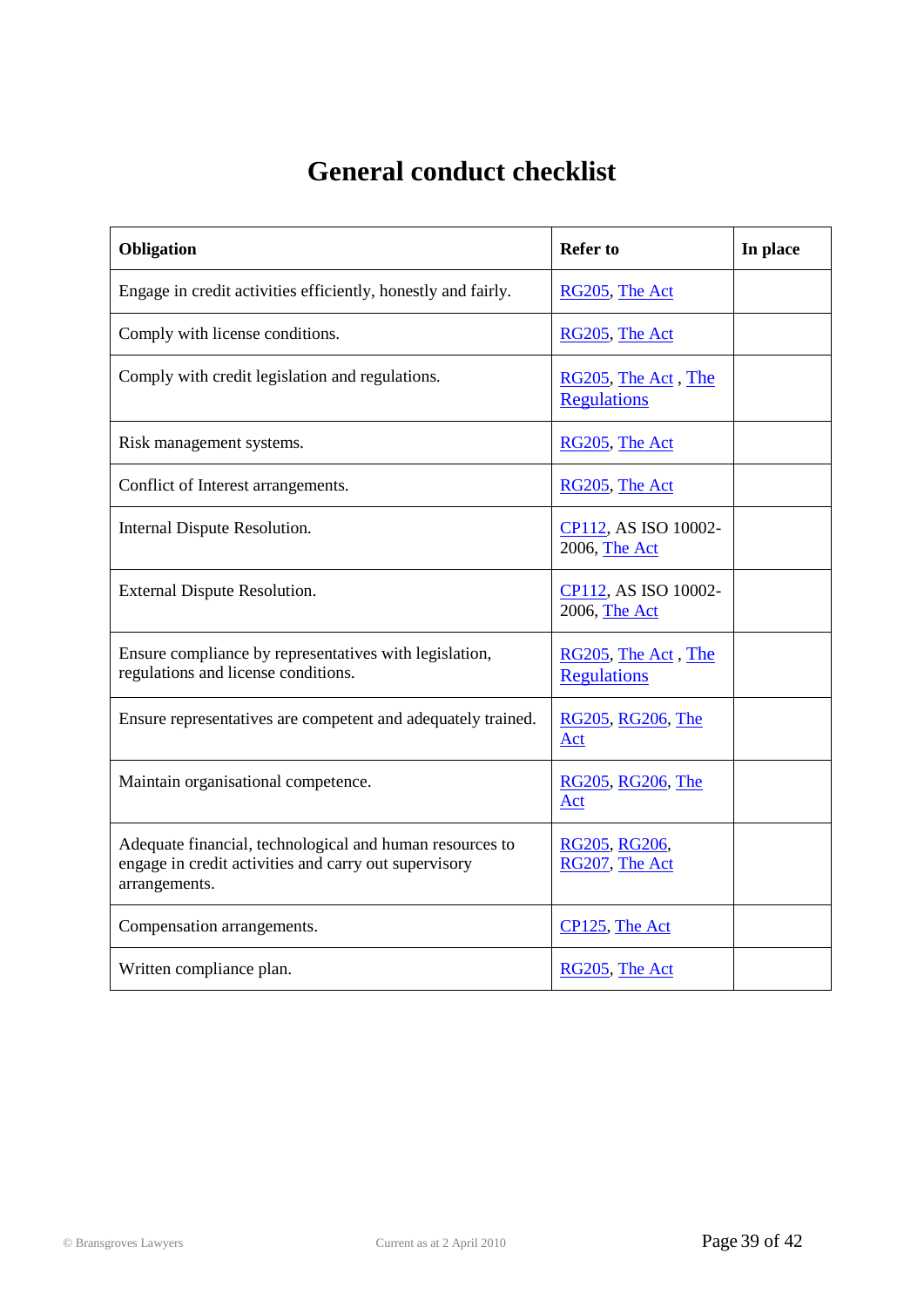# **Responsible Lending obligations checklist**

| <b>Obligation</b>                                                                                                  | <b>Refer to</b>   | In place |
|--------------------------------------------------------------------------------------------------------------------|-------------------|----------|
| Provide a credit guide to consumers.                                                                               | $RG209$ , The Act |          |
| Ensure that reasonable inquiries are made about consumer's<br>financial position, and requirements and objectives. | RG209, The Act    |          |
| Ensure that consumer's financial information is verified.                                                          | $RG209$ , The Act |          |
| Ensure that each prospective credit contract assessed for<br>substantial hardship and debt serviceability.         | $RG209$ , The Act |          |
| Ensure that each prospective credit contract assessed for<br>meeting consumer's requirements and objectives.       | RG209, The Act    |          |
| Ensure that each prospective credit contract assessed for<br>suitability and a written record made of assessment.  | RG209, The Act    |          |
| Provide written quote and have it signed by consumer.                                                              | RG209, The Act    |          |
| Provider credit proposal disclosure document.                                                                      | RG209, The Act    |          |
| Have process for providing assessment to consumers.                                                                | RG209, The Act    |          |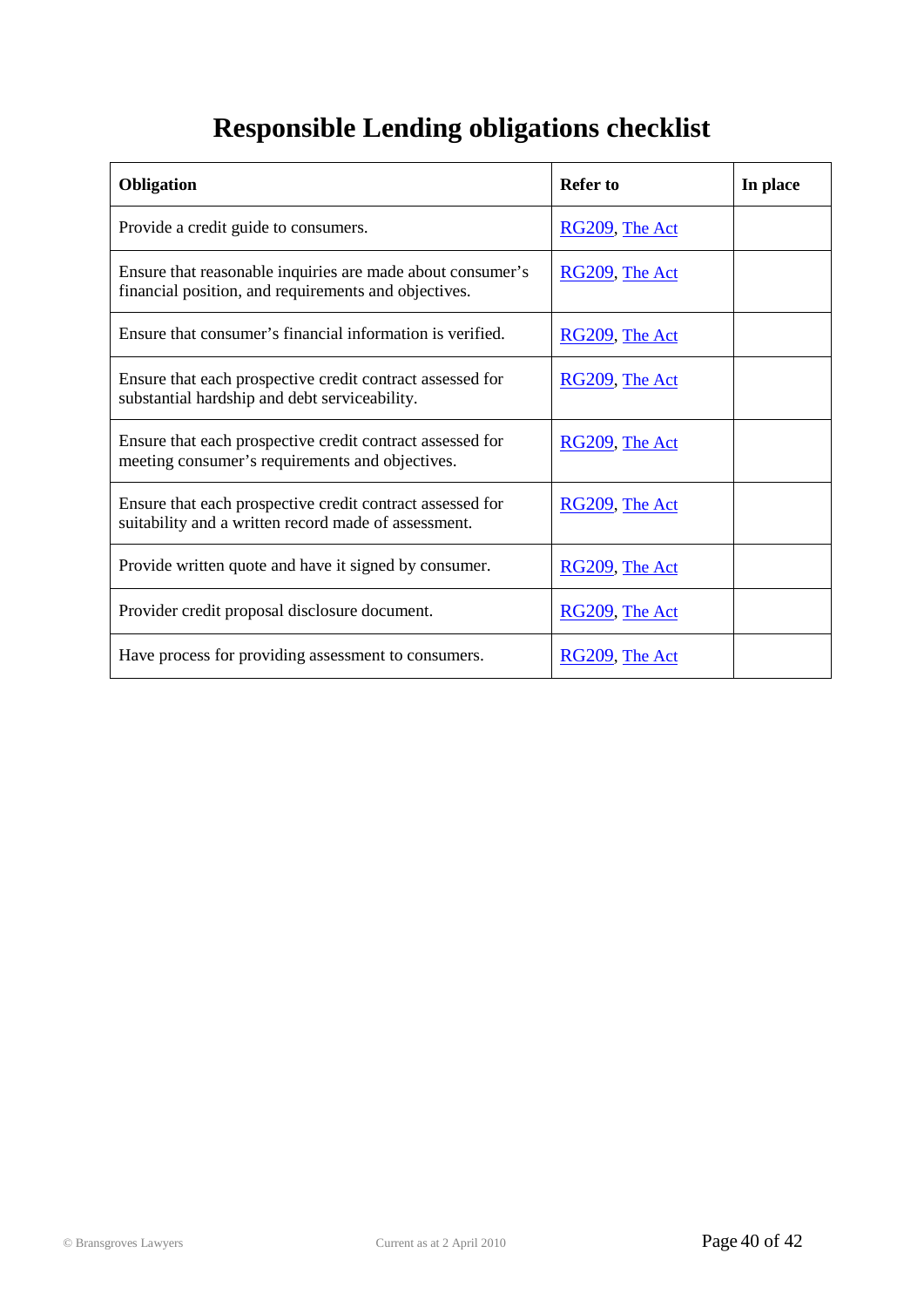# **Licensee obligations checklist**

| <b>Obligation</b>                                                  | Refer to                           | In place |
|--------------------------------------------------------------------|------------------------------------|----------|
| Maintain financial records in required form, content and<br>place. | The Act                            |          |
| Maintain trust account and lodge statements and audit reports.     | The Act                            |          |
| Comply with audit requirements.                                    | The Act                            |          |
| Comply with ASIC information requests and notices.                 | The Act                            |          |
| Lodge annual compliance certificate.                               | The Act                            |          |
| Do not deal with unlicensed credit service providers.              | The Act                            |          |
| Disclose Australian Credit Licence on prescribed documents.        | The Act, The<br><b>Regulations</b> |          |